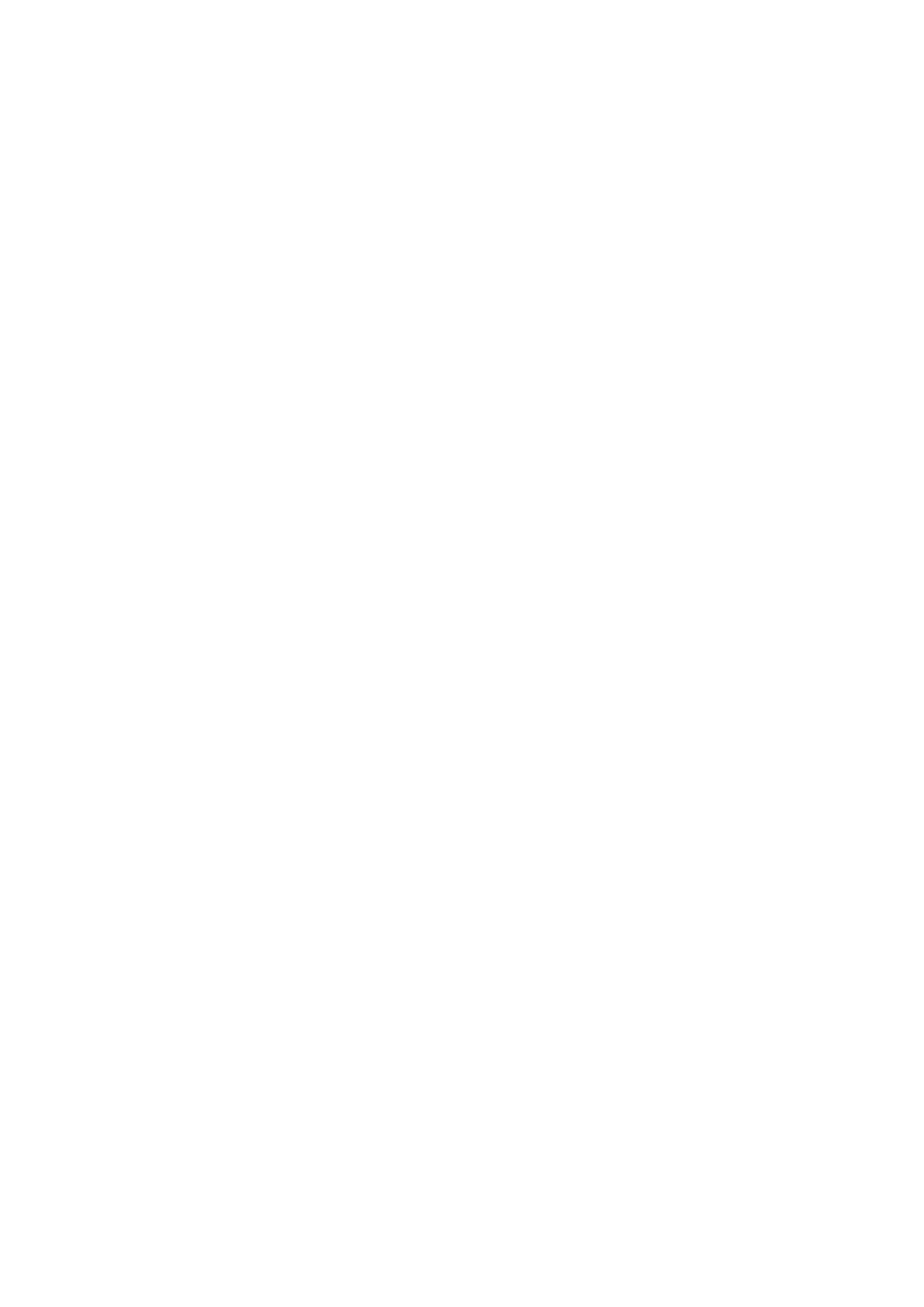## Contents

|             | Abbreviations used in this paper                                  |                                                                |  |
|-------------|-------------------------------------------------------------------|----------------------------------------------------------------|--|
| 1.          | Overview                                                          |                                                                |  |
|             | 2. Personal pensions – disclosure requirements for SIPP operators |                                                                |  |
|             | 3. Inflation-adjusted illustrations for personal pensions         |                                                                |  |
|             | 4. New guidance for product information                           |                                                                |  |
|             | Annex 1:                                                          | List of non-confidential respondents to<br>Chapter 5 of CP12/5 |  |
| Annex 2:    |                                                                   | Updated cost benefit analysis for Chapter 2                    |  |
| Annex 3:    |                                                                   | Insights from the FSA-consumer workshop sessions               |  |
| Annex 4:    |                                                                   | Cost benefit analysis for Chapters 3 and 4                     |  |
| Annex 5:    |                                                                   | Compatibility statement                                        |  |
| Annex 6:    |                                                                   | List of questions for Chapters 3 and 4                         |  |
| Appendix 1: |                                                                   | Made Handbook text                                             |  |
| Appendix 2: |                                                                   | Draft Handbook text                                            |  |
|             |                                                                   | Appendix 2A: Handbook Designation form                         |  |
|             |                                                                   |                                                                |  |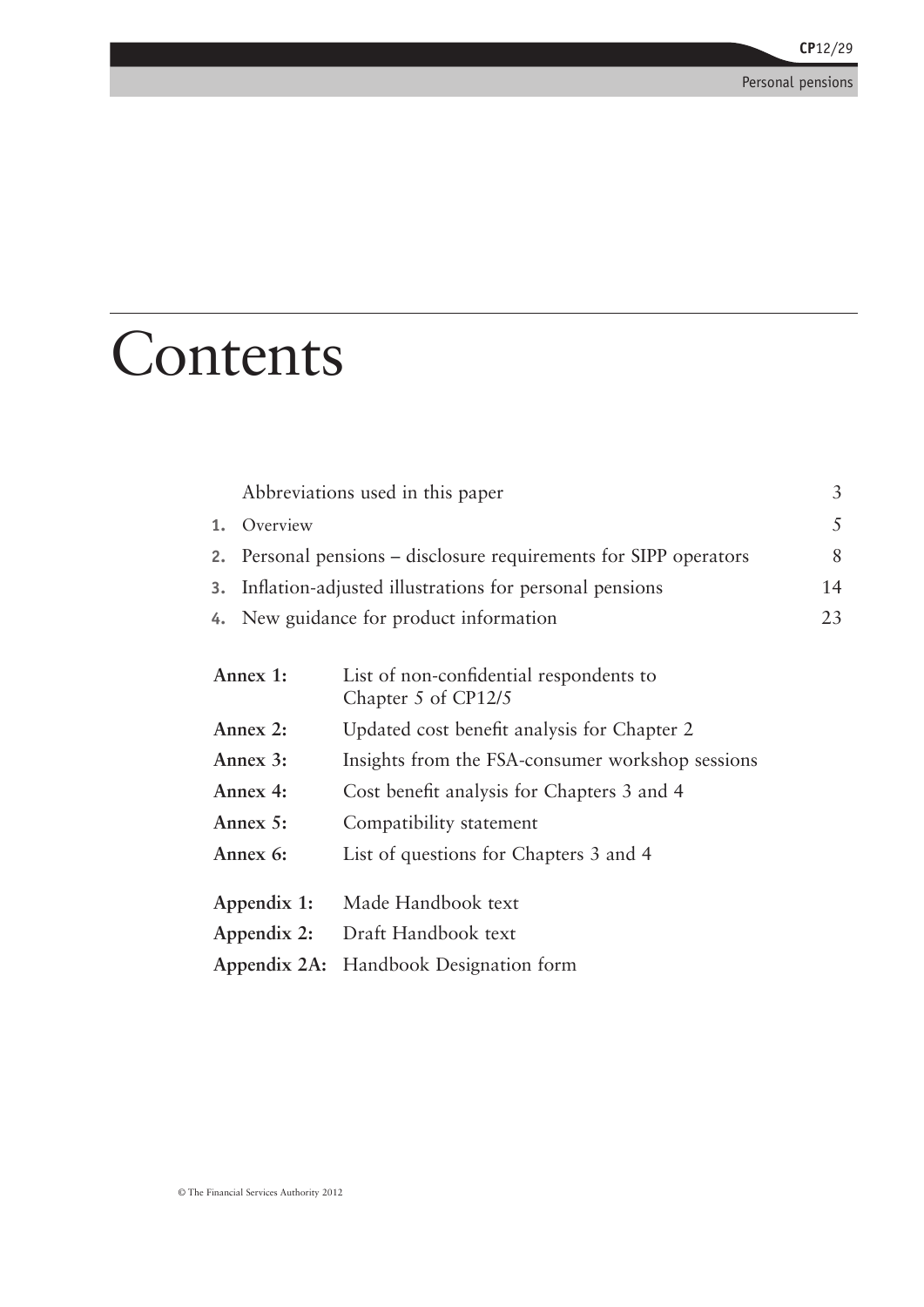This Consultation Paper reports on the issues arising from Chapter 5 of Consultation Paper 12/5 *(Quarterly Consultation)* and publishes final rules on disclosure requirements for SIPP operators. It also consults on proposals for inflation-adjusted illustrations for personal pensions. Comments on Chapters 3 and 4 should reach us by 1 February 2013.

#### **Please address any comments or enquiries on Chapter 2 to:**

Susan Cooper Conduct Policy Division Financial Services Authority 25 The North Colonnade Canary Wharf London E14 5HS

| Telephone: | 020 7066 0348      |
|------------|--------------------|
| Fax:       | 020 7066 0349      |
| Email:     | cp12_29@fsa.gov.uk |

Comments on Chapters 3 and 4 may be sent by electronic submission using the form on the FSA website at: [www.fsa.gov.uk/Pages/Library/Policy/CP/2012/cp12-29\\_response.shtml](http://www.fsa.gov.uk/Pages/Library/Policy/CP/2012/cp12-29_response.shtml).

#### **Alternatively, please send comments in writing to:**

Sandra Graham and Alan Middleditch Conduct Policy Division Financial Services Authority 25 The North Colonnade Canary Wharf London E14 5HS

**Telephone:** 020 7066 0348 **Fax:** 020 7066 0349 **Email:** [cp12\\_29@fsa.gov.uk](mailto:mailto:cp12_29%40fsa.gov.uk?subject=)

It is the FSA's policy to make all responses to formal consultation available for public inspection unless the respondent requests otherwise. A standard confidentiality statement in an email message will not be regarded as a request for non-disclosure.

A confidential response may be requested from us under the Freedom of Information Act 2000. We may consult you if we receive such a request. Any decision we make not to disclose the response is reviewable by the Information Commissioner and the Information Tribunal.

Copies of this Consultation Paper are available to download from our website – [www.fsa.gov.uk.](www.fsa.gov.uk) Alternatively, paper copies can be obtained by calling the FSA order line: 0845 608 2372.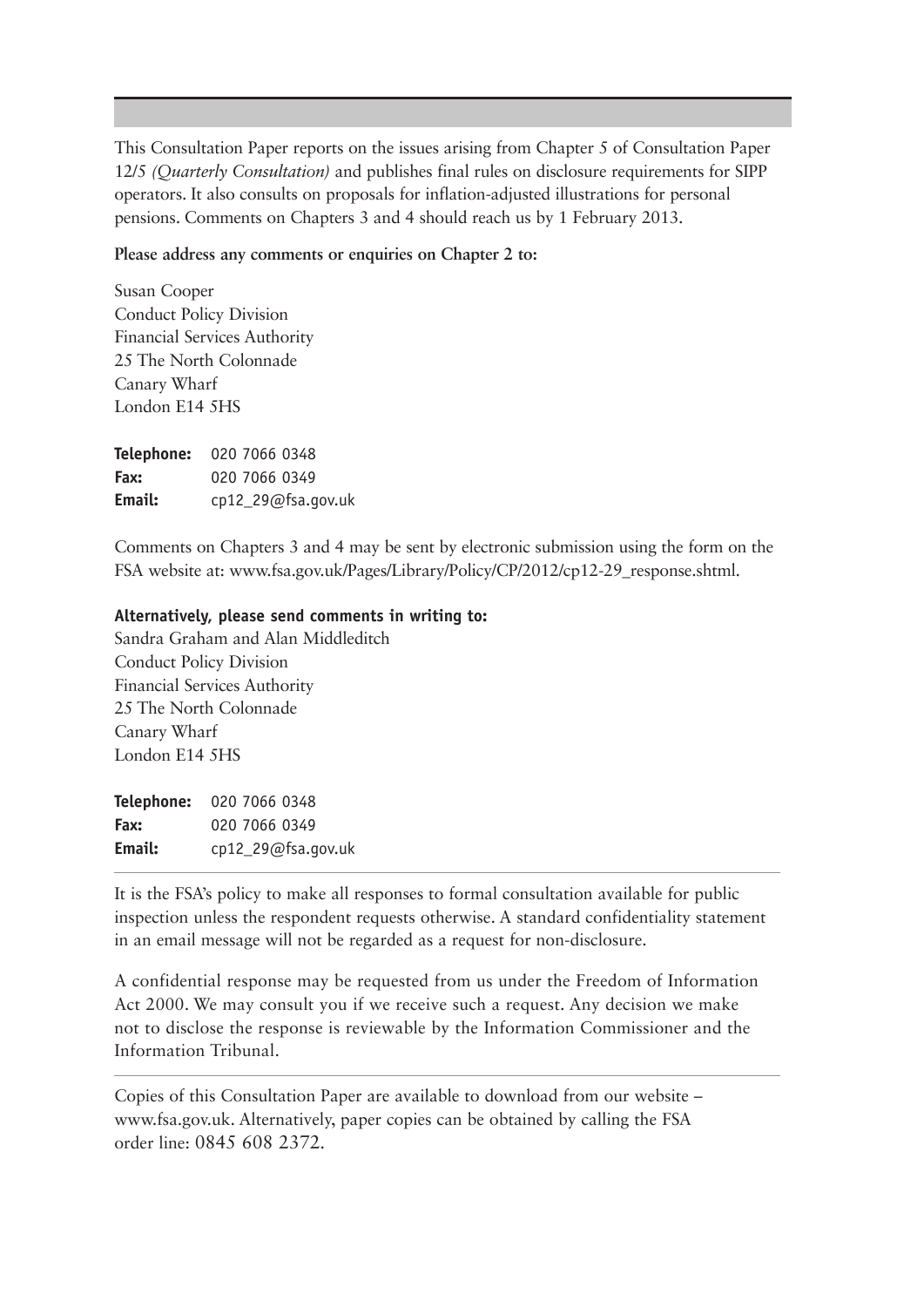## <span id="page-4-0"></span>Abbreviations used in this paper

| <b>COBS</b> | Conduct of Business sourcebook                       |
|-------------|------------------------------------------------------|
| CP          | <b>Consultation Paper</b>                            |
| <b>FRC</b>  | <b>Financial Reporting Council</b>                   |
| <b>FSMA</b> | Financial Services and Markets Act 2000 (as amended) |
| <b>KFI</b>  | Key Features Illustration                            |
| <b>RDR</b>  | <b>Retail Distribution Review</b>                    |
| <b>SIPP</b> | Self-Invested Personal Pension                       |
| <b>SMPI</b> | <b>Statutory Money Purchase Illustration</b>         |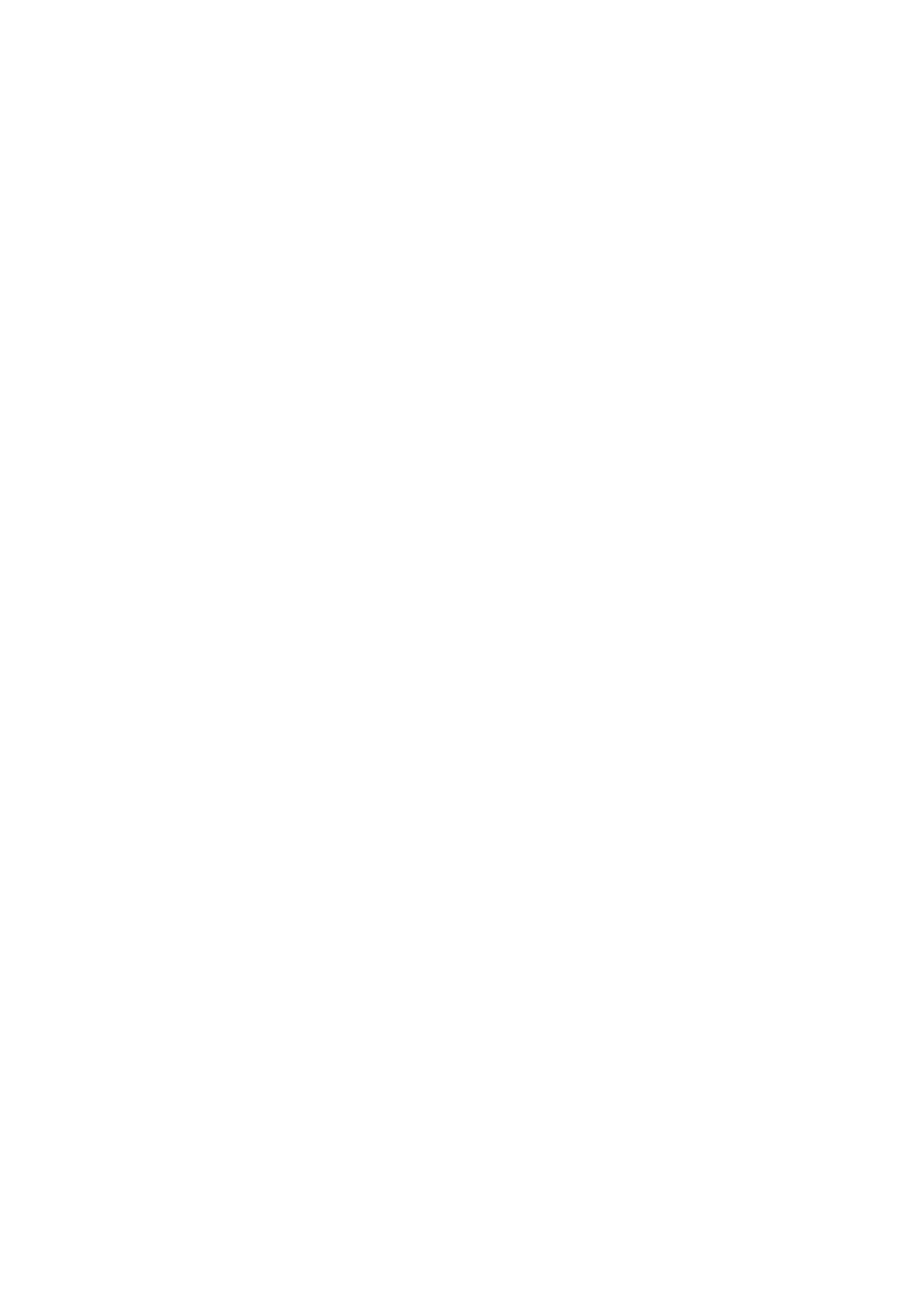## <span id="page-6-0"></span>1 **Overview**

#### **Introduction**

- **1.1** This Consultation Paper (CP) covers the following:
	- final disclosure rules for operators of self-invested personal pension schemes (SIPPs) following consultation in CP12/5; and
	- consultation on inflation-adjusted Key Features Illustrations (KFIs).
- **1.2** In this CP we give feedback on the responses we received to Chapter 5 of CP12/5<sup>1</sup> and explain the final rules we have made, which are in Appendix 1. We are also consulting on proposals to move to inflation-adjusted illustrations for personal or stakeholder pension schemes (see the draft rules in Appendix 2). Chapter 4 contains our proposals for additional guidance for designing and drafting product information, to help firms produce information in a form that consumers can more easily understand.

#### **Background**

**1.3** We consulted in CP11/3 on removing the exemptions for SIPP operators from the disclosure requirements for personal pensions and replacing them with exemptions that would only be available for personal pensions invested in certain types of investments. We also proposed rules to require firms to disclose whether they retain bank interest or receive commission in relation to money held in a bank account within a personal pension scheme. Then in CP12/5, we consulted on rule amendments to remove the SIPP exemption altogether and require firms to prepare complete disclosure documents, including projections, effect of charges and reduction in yield information. Chapter 2 of this CP sets out our response to the feedback we received to those proposals and explains the final rules we have made.

<sup>1</sup> CP12/5 *Quarterly Consultation*, (March 2012): [www.fsa.gov.uk/static/pubs/cp/cp12-05.pdf](http://www.fsa.gov.uk/static/pubs/cp/cp12-05.pdf)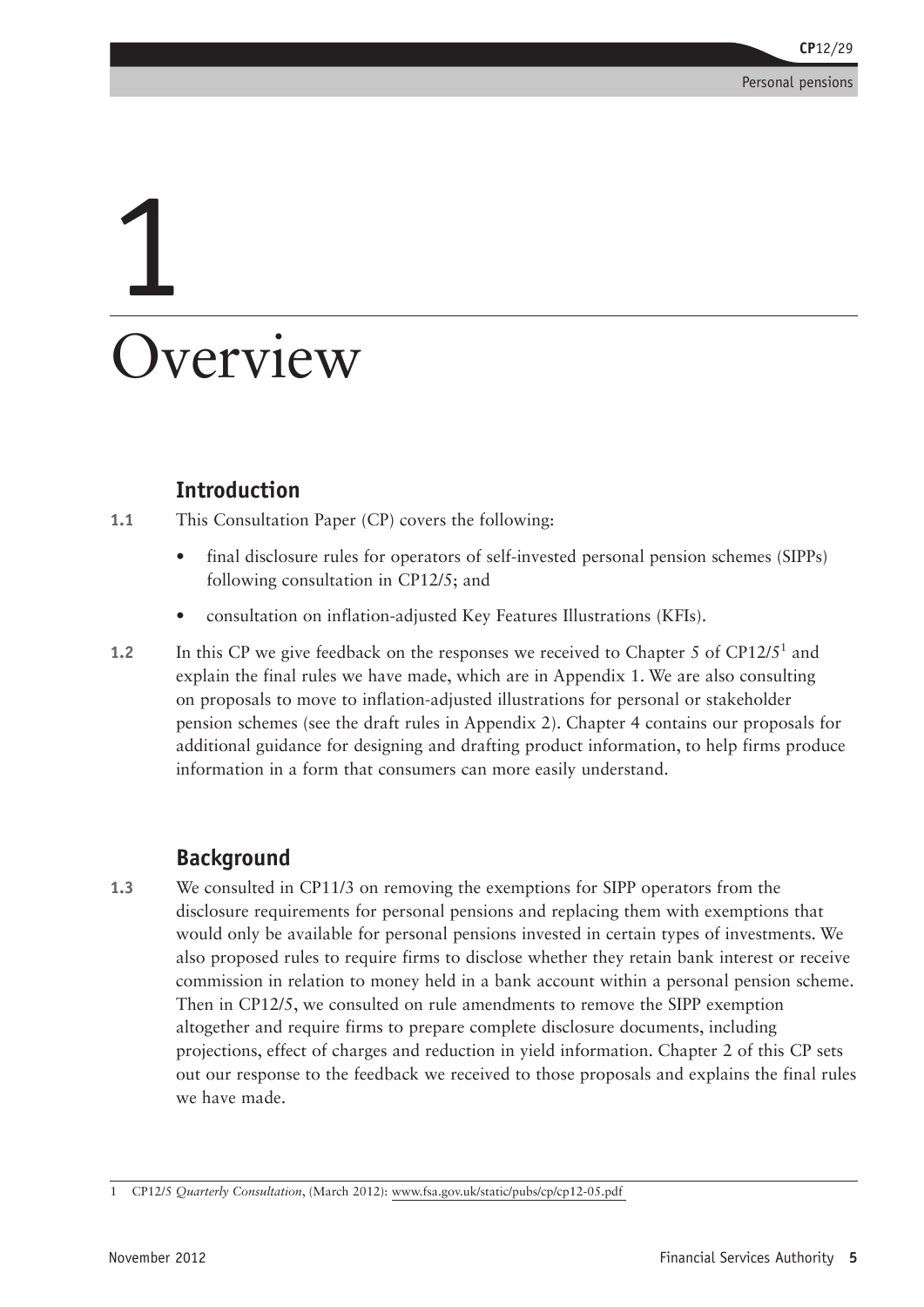- 1.4 We consulted in Chapter 4 of CP11/3<sup>2</sup> on possible future changes to pension illustrations to allow for inflation, but did not propose rule changes at that stage. This CP now makes proposals for changes to our rules requiring a move to inflation-adjusted illustrations. Since the final rules explained in Chapter 2 extend the disclosure requirements to all pension scheme operators, the new proposals we are consulting on will also apply to SIPP operators.
- **1.5** In Chapter 4 we discuss our proposals for additional guidance for designing and drafting product information. We have stated, on several occasions, that we are dissatisfied with the quality of some of the product information prepared by firms. Our research has confirmed that consumers struggle to wade through what they perceive as far too many pages of incomprehensible text which is poorly laid out and full of complex terminology.
- **1.6** We have therefore drafted guidance which should help firms prepare product information so it is more helpful for consumers.

#### **Implementation and timetable**

- **1.7** The final rules on disclosures by SIPP operators will come into force on 6 April 2013. We originally proposed 31 December 2012 for implementation, but have allowed further time in response to industry comments about other demands on firms.
- **1.8** The proposed new requirements for inflation-adjusted illustrations, if adopted following consultation, would come into force on 6 April 2014, with a transitional period allowing firms to start using them from 6 April 2013.

#### **Equality and diversity issues**

**1.9** We have assessed the equality and diversity impact of the final rules on disclosure requirements for SIPP operators and the proposed move to inflation-adjusted illustrations. We do not believe that our proposals will give rise to any issues. However, we would welcome your comments on this.

#### **Structure of this CP**

- **1.10** The CP chapters cover:
	- Chapter  $2$  personal pensions disclosure requirements for SIPP operators;
	- Chapter 3 Inflation-adjusted pension KFIs and related changes; and
	- Chapter 4 new guidance for product information.

<sup>2</sup> CP11/3 *Product disclosure: Retail investments – changes to reflect RDR Adviser Charging and to improve pension scheme disclosure* (February 2011): www.fsa.gov.uk/pubs/cp/cp11\_03.pdf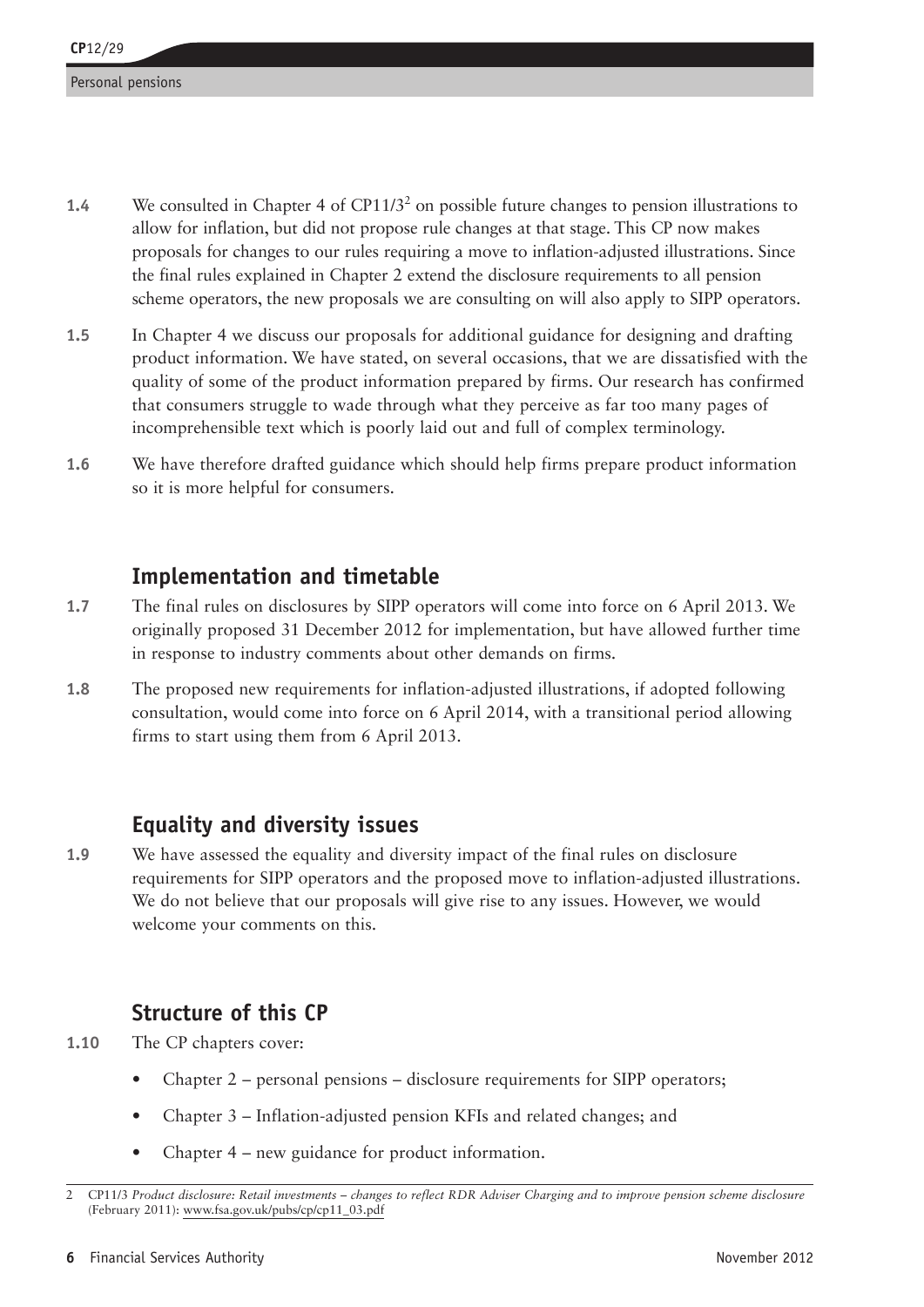#### **Who should read this paper?**

- **1.11** All the chapters will interest life insurers and other providers of personal pensions, and also firms that advise on personal pensions.
- **1.12** Consumers will be interested in the effect of our proposals on the pension information they receive from firms.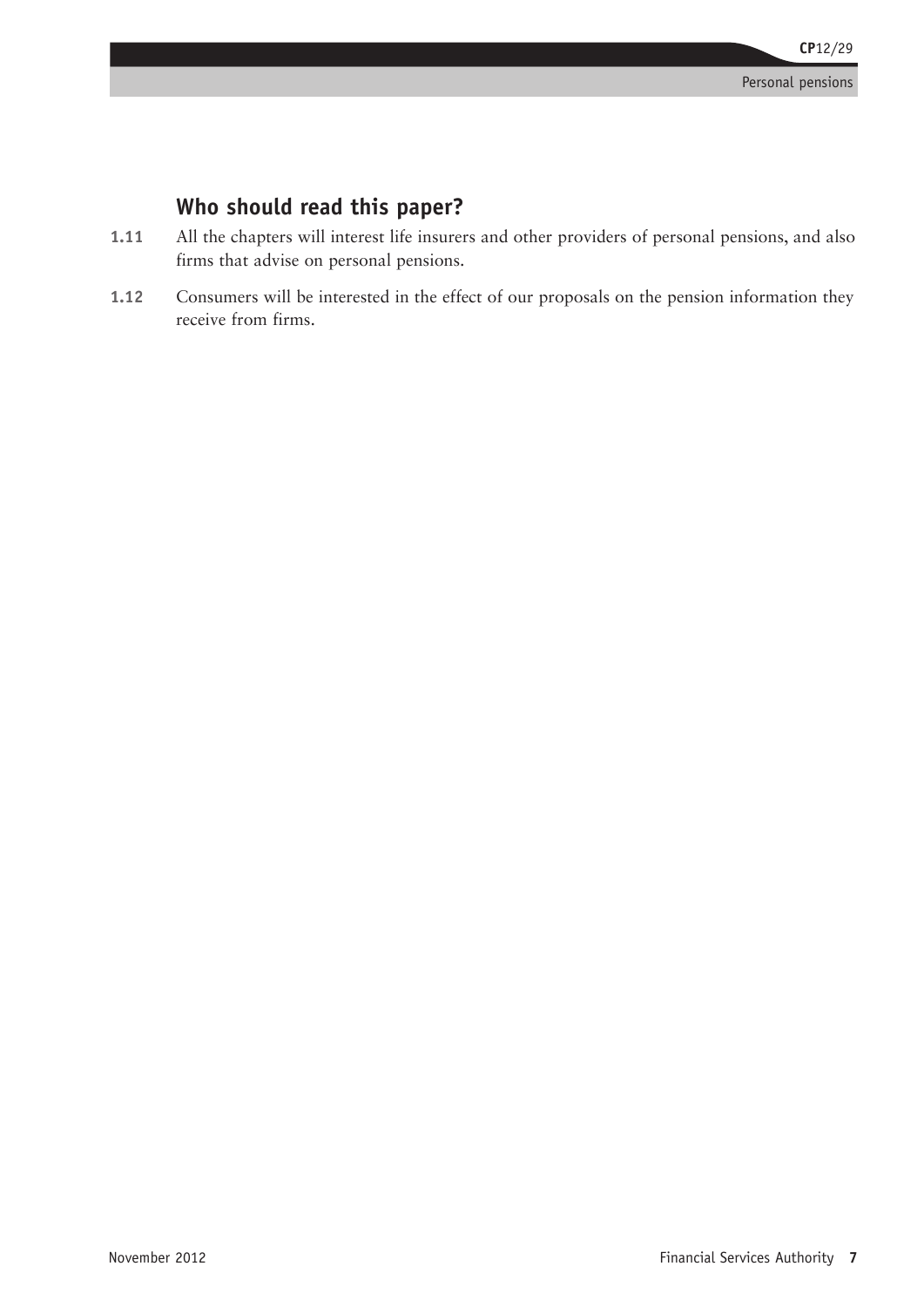## 2

## Personal pensions – disclosure requirements for SIPP operators

#### **Introduction**

**2.1** We are changing the way we regulate self-invested personal pension schemes (SIPPs). Operators of self-invested personal pension schemes (SIPPs) became regulated by the FSA in 2007. At that time we saw a distinction between mainstream personal pension schemes and schemes that allowed individual members control over the choice of underlying assets, schemes which were described as SIPPs. Given the way the market was operating, we decided that if a scheme was a SIPP then there was no need for firms to give clients a projection in a key features illustration (KFI) (for most SIPPs), or an effect of charges (EoC) table and reduction in yield (RIY) information (for any SIPP).<sup>3</sup> Additionally, at that time, although many SIPPs give scheme members the ability to hold cash within the scheme, we did not identify a need to regulate in this area.

- **2.2** The definition for a SIPP is framed widely and the SIPP market has evolved. The most recent product sales data submitted by firms now shows that roughly half of all pension schemes sold are SIPPs. Most 'SIPPs' are virtually indistinguishable from ordinary personal pension schemes. They have become mainstream products. Given this, we now consider that a more consistent market-wide regulatory approach is appropriate.
- **2.3** As sales of SIPPs have continued to grow, regulatory concerns have emerged. We have identified disclosure documents for pension schemes that are not of the quality we require, particularly for charges disclosure. Thematic reviews have also shown that some consumers have been switched into SIPPs without good reason, thereby incurring extra charges unnecessarily. And a recent review<sup>4</sup> showed, among other issues, poor firm conduct,

<sup>3</sup> The 'projection' exemption does not apply if income withdrawals are being taken from the SIPP or if the SIPP is being used to contract out of the State Second Pension.

The report on Self-Invested Personal Pensions (SIPP) operators July 2012.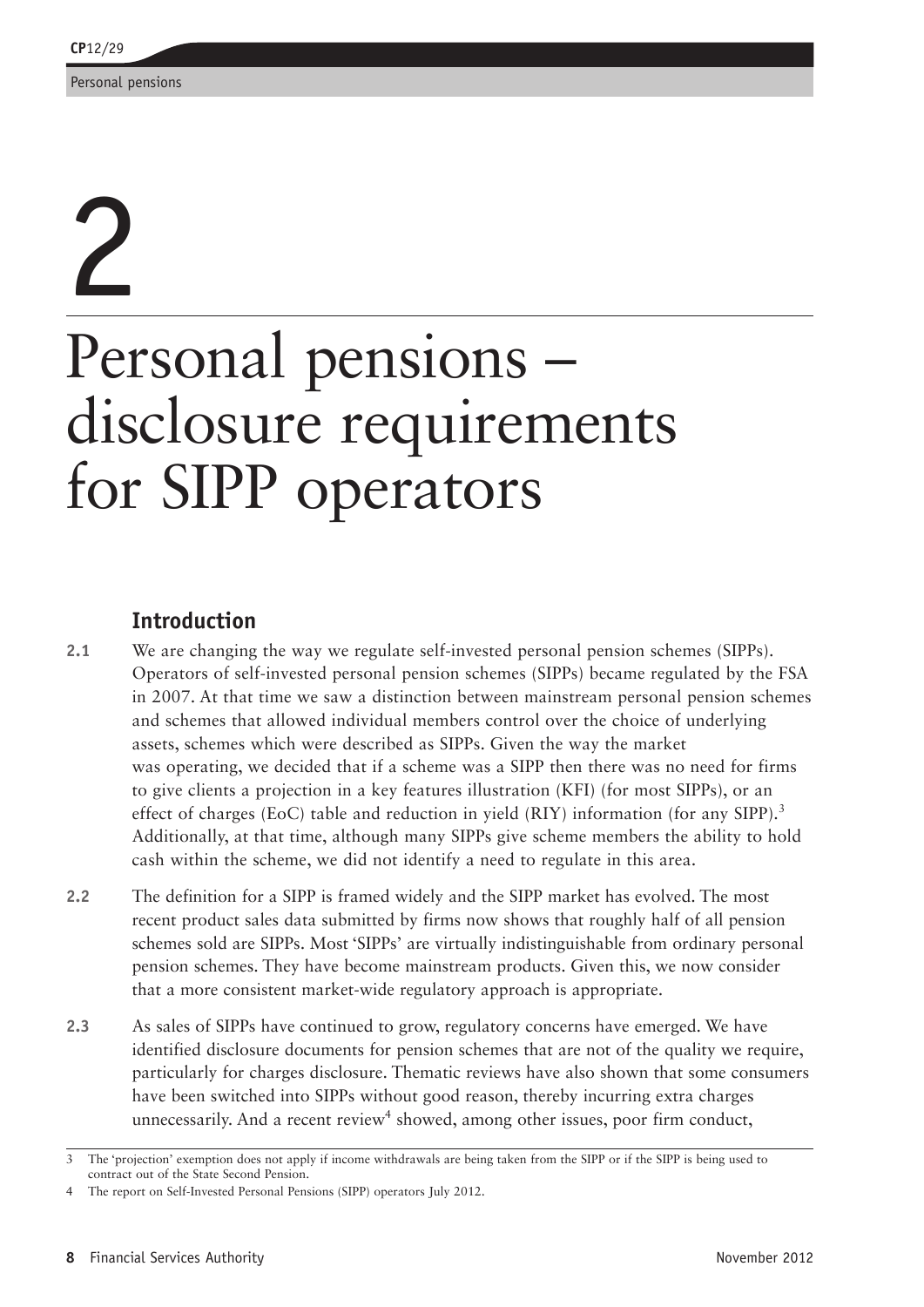inadequate risk identification and risk mitigation planning, and evidence of regulatory breaches in respect of the holding and controlling of client money. Also, the volume of non-mainstream assets, such as unregulated collective investment schemes, held within SIPPs has risen, as has the tendency for some schemes to be heavily weighted in cash.

**2.4** We have noticed that SIPP operators' approach to our disclosure requirements varies widely. Although some SIPP operators do use the exemptions, many do not and produce personalised KFIs, including projections, EoC tables and RIY information. This has made it a little difficult for us to estimate industry-wide costs.

#### **Previous consultations**

#### **CP11/3**

- **2.5** To address our concerns, in CP11/3 we consulted on removing the SIPP exemptions from our disclosure requirements and replacing them with exemptions that would only be available in relation to personal pension schemes invested in: commercial property, commodity investments, 'synthetic' exchange traded funds or shares (that are not shares in an investment trust).
- **2.6** We also proposed rules to require firms to disclose whether they retain bank interest or receive commissions in relation to money held in a bank account within a personal pension scheme.
- **2.7** The objective was to ensure that consumers and their advisers have the information they need to make good choices when comparing pension products.
- **2.8** Over 30 respondents replied and there were diverse and often conflicting views. It became clear that practical difficulties, regulatory risks and unwarranted costs would arise from our original proposals. In particular, confusion could arise if firms did not need to provide information in relation to certain volatile and hard-to-value non-mainstream assets within a scheme. There would also be an ongoing need to maintain this list of 'exempted' assets.
- **2.9** There was a mixed response in relation to the proposals to require disclosure of bank interest retentions and bank commissions. Some respondents were very supportive. However, others claimed that it would be difficult to disclose volatile or stepped interest rates. Others argued that secrecy was necessary to protect commercial confidentiality; they argued that disclosure of the rates retained would jeopardise the negotiation of favourable terms and thus lead to consumer detriment.
- **2.10** It was also suggested that, in addition to bank commissions, commissions for non-cash assets received by scheme operators should be disclosed as well.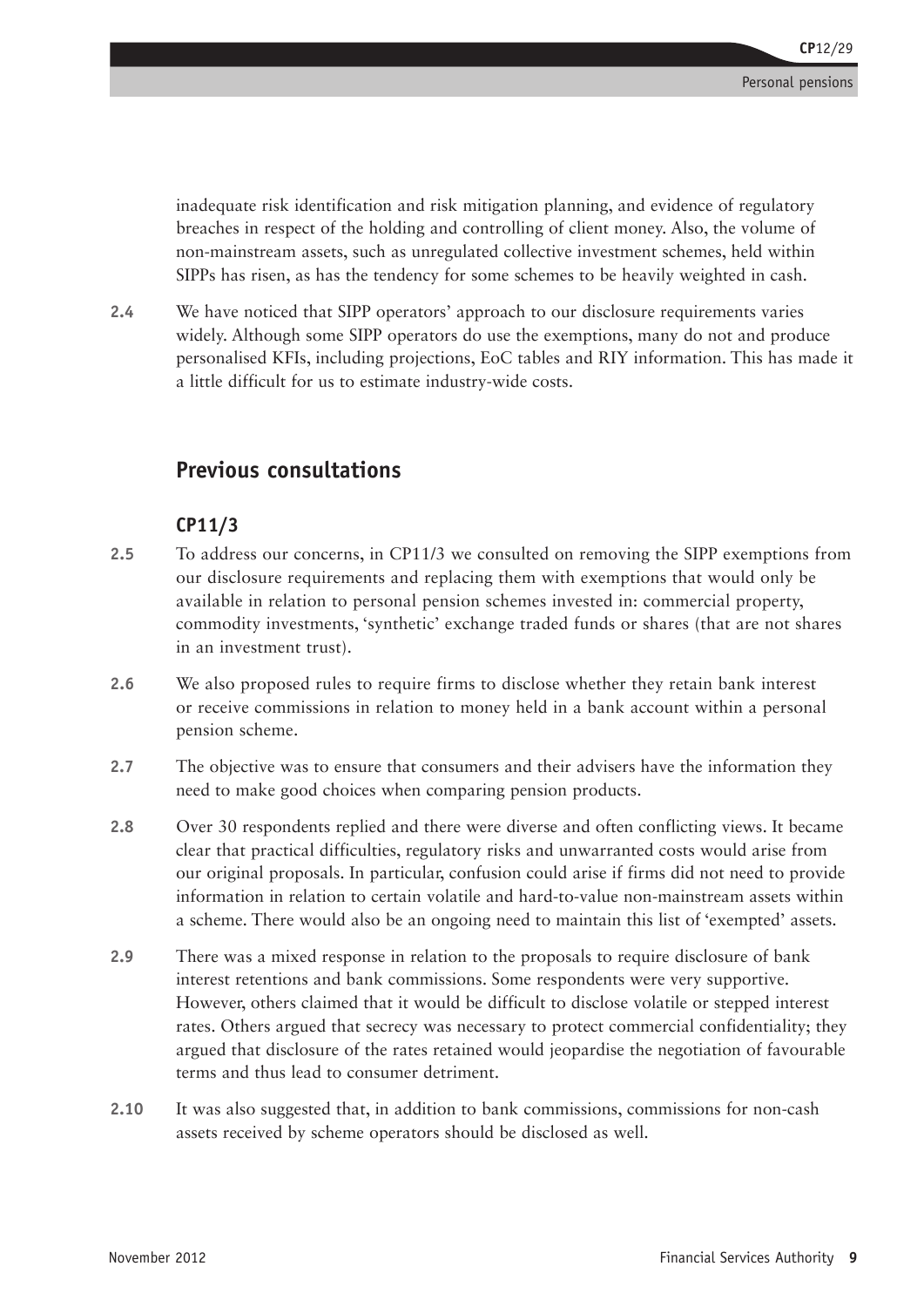**2.11** We listened to what the respondents said and, as the responses to CP11/3 indicated that a better policy approach was possible, we decided to re-consult on a revised approach.

#### **CP12/5**

- **2.12** In CP12/5, we consulted on rule amendments that would remove the SIPP exemptions altogether, without replacing them with alternative exemptions. Instead, we proposed rules to require firms to prepare complete disclosure documents, including projections, effect of charges and reduction in yield information, for all schemes regardless of the following – the underlying assets, whether the personal pension scheme was marketed as a 'SIPP', and whether it was an income-drawdown product. Our objective was a level playing field for competing pension schemes and sufficient information for consumers and their advisers.
- **2.13** This revised approach also had the advantage of being consistent with the approach of the Department for Work and Pensions (DWP), which requires Statutory Money Purchase Illustrations (SMPIs) for all personal pension schemes, whether branded a SIPP or not, and regardless of the underlying assets.
- **2.14** We acknowledged that preparing projections for some assets will be a challenge. To help, we proposed guidance to make it clear that, when preparing projections, firms are expected to use the best available reasonable assumptions in relation to assets that are volatile or hard-to-value. So, for example, firms are not expected to commission formal valuations for assets when reasonable assumptions can be made from available data.
- **2.15** In both CP11/3 and CP12/5 we consulted on requiring scheme operators to disclose whether they receive commissions or retain bank interest in relation to money held within a pension scheme. In CP12/5, we went further and proposed requiring disclosure of commissions received for any asset (both cash and non-cash), alongside information about fees, costs and charges payable. We did not consider commercial confidentiality to be a reason why firms should be able to conceal their bank interest rate retention and the commissions received.

#### **Feedback and response to feedback on the CP12/5 proposals**

#### **Deleting SIPP exemptions and requiring KFI, EoC and RIY information for all schemes**

**2.16** Most of the 22 responses indicated qualified support for removing the SIPP exemptions, subject to strong support for an implementation delay. A handful of respondents disagreed vociferously and continued to argue that SIPPs were a special case, but they did not suggest a way by which various SIPPs could be differentiated. Given the wide scope of the 'SIPP' definition which we discussed in CP11/3, the growth in the SIPP market, and the poor disclosure documents identified we cannot justify maintaining the status quo.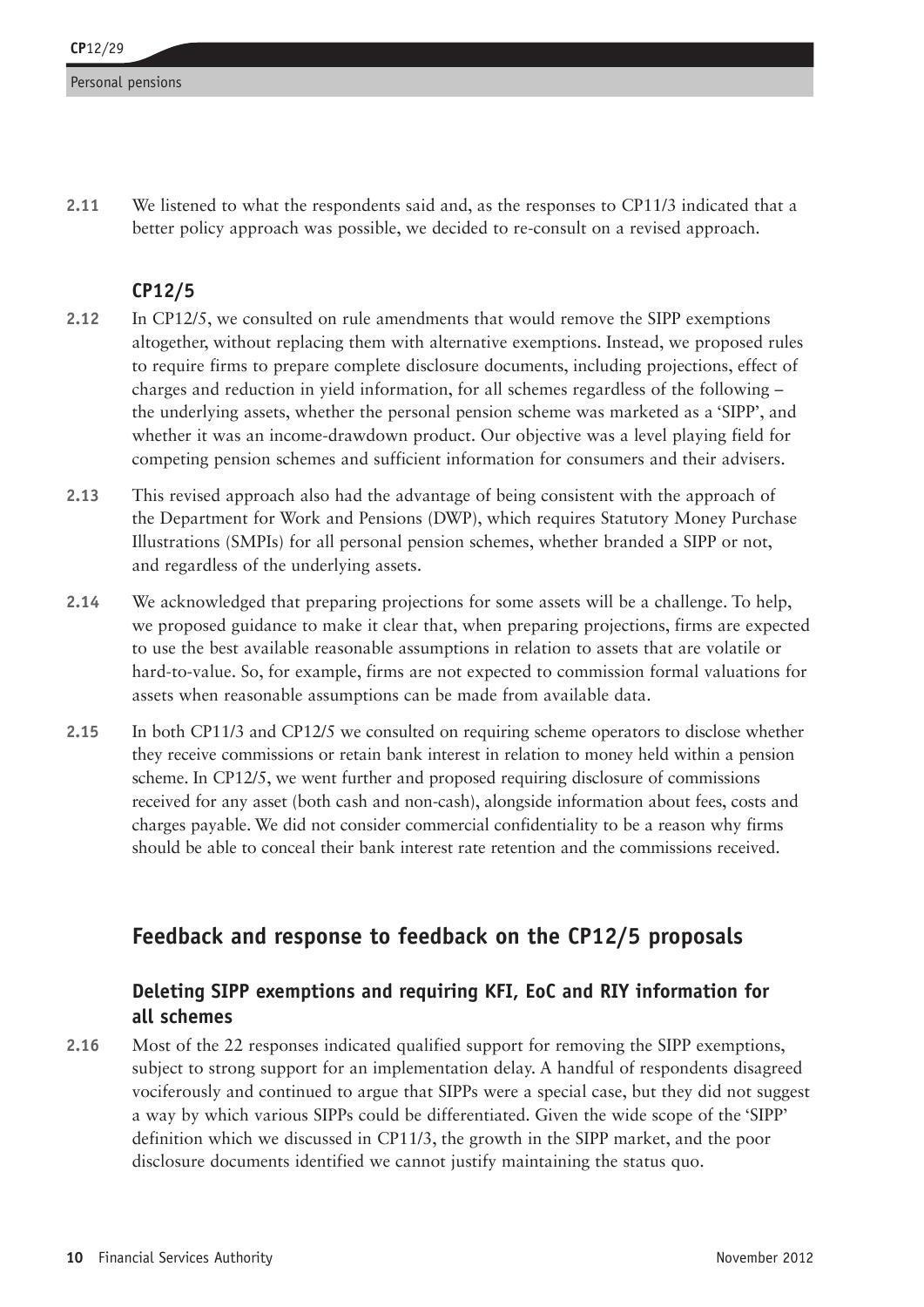- **2.17** A number of respondents indicated that they would like us to provide further guidance on the 'best available reasonable assumptions' firms should use when projecting for assets that are difficult to value. We do not propose to expand on this high-level guidance, as we think the ordinary meaning of these words is clear. However, if it appears necessary, following further analysis and discussion with the industry, we may provide further comment or individual guidance on this in future.
- **2.18** Some respondents indicated they preferred the approach outlined in CP11/3, but did not offer suggestions how the problems with this approach could be resolved.
- **2.19** One respondent suggested that we consider introducing different rules for retail clients who were 'sophisticated pension investors' rather than ordinary pension investors. We reflected on this but concluded that creating a new client categorisation and separate regime for such investors would introduce unhelpful complexity.
- **2.20** Overall, there was strong support for our aim that all retail consumers get enough information to make informed pension choices and we are encouraged by this.

#### **Disclosure of bank interest received and retentions by firms**

- **2.21** There was general support for the proposal to require firms to disclose, alongside a description of the nature and amount of the charges a client will or may be expected to bear, details of the interest to be received by clients on cash held within the scheme. This is encouraging, as we want to see an end to information about unattractive interest rates being hidden away in small print or on obscure website pages.
- **2.22** There was also some support for the proposal to require firms to disclose the fact and extent of interest rate retentions by scheme operators or scheme trustees. However, some respondents had strong objections to disclosing the amount of interest retained, if any. Some firms argued that calculating and disclosing these amounts will involve significant costs, breach commercial confidentiality and provide limited benefits for clients. We appreciate the challenges that will arise if firms need to alter their approach to client money. But we also consider that, to understand the charges they will be paying and how they will be paying them, consumers do need this information.

#### **Disclosure of commissions received and retained**

**2.23** A number of respondents agreed with the proposal to require disclosure of commissions received and retained by firms. Others suggested these rules should be consistent with those applying to platforms.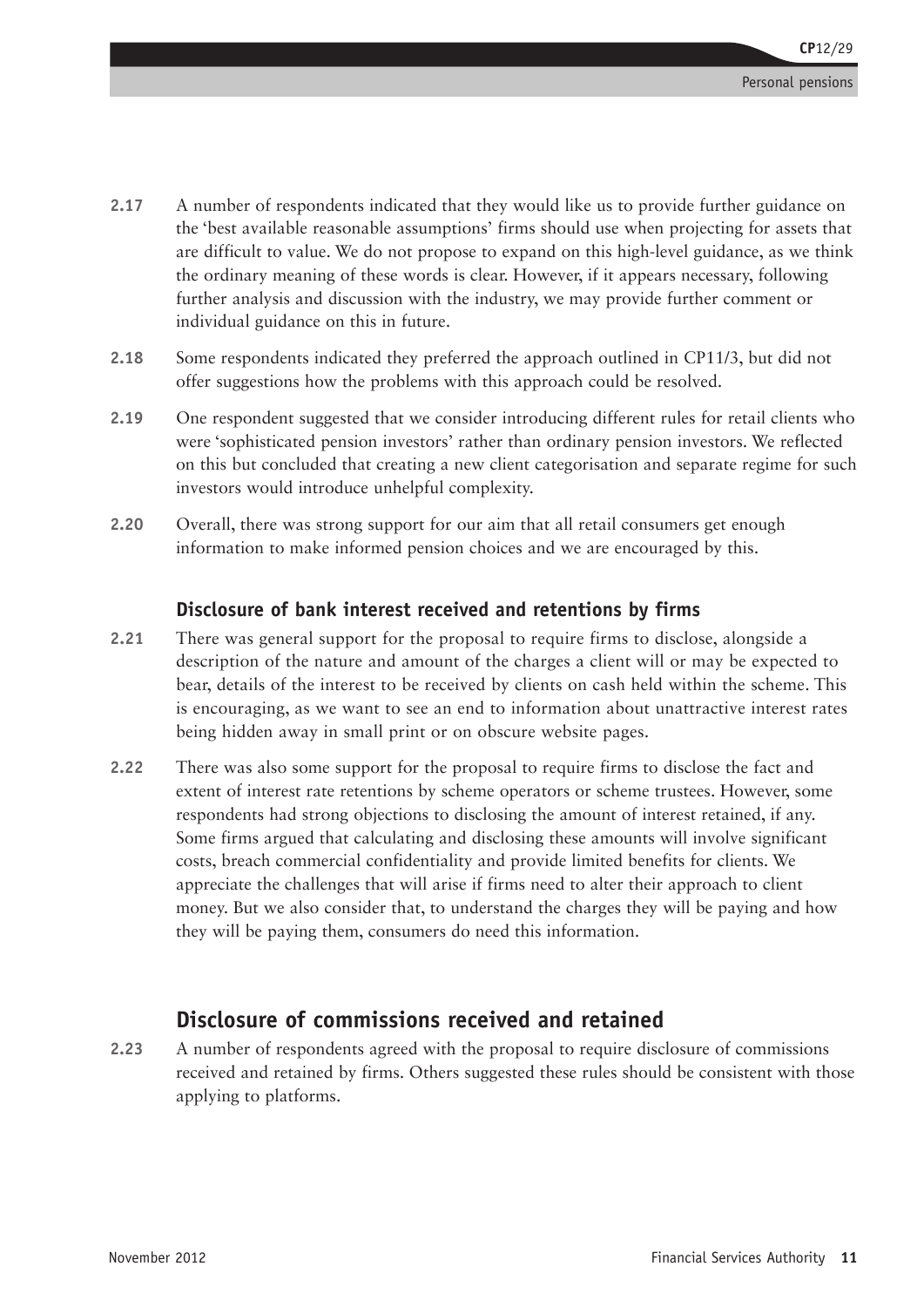#### **Final rules**

**2.24** As responses to CP12/5 have been mixed it is clear that some stakeholders will object whatever approach we adopt. But we see a real need to address our concerns about poor disclosure and the unintended impact of the SIPP exemptions. We want pension scheme members to be able to calculate and compare the fees, charges, commissions and retained interest that may apply to competing schemes. So we have decided to proceed with the proposals consulted upon, with one modification.

#### **Deleting the SIPP exemptions and requiring all personal pension schemes to provide KFIs, effect of charges, and reduction in yield disclosures**

**2.25** We are proceeding with the proposal to remove the SIPP exemptions in the rules, and to introduce guidance to make it clear that if a scheme is invested in assets that are volatile or difficult to value, the standard deterministic projections should be prepared using the best available reasonable assumptions.

#### **Requiring the disclosure of bank interest received and retained**

- **2.26** We will require firms to disclose, as part of the information in a key features illustration, details of the interest to be paid to clients on money invested within the scheme. We will also require firms to disclose, as part of 'the appropriate charges information', whether or not the scheme operator or the scheme trustee is retaining any interest on money held within the scheme and, if so, the amount retained. In our view, favourable interest rates obtained from banks should be used to obtain competitive advantage and benefit the consumer rather than provide a secret profit for the operator (if the interest is not used to offset other charges). Where the interest receivable is volatile we do not expect detailed calculations and recalculations. Operators should be able to make reasonable assumptions, based on the income they receive or expect to receive from interest retention, and disclose accordingly.
- **2.27** Although there was support for the proposal to require specific disclosure of commissions, we agree that our policy and rules regarding pension scheme disclosure should be consistent with our approach to platforms. As many personal pension schemes are held on platforms a consistent approach is desirable.
- **2.28** CP12/12 set out our intention to prevent platforms from being funded by payments from product providers. We felt that for the client to be clear about how much a platform service will cost, and to remove the potential for product bias in the market, the end consumer should pay the platform service directly through a platform charge. We also asked the question whether this proposal should be read across to other markets such as the SIPP market. So, before making further rules in this area, or considering whether we may need to go further than improved disclosure, we will wait for the outcome of the platforms consultation.
- **2.29** This postponement does not alter the view expressed in CP11/3 and CP12/5 that firms owe their clients a fiduciary duty not to act for their own benefit and make and retain a secret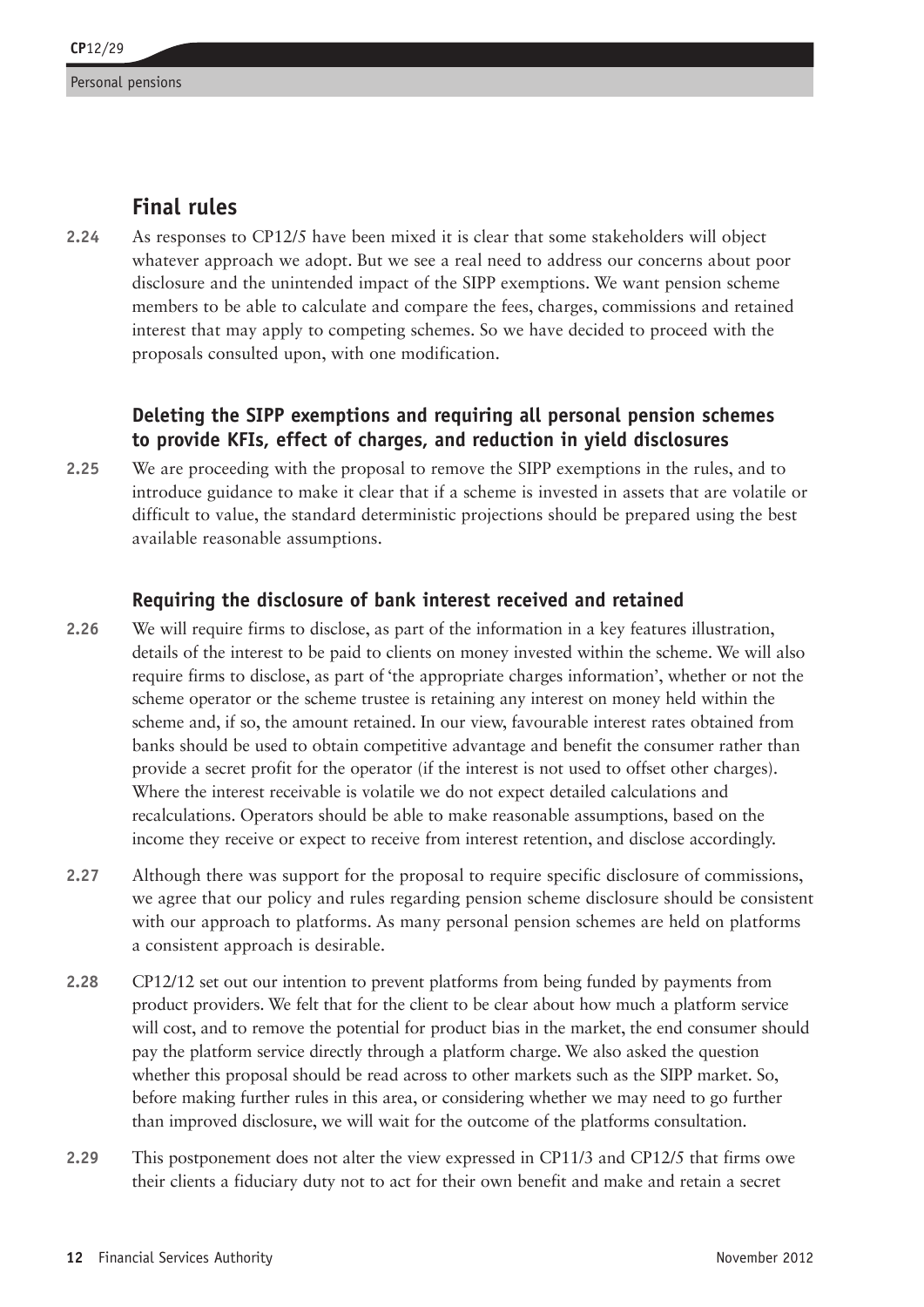profit from a scheme member's assets. If commissions are received, we take the view that, taking into account the information needs of their clients, firms should disclose these payments and obtain informed consent from their clients to any commission that is retained.

**2.30** These final rules reflect amendments that other instruments have made or will make to the relevant rules before the implementation date of this instrument. In particular, the final rules reflect the RDR adviser charging rules. However, the policy effect is the same as consulted on, these new disclosure requirements will apply to all personal pension schemes (whether SIPPs or not, and whether adviser charges are facilitated through the product or not).

#### **Implementation delay**

**2.31** Several respondents to CP12/5 referred to the other demands on the industry in 2012 and asked for more time to implement these changes. So, instead of the start date of 31 December 2012 originally proposed, these changes will come into force on 6 April 2013. This date coincides with the start date for other relevant changes for firms and should help them introduce changes in a more cost-efficient way.

#### **Cost benefit analysis**

**2.32** An updated cost benefit analysis is in Annex 2.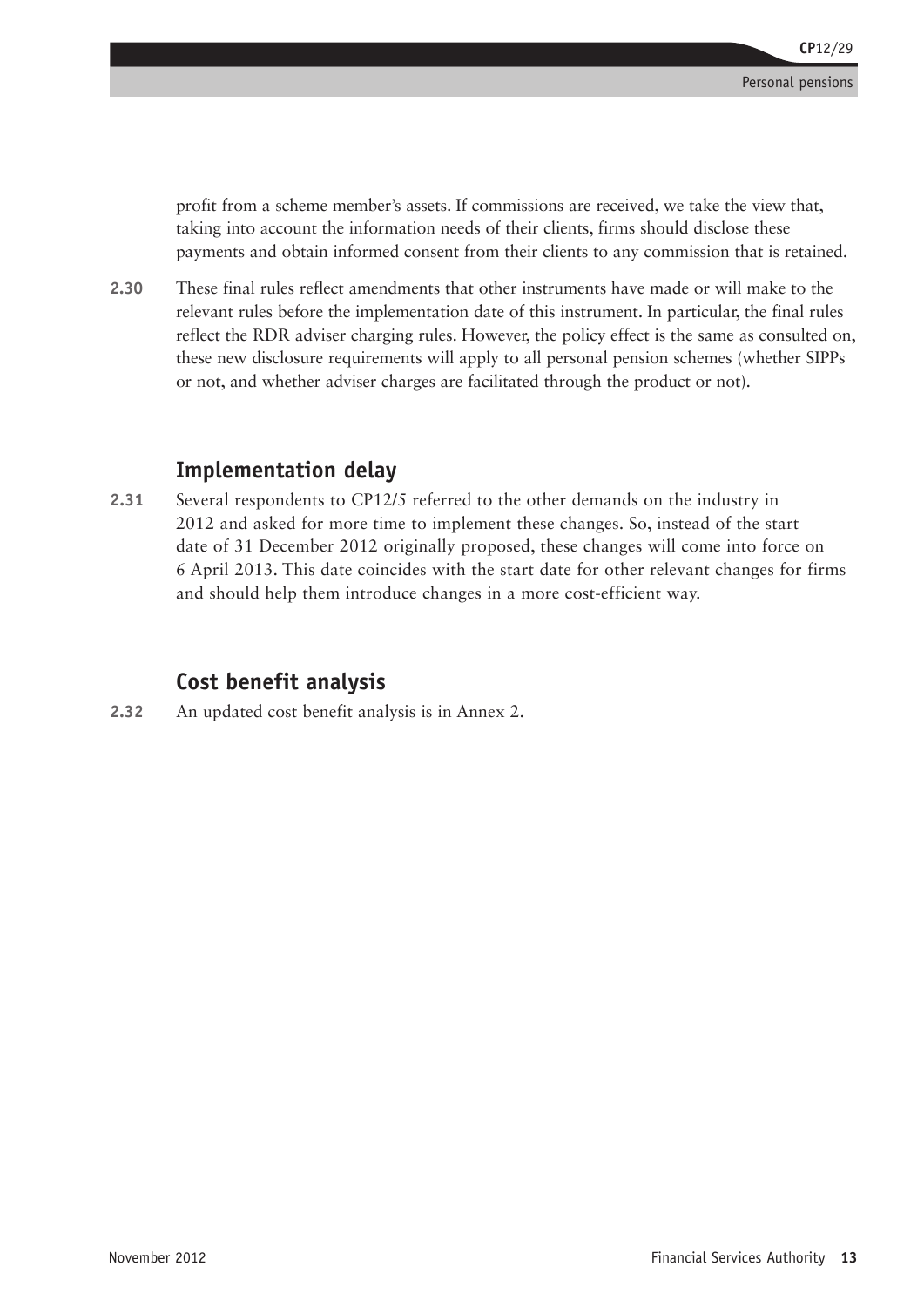## 3 Inflation-adjusted illustrations for personal pensions

#### **Introduction**

- **3.1** In this chapter, we are consulting on changes to the way in which the effect of inflation is portrayed when illustrating a personal or stakeholder pension. Currently firms are required to provide information about the impact of inflation on benefits. They can choose to do this by providing an inflation-adjusted projection in addition to the three standard deterministic projections in monetary terms.
- **3.2** Our proposed changes would require firms to provide standard deterministic projections that explicitly include the effect of inflation and show the potential outcome in real terms instead of nominal terms.
- **3.3** We are also proposing to remove:
	- the ability to provide deterministic projections that are in addition to the mandated ones (COBS 13.4.1 R); and
	- the option of omitting the intermediate projection when providing projections for existing business (COBS 13 Annex 2 R 1.10).
- **3.4** If adopted following consultation, we propose to bring the rules into force from 6 April 2014, with a transitional rule allowing firms to provide inflation-adjusted illustrations earlier if they wish, from 6 April 2013.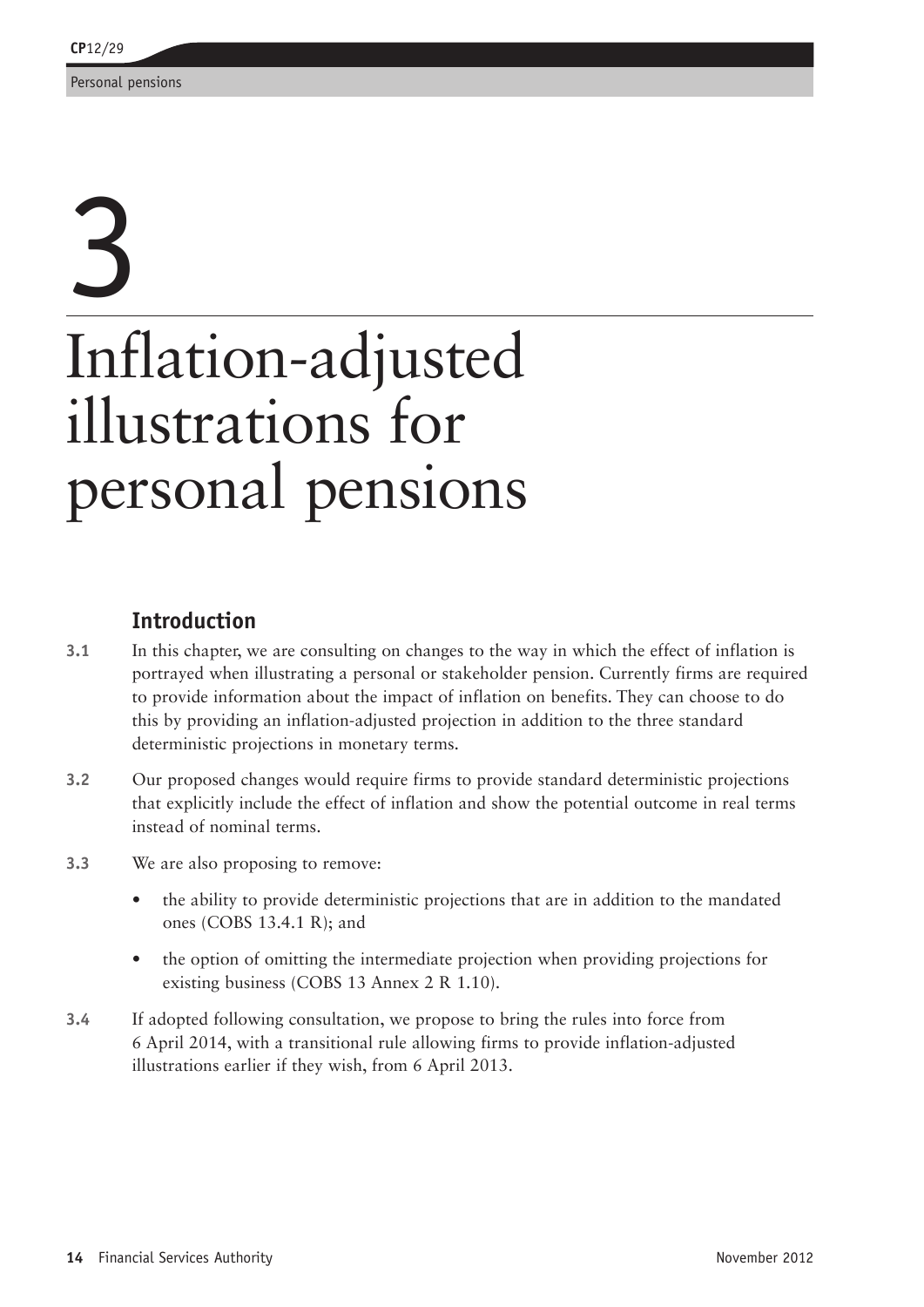#### **Background**

- **3.5** Our Key Features Illustration (KFIs) rules for personal and stakeholder pensions require projections in nominal terms on three growth rates (subject to maximum rates). These give customers an indication of the potential variability of outcome. Further, KFIs include a table showing the effect of charges over the lifetime of the contract on the value of the fund, and a measure, the reduction in yield (RIY), which shows how the charges effectively reduce the investment growth. The RIY enables comparisons of the overall cost of investing.
- **3.6** Our existing rules allow firms to provide alternative projections, giving them scope to provide projections in real terms as well as stochastic projections, as long as the projections required by our rules are the most prominent.
- **3.7** Having purchased a personal or stakeholder pension, customers receive an annual pensions statement each year in line with Department for Work and Pensions (DWP) rules for Statutory Money Purchase Illustrations (SMPIs). The technical detail is managed by the Financial Reporting Council (FRC). An SMPI is a single projection based on the intermediate growth rate adjusted to allow for 2.5% inflation a year.
- **3.8** Since the introduction of SMPIs in 2003, there has been potential for consumer confusion, because the point-of-sale pension projection is in nominal terms but the SMPI is in real terms. Clearly, it is desirable that firms provide point-of-sale projections and SMPIs consistently. So we stated our intention to move to inflation-adjusted point of sale projections in CP134<sup>5</sup> and again in PS07/18<sup>6</sup>, where we permitted firms to add inflation-adjusted projections into KFIs in addition to nominal projections. However, we deferred changing our rules until the outcome of the DWP's ongoing review of SMPIs was known.
- **3.9** In 2011, in CP11/3<sup>7</sup>, we repeated our intention to move to real projections and sought feedback from the industry on how this should be done.
- **3.10** We have also continued to liaise with DWP and the FRC on the underlying assumptions and content of KFIs and SMPIs. In the light of those discussions, we think it is now the right time to consult on introducing inflation-adjusted illustrations.
- **3.11** Personal pensions have been included in the European Commission's draft proposal for a Regulation on Key Information Documents for Investment Products (also known as the 'Packaged Retail Investment Products', or 'PRIPs' Regulation). The Regulation is not expected to come into force until at least 2015, and its scope is subject to further discussion before it is finalised. But, at present, given the projection requirements permitted in the Solvency II Directive and the support for a move to inflation-adjusted projections, we do not see any reason to further delay their introduction.

<sup>5</sup> CP134 *Pension Projections* (April 2002).

<sup>6</sup> PS07/18 *Conduct of Business Regime* (October 2007).

<sup>7</sup> CP11/3 *Product Disclosure: Retail Investments – changes to reflect RDR Adviser Charging and to improve pension scheme disclosure*  (February 2011).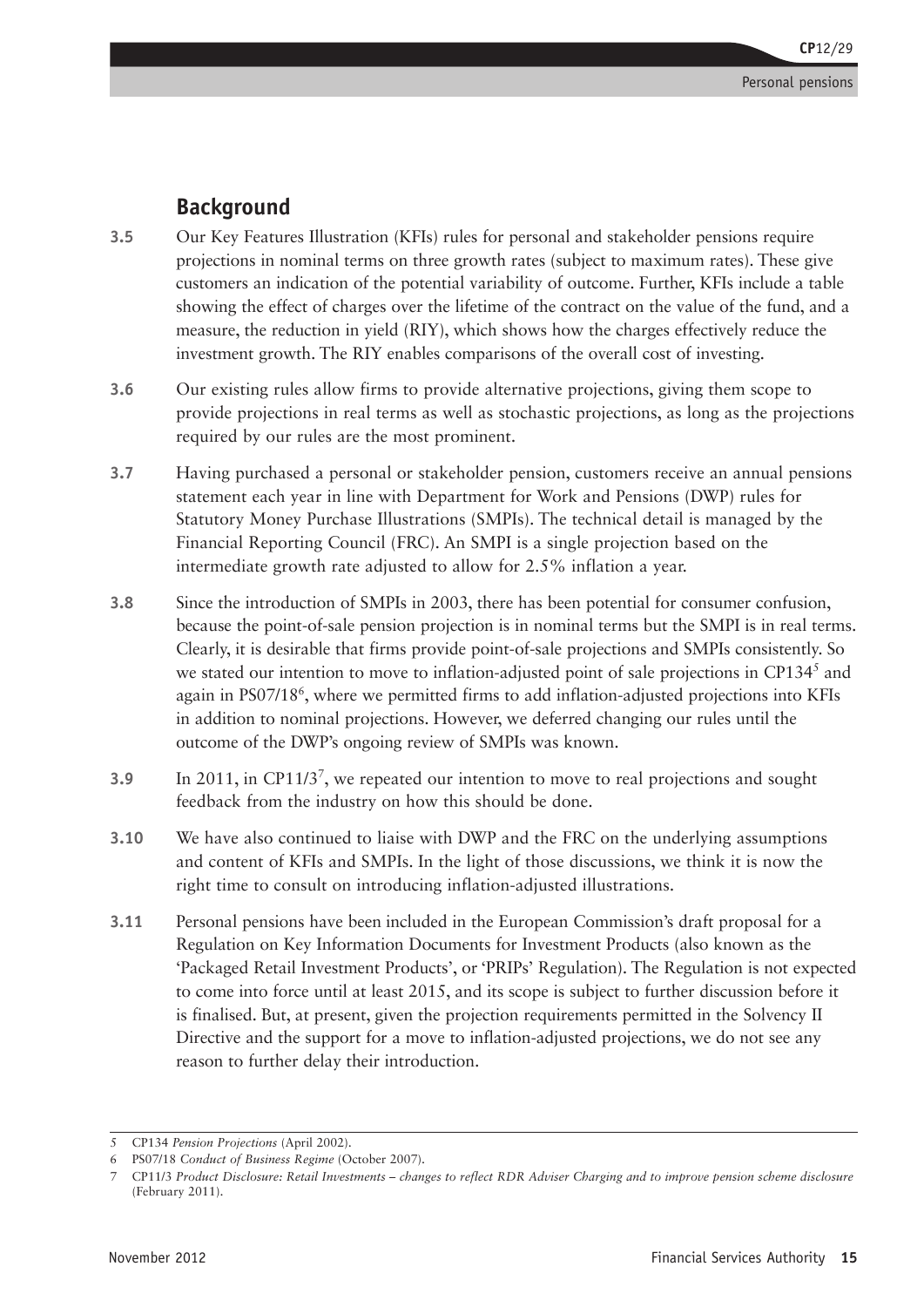**3.12** In Chapter 2 we confirm that SIPPs will be included within the KFI regime. So these proposals will also apply to SIPP operators.

#### **Our research**

- **3.13** Following the feedback received to CP11/3, which showed substantial support for our proposals, we commissioned research to help us decide how projections in real terms could best be presented. We felt this would be helpful, because many KFIs had grown so long and cluttered that consumers were unlikely to engage with the new style of illustrations unless the presentation was improved. We appointed Strictly Financial to conduct the research, which involved working with groups of consumers as well as advisers.
- **3.14** Strictly Financial used a two-stage approach to the research:
	- i) Co-creation workshops with consumers

Here FSA staff were actively involved in discussions with consumers, obtaining feedback on sample inflation-adjusted KFI designs. The insights gained from these sessions are given at Annex 3.

ii) Qualitative research

After we had discussed the insights from the workshops with Strictly Financial, we asked them to carry out qualitative research, first with independent financial advisers and then with consumers. Both groups were asked to give their views on a current pension KFI using a typical example (updated to include adviser charges), and then their reactions to versions showing inflation-adjusted projections. FSA staff observed some of the consumer sessions.

- **3.15** The insights gathered from the workshop sessions and from previous research were used to prepare two KFI designs containing inflation-adjusted projections. We aimed to:
	- a. incorporate good practice principles for design and language style;
	- b. avoid pitfalls in design of the KFI itself that could have lead to consumers disengaging from it before reaching the inflation-adjusted projections;
	- c. avoid unnecessary technical language and jargon;
	- d. minimise the concepts that consumers needed to understand; and
	- e. minimise the figure work on the KFI. So we tested an approach not tried in the co-creation sessions. This was a KFI that showed projection rates net of inflation (the extent that investment growth beat or was beaten by inflation). This avoided consumers being distracted by their perceptions of the reasonableness of the growth and inflation rates.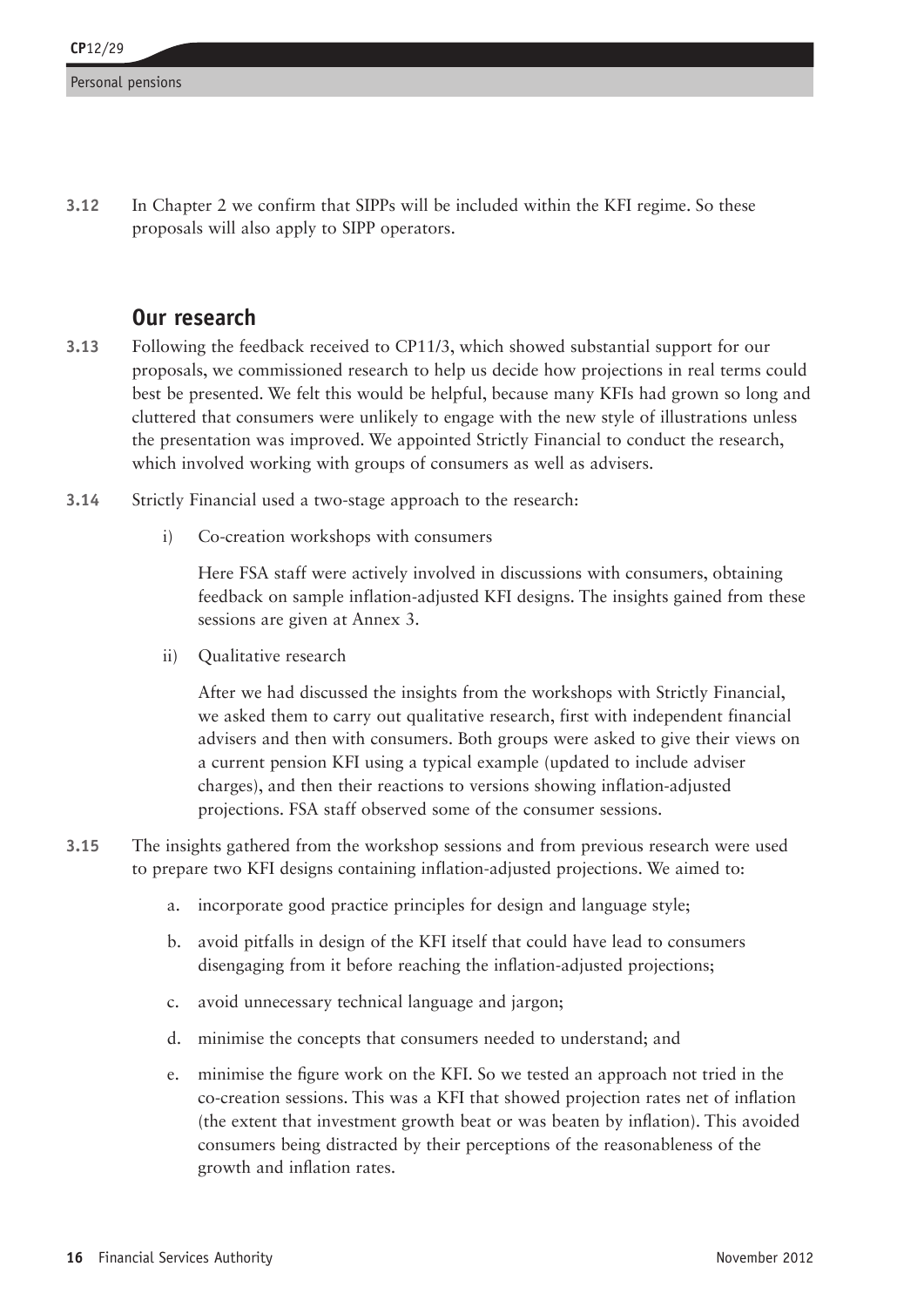**3.16** Strictly Financial's final report<sup>8</sup> is being published alongside this CP, together with the sample inflation-adjusted KFI designs used in the consumer workshops. The report lays out the process followed, and the outcomes. We refer to Strictly Financial's findings, where relevant, in our proposals below.

#### **Our proposals for inflation-adjusted illustrations**

#### **Projections**

- **3.17** For SMPIs, the existing fund plus future expected monetary contributions are rolled up at a monetary growth rate and then discounted using an explicit inflation assumption to determine the fund at retirement in real terms. This is the same as rolling up the fund plus future real contributions using a real growth rate. Our research tested both of these methods of presentation to find out how consumers responded to the different styles.
- **3.18** However it was presented, the consumers in the research thought they should be made aware at the point of sale of the possible effect of inflation on the buying power of their pension, although they were often shocked by the figures they saw. They thought this would allow them to plan for their retirement more effectively. Their views were supported by advisers, which adds more weight to our proposal to introduce projections in real terms.
- **3.19** The research indicated that consumers had a clear preference for projections using real growth rates. The alternative method of rolling up the fund at a monetary rate and then reducing it to take account of inflation was distracting. Most consumers wanted to see fewer numbers in their illustrations, not more.
- **3.20** Advisers' preference was also for real growth rates, although it was less marked than with consumers. So we propose that firms should show only net growth rate after inflation has been taken into account (as applied to the real value of contributions). Also, when providing a projection of the fund to be annuitised, firms should show it only in real terms, accompanied by a risk warning on the impact of inflation and that the product may pay back less than paid in, if that may be the case (COBS 13 Annex 2 5.1R(1)).
- **3.21** In CP11/3, we asked respondents whether a single inflation rate should be used or different inflation rates which might, theoretically, more closely correspond to the lower and higher growth rates. At that stage, the flanking rates were 2% for both the growth rate and inflation rate, which would cancel out the variable outcomes that three projections seek to demonstrate. Views were split on the approach, although those preferring different inflation rates did not comment on how three nearly identical projections would be perceived by consumers.

<sup>8</sup> [www.fsa.gov.uk/pubs/cp/illustrating-the-effect-of-inflation-on-future-retirement-income.pdf](http://www.fsa.gov.uk/pubs/cp/illustrating-the-effect-of-inflation-on-future-retirement-income.pdf)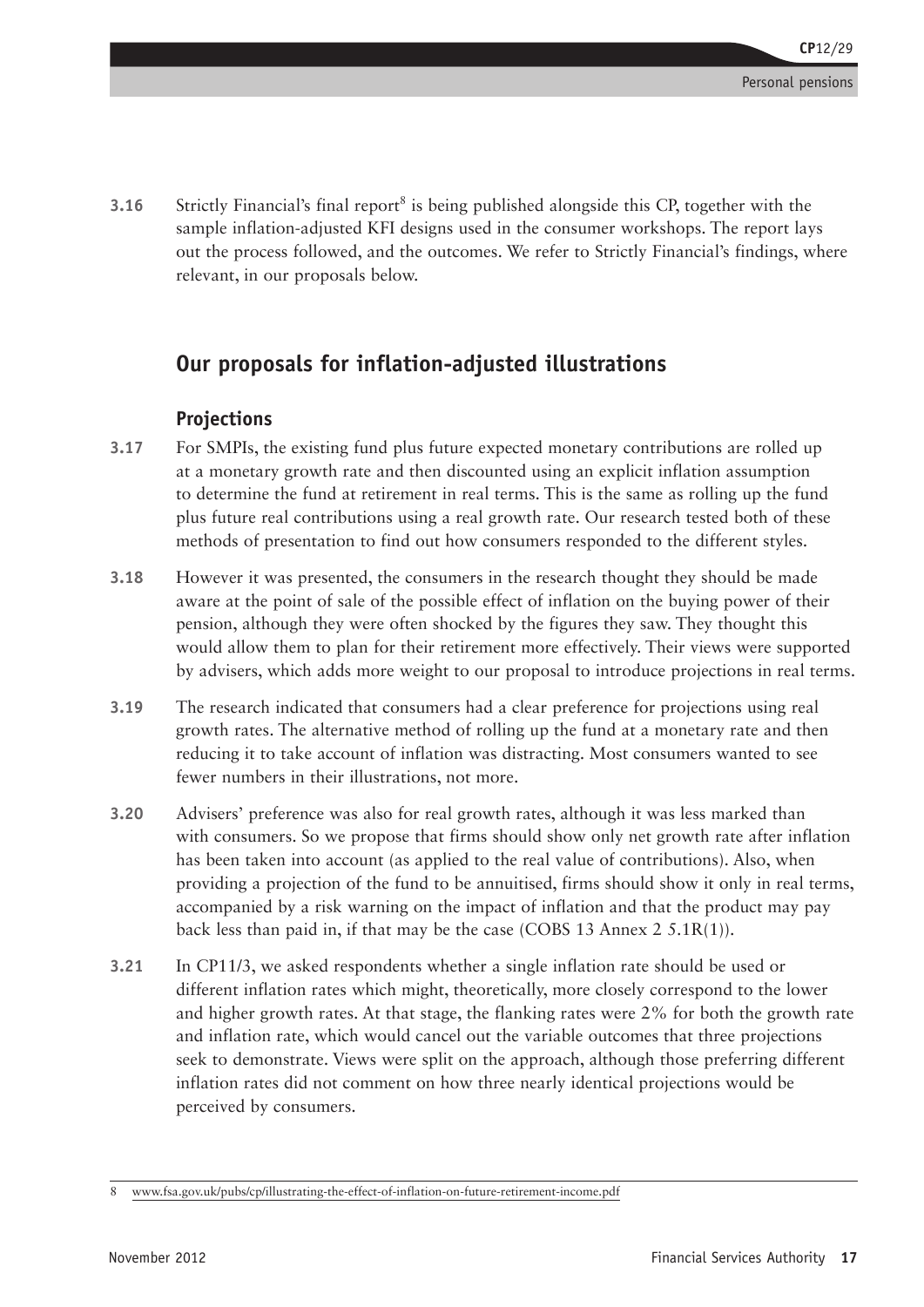- **3.22** We consider that for consumers to receive meaningful real projections there must be different real growth rates. This can be achieved by using the same rate of inflation with each of the three monetary growth rates. We therefore propose that the intermediate rate of price inflation should be used in all three growth scenarios to determine the maximum real growth rates.
- **3.23** PS12/17<sup>9</sup> lays out the new maximum monetary growth rates that will apply from 6 April 2014, with a transitional period allowing firms to use them from 6 April 2013. We recognise that the lowest growth rate will result in negative real growth. We tested this outcome in our research, and we consider that consumers should be aware of the possible consequences of low monetary growth rates and of investing in funds that are expected to produce low returns in the medium to long term. This view was supported by advisers involved in the research.
- **3.24** Several customers in our research, having appreciated the effect of inflation on a pension, did not then realise that inflation also affects other types of investment and savings in the same way. So they thought it might be preferable to save for their retirement in different ways. Therefore, as well as requiring firms to provide statements about inflation in KFIs, we have also added a requirement in our draft rules that will extend this statement to note the impact of inflation on all saving and investments.

#### **Effect of charges information**

- **3.25** The figures in the effect of charges table are currently consistent with the intermediate growth projection. Our draft rules will require the effect of charges table to be in real terms. Accordingly, the reduction in yield figures will also be expressed in terms of real yields.
- **3.26** We are also proposing some consequential changes to the rules in COBS 13 Annexes 3 and 4 for the effect of charges table to reflect the change of projection basis to better explain the table. First, we are proposing that a statement is included with the table to tell consumers that it can be used to compare charges with other personal pension plans. Secondly, we have drafted a minor change to one of the example column headings suggested by our research respondents. They suggested that the heading *If there were no charges* would be better if it stated *Before charges are taken* since it is not possible to have a plan without charges.
- **3.27** We are proposing that the new rules become effective from 6 April 2014. However, as SIPP operators will be required to prepare KFIs for the first time from 6 April 2013, we are proposing a transitional period which will enable firms to adopt the new rules from this earlier date.
	- **Q1:** Do you agree with our proposals for presenting projections in real terms? If not, please explain what alternative approach you think is more appropriate.

<sup>9</sup> PS12/17 *Projections and transfer value analysis* (November 2012).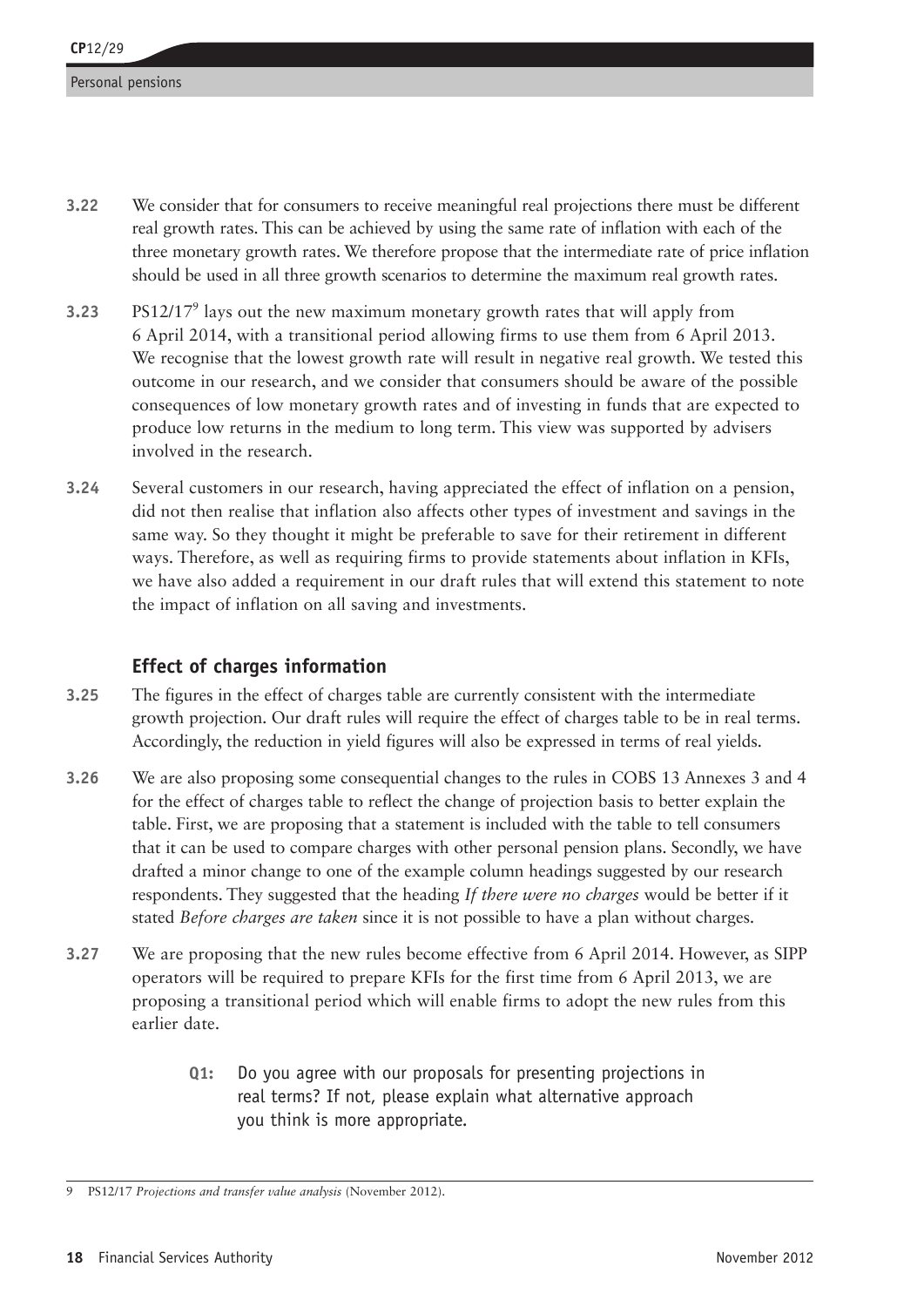**Q2:** Do you agree with our proposals for changing the text relating to the effect of charges table? If not, please explain what alternative approach you think is more appropriate.

#### **Drawdown pensions**

- **3.28** Illustrations of income drawdown analyse its effect on the residual value of a personal pension contract, using three different nominal growth assumptions. The analysis shows how the value may reduce (or increase) during retirement. SMPIs are not required once a personal pension goes into drawdown, so no confusion is caused by a different basis.
- **3.29** Some consumers and advisers may find it helpful to see the analysis in real terms and others may find that this complicates the analysis. We have not tested this in our research, so are not proposing to change our rules for drawdown pensions at this stage.
- **3.30** In response to queries received we are also proposing a refinement to COBS 13 Annex 2. 2.9R to place an age limit on the analysis where the pension fund will not be exhausted at the higher rate of return. We propose age 99 in case some firms' systems have a two digit field length.
	- **Q3:** Do you agree that illustrations for drawdown pensions should remain in nominal terms? If not, please explain what alternative approach you think is more appropriate.
	- **Q4:** Do you agree that a maximum age of 99 is reasonable for drawdown analyses? If not, what age limit would you suggest and why?

#### **Generic illustrations**

- **3.31** In specific circumstances, firms may use generic (i.e. example) illustrations in place of a personalised KFI. Currently firms are able to provide generic illustrations in either nominal or real terms. For consistency, we propose that only generic projections in real terms may be prepared in future.
	- **Q5:** Do you agree that we should only permit generic illustrations in real terms? If not, please explain what alternative approach you think is appropriate.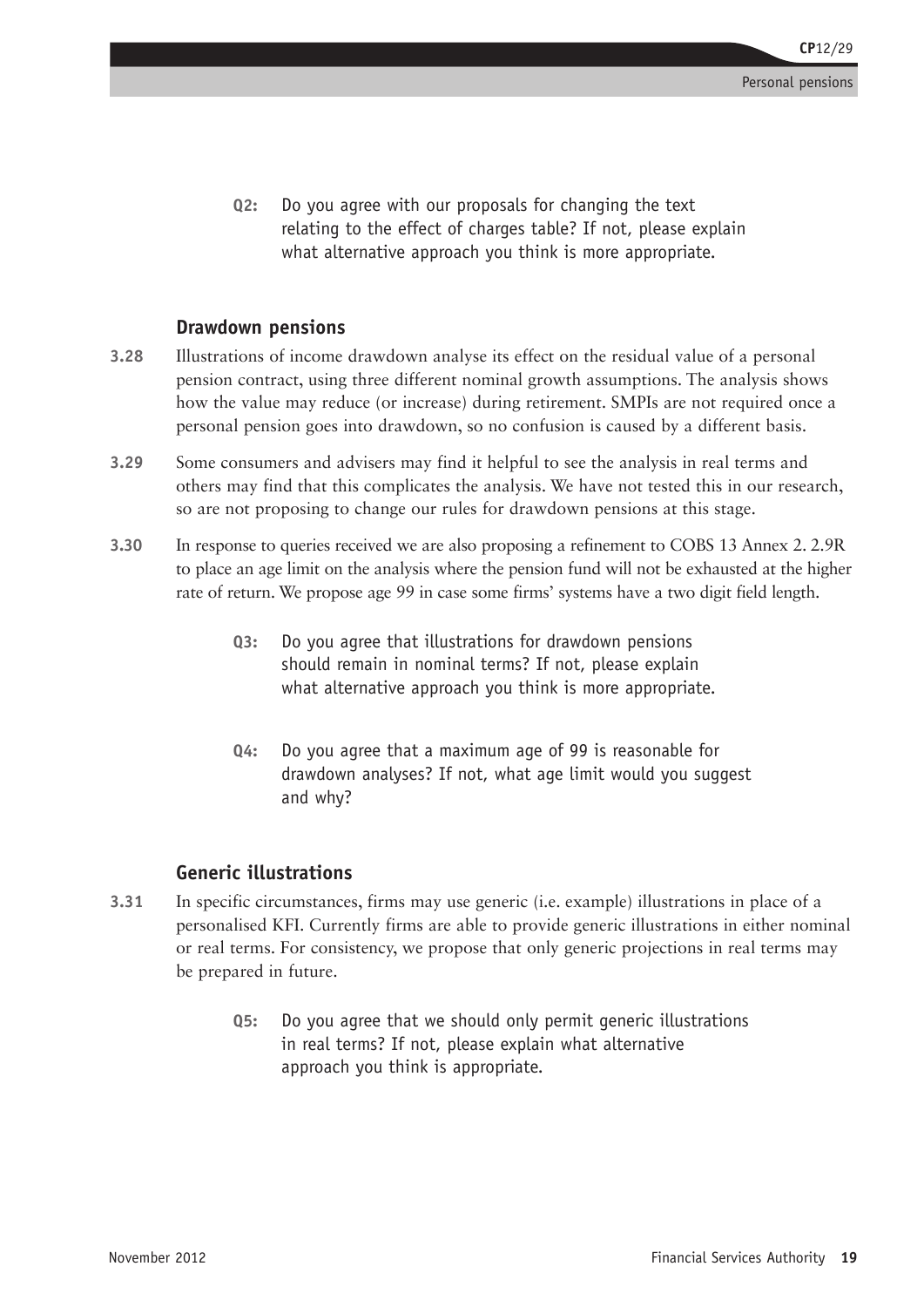#### **Alternative illustrations**

- **3.32** Currently firms can produce alternative projections in addition to those required for the KFI. So our rules enable firms to provide projections which are in addition to the three standardised deterministic projections as well as allowing the provision of stochastic projections.
- **3.33** We have seen firms that project on less than the maximum rates (where the underlying assets are unlikely to produce those rates), yet still provide an additional projection at the maximum rate. Such projections are unnecessary and misleading. Further, the current rule could allow firms to provide pension projections in nominal terms in addition to the proposed three inflation-adjusted projections.
- **3.34** Feedback from the consumers in our research suggests that providing further projections is confusing. In general, consumers want as few numbers as possible in as short a document as possible.
- **3.35** Many consumers in our research commented favourably on the shorter documents used in testing compared with those that they had received recently from their own pension providers.
- **3.36** We therefore propose that only stochastic projections can be provided in addition to the three standardised deterministic projections, for both life and pensions products. We will retain the existing requirements for stochastic projections, so that they can only be provided if there are reasonable grounds for believing that a consumer will be able to understand them. The differences between the stochastic projection and the deterministic projection must be explained. For consistency with our proposals for pension projections, stochastic projections for pensions will also need to be in real terms.
	- **Q6:** Do you agree with our proposals for alternative projections?

#### **Projections for existing business**

- **3.37** In CP11/3, we proposed that it should no longer be possible to omit the intermediate growth rate on in-force projections. This would have affected very few firms. While we did not change this rule at that time, we said that we would reconsider it when we consulted on introducing inflation-adjusted illustrations. We now consider it is appropriate to remove the exemption allowing the intermediate rate to be omitted.
- **3.38** The SMPI can act as a call to increase contributions. But, if the recipient then requests a projection of the possible effect of the increase, the lack of a projection at the intermediate growth rate will prevent this.
- **3.39** We consider that the implementation of this change fits comfortably alongside the work that firms will be undertaking to introduce real projections. Further, it enables firms to consider consolidation of systems used for point of sale, existing business and SMPIs.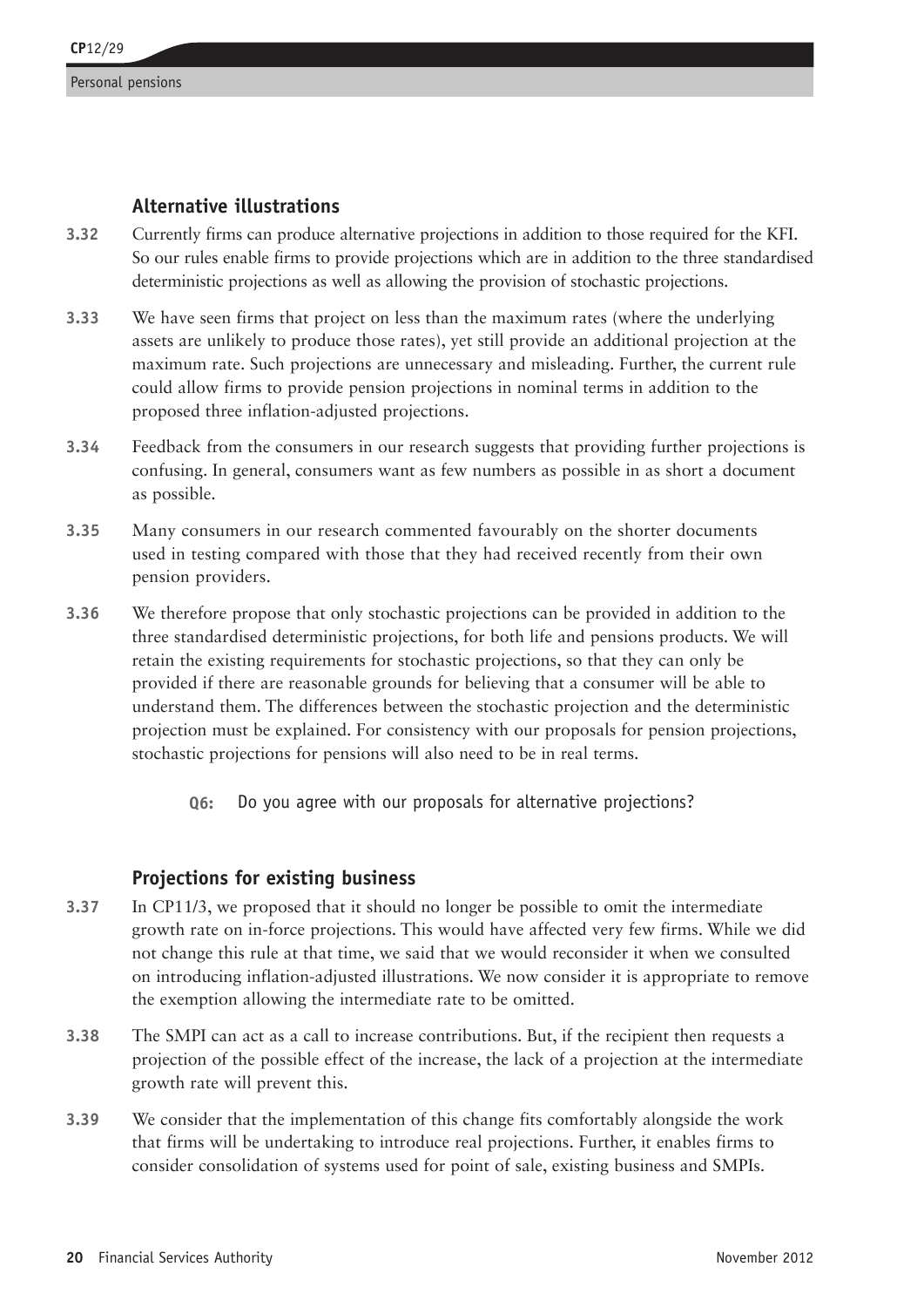**Q7:** Do you agree that we should now remove the exemption allowing the intermediate growth rate to be omitted for in-force projections?

#### **Other types of projections**

- **3.40** There are other types of projection or quotation where a consumer may find it helpful to see the possible impact of inflation on the value of the benefits. These are transfer value analyses and conventional and investment-linked annuities.
- **3.41** Transfer value analysis (TVA) reports usually contain projections to enable consumers considering a pension transfer to compare the benefits being given up in their defined benefit scheme with those that could be provided by the personal pension scheme recommended by the adviser. It could be confusing for consumers to receive a TVA report in monetary terms, but the illustration for the recommended personal pension in real terms. Respondents to CP12/04 indicated that pension scheme members already struggle to understand the consistency between TVA reports and KFIs. Allowing TVA reports to remain in monetary terms is unlikely to help the situation.
- **3.42** The expected duration of conventional annuities continues to increase, and inflation could have a significant impact on the value of income over an annuitant's lifetime. Most conventional annuities are set up with level income. So we are interested in respondents' views on whether there should be a mandatory statement of the effect of inflation on annuity quotations or illustrative examples of the buying power of the annuity after, say, 10 or 20 years.
- **3.43** We would like views on the extent to which these other types of projections and quotes should refer to, or include, a specific allowance for inflation.
	- **Q8:** Do you think we should allow for inflation in transfer value analysis reports? Please give your reasons and provide evidence for your views, where possible.
	- **Q9:** Do you think we should allow for inflation in annuity quotations? If so, please explain how and give your reasons.

#### **Rule clarification**

**3.44** We are taking this opportunity to make a minor rule clarification to the wording of COBS 13.6.1R that some firms comply with by providing KFIs. This rule covers the commencement of, or changes to, facilitated adviser and consultancy charges from an in-force packaged product. Firms may do this by providing sufficient information for the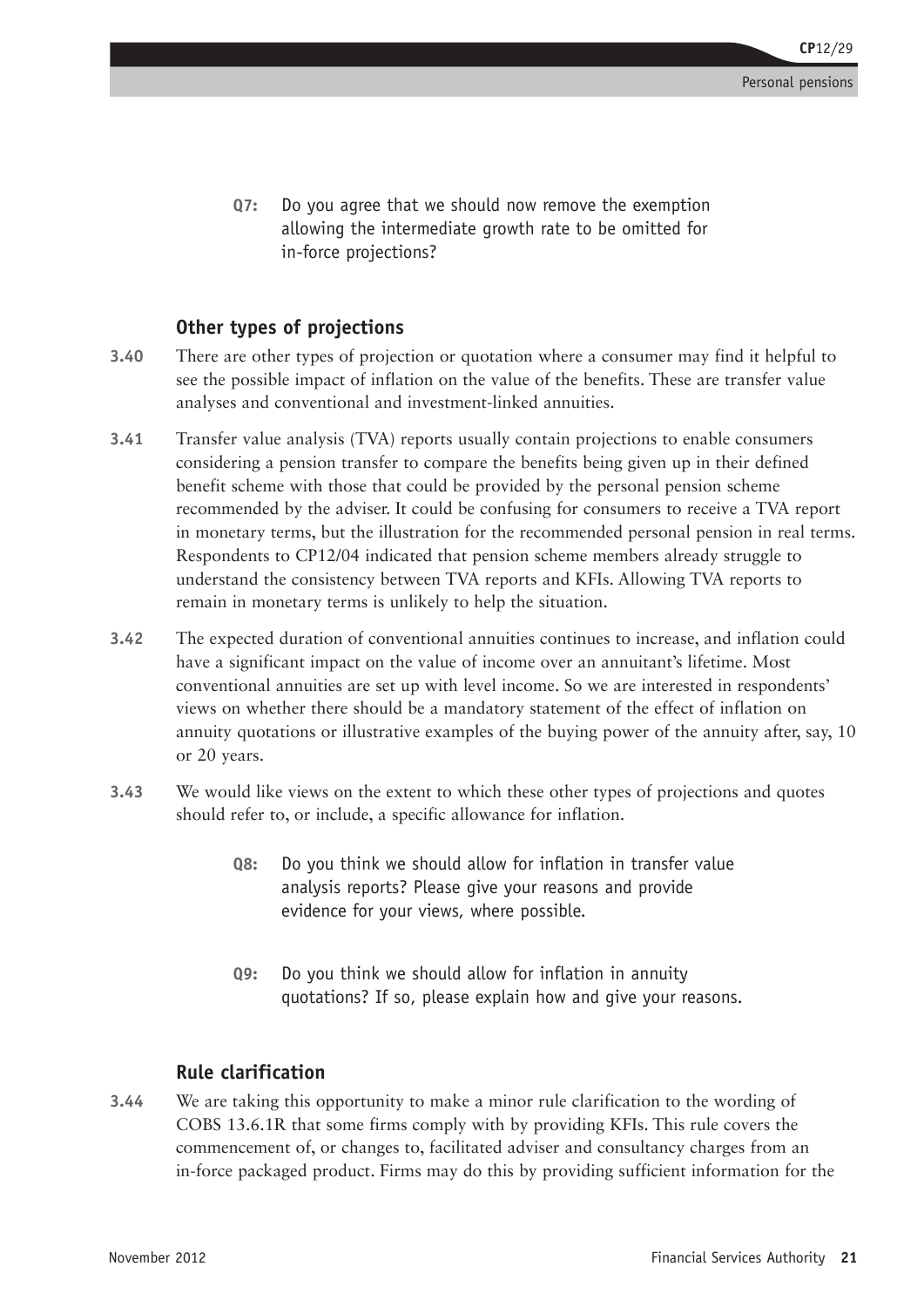retail client to be able to understand the effect of the change. The rule is unclear about the timing of the provision of sufficient information. So instead of *… in good time before that information has to be provided* we are proposing *… in good time before it takes effect.*

**Q10:** Do you agree that the proposed change to the wording of COBS 13.6.1R will make this rule clearer?

#### **Cost benefit analysis**

- **3.45** The cost benefit analysis for this chapter is in Annex 4.
	- **Q11:** Do you have any comments on the cost benefit analysis for Chapter 3?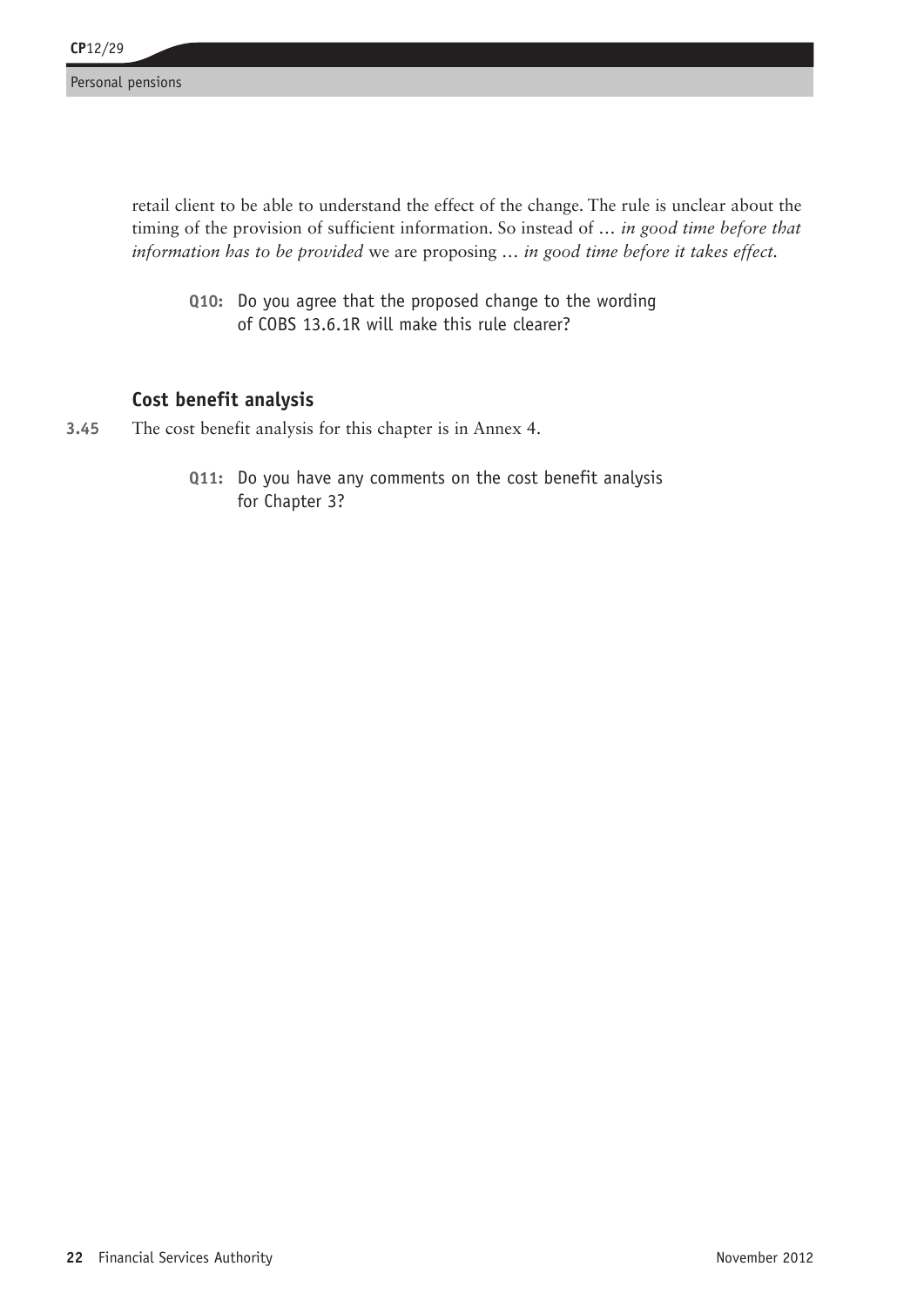## 4

## New guidance for product information

#### **Introduction**

- **4.1** In this chapter, we discuss our proposals for additional guidance for designing and drafting product information. We have stated, on several occasions, that we are dissatisfied with the quality of some of the product information prepared by firms. Our research has confirmed that consumers struggle to wade through what they perceive as far too many pages of incomprehensible text which is poorly laid out and full of complex terminology.
- **4.2** We have therefore drafted guidance which should help firms prepare product information to make it more helpful for consumers. If adopted following consultation, this would come into force on 6 April 2014. Firms can use the guidence earlier if they so wish.
- **4.3** The research by Strictly Financial is published with this consultation. The next section gives an overview of the key findings.

#### **Background and research findings**

- **4.4** Although we have formally assessed good and poor practice for KFIs (as we did with key features documents<sup>10</sup>), many of the KFIs we have seen are of poor quality and not of the standards achieved by marketing literature and current key features documents.
- **4.5** We have made known our views on the quality of KFIs in various ways, such as at trade association and firm meetings, as well as through industry working groups and presentations. In particular, in PS11/14, we made it clear, in response to industry's criticism of the illustration regime, that we consider the problems arise largely from the way firms have implemented the regime. Few firms have taken advantage of the simplified rules introduced in COBS in 2007 or have introduced the improved technology used, for

<sup>10</sup> [www.fsa.gov.uk/pubs/other/key\\_features.pdf](http://www.fsa.gov.uk/pubs/other/key_features.pdf) and [www.fsa.gov.uk/pubs/other/kfd\\_annex.pdf](http://www.fsa.gov.uk/pubs/other/kfd_annex.pdf)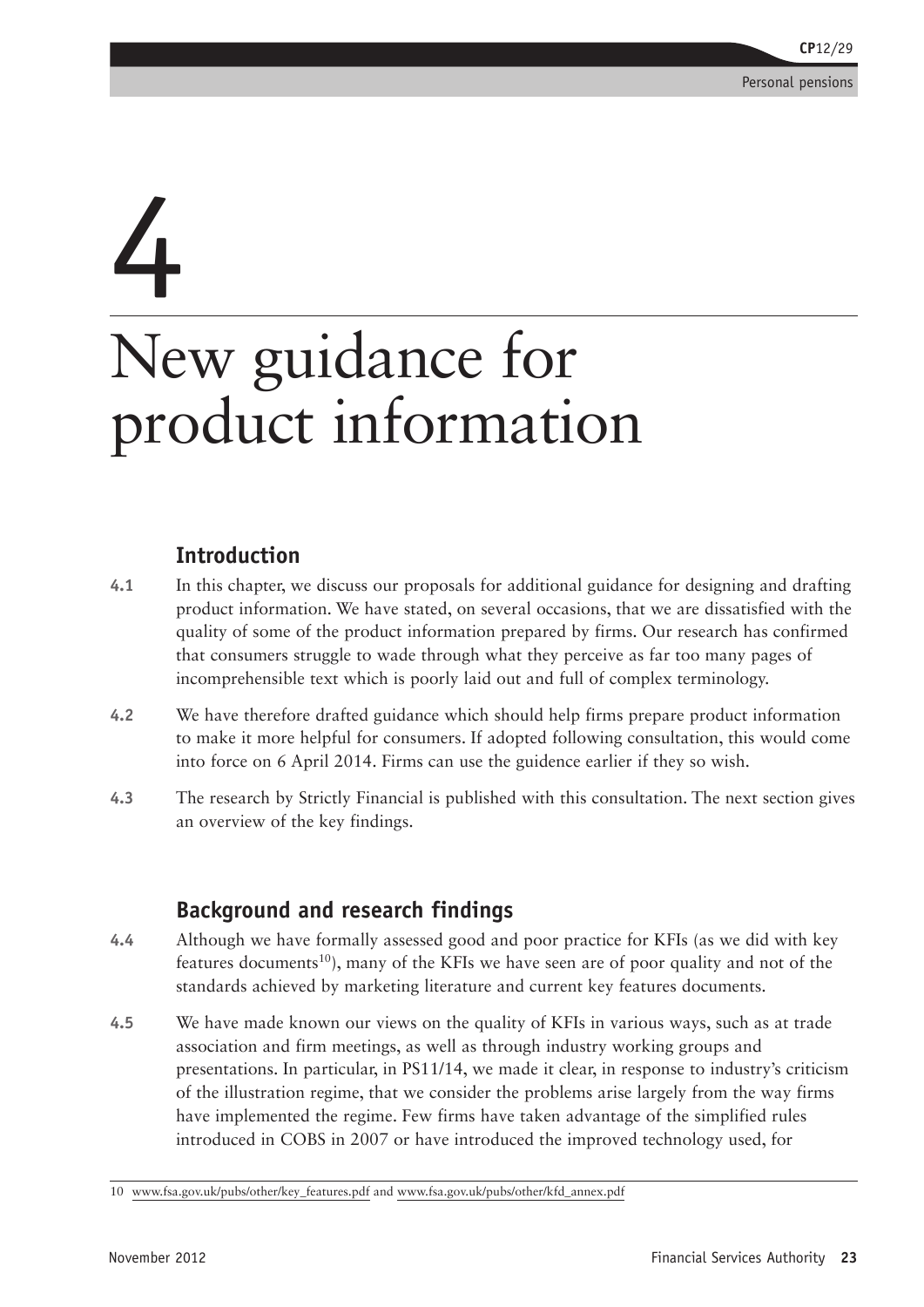example, in utility bills. Items and text have been added to KFIs without considering whether the existing content could be improved.

- **4.6** We have seen no evidence to suggest that the fundamental aims of the illustration regime are misplaced: that consumers must be given an indication of what they might get back (and the potential for variability); and that they should understand the effect of charges on their investment and be able to compare them. Our rules are designed to deliver those aims, but do not prevent firms from presenting the information in ways which encourage consumers to engage with these documents.
- **4.7** As part of the research, consumers looked at a document which was based on a better than average example of current practice. Although consumers said it was better than the KFI they recalled receiving for their own pension plan, they still found it daunting and approached it with trepidation.
- **4.8** They struggled with language that they perceived as being legal or regulatory phraseology instead of what they want: language which is simple and direct. The use of certain words or phrases often created emotive reactions; 'cancelling units' was seen as 'stealing my money'. The term 'annuity' was unfamiliar to many, and even after an explanation, many thought that by purchasing a pension plan they had already purchased a retirement income.
- **4.9** Disclaimers were seen as a way for firms to protect themselves rather than helping consumers understand the assumptions and warnings.
- **4.10** Inconsistent use of language or unnecessary information only served to further confuse consumers and make them question whether they were doing the right thing.
- **4.11** A lack of scene setting meant that although consumers acquired a superficial understanding of what the document was attempting to achieve, they lacked understanding about what the information meant for them individually. Many saw the adviser as essential for helping them to comprehend the document.

#### **Our proposals**

- **4.12** The documents that we devised and tested for our research into inflation-adjusted illustrations were seen as an improvement over the versions the participants had received for their own plans.
- **4.13** It was noted that the documents were significantly shorter than existing ones. The language was perceived as clearer, and this was felt to be more important than over-shortening the document. However, our guidance urges firms to consider the length of such documents. In our research, consumers were unable to face KFIs of more than three to four pages.
- **4.14** Layout is vital: by making the document visually accessible, consumers are more likely to engage with it and read it. Our guidance encourages firms to consider techniques such as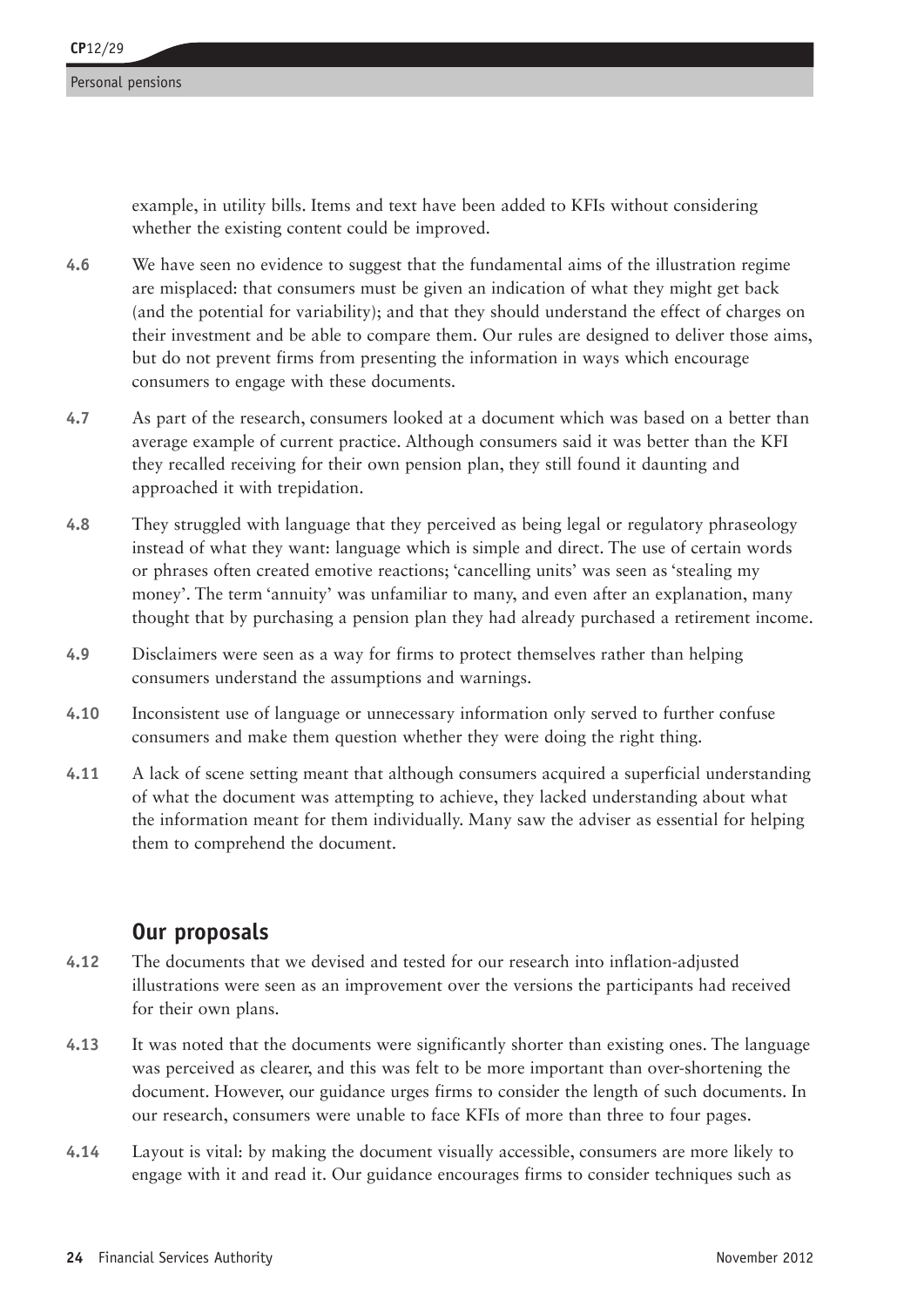good use of white space, line widths, font size and line spacing, appropriate use of paragraphs, avoiding large blocks of text, and the use of short sentences.

- **4.15** Clear language is crucial if consumers are to gain any understanding of what the KFI is trying to tell them. Our guidance encourages firms to consider the likely level of financial understanding of their target market. Our rules do not prevent firms from adopting different approaches for different target markets as proposed by the The Actuarial Profession's Consumer Information Working Party.<sup>11</sup> Firms should be careful to use consistent language throughout the document and not assume that consumers understand their concepts, jargon or terminology.
- **4.16** Few firms use modern design techniques (used regularly by other service industries) to aid consumer understanding. Our guidance encourages firms to consider using side annotations, shading, colour, bulleted lists, tables and graphics. Our research indicated that consumers had split views on the use of graphs. Some preferred graphs, but they were unable to interpret them sufficiently correctly. So firms should consider designing graphs so they are clear for their target market.
- **4.17** We have also included guidance reminding firms to be aware of the eventual means of printing or displaying the product information. For example, we have heard favourable comments from consumers on the use of colour. At the same time, the inclusion of colour can result in multiple shades of confusing indistinguishable grey, if the document will be printed on a black and white printer.
- **4.18** Firms need to consider carefully whether the information they include in a personalised illustration is relevant to the consumer's understanding of the suitability of the investment for them at an individual level. Far too often, firms include background information or information on the application process which distracts from the main messages and would be better located in another document.
- **4.19** On the other hand, our KFI designs contained information which was new to some participants, i.e. that they could switch funds, change retirement date and had a range of choices about the payment of their retirement income and that the decision can be left to that time. Our guidance urges firms to focus on the key product information that consumers require to make an appropriate judgement on the product.
	- **Q12:** Do you have any comments on our proposals to introduce additional guidance on preparing product information?

<sup>11</sup> [www.actuaries.org.uk/sites/all/files/documents/pdf/bajweb-versionupdatedpdf.pdf](http://www.actuaries.org.uk/sites/all/files/documents/pdf/bajweb-versionupdatedpdf.pdf)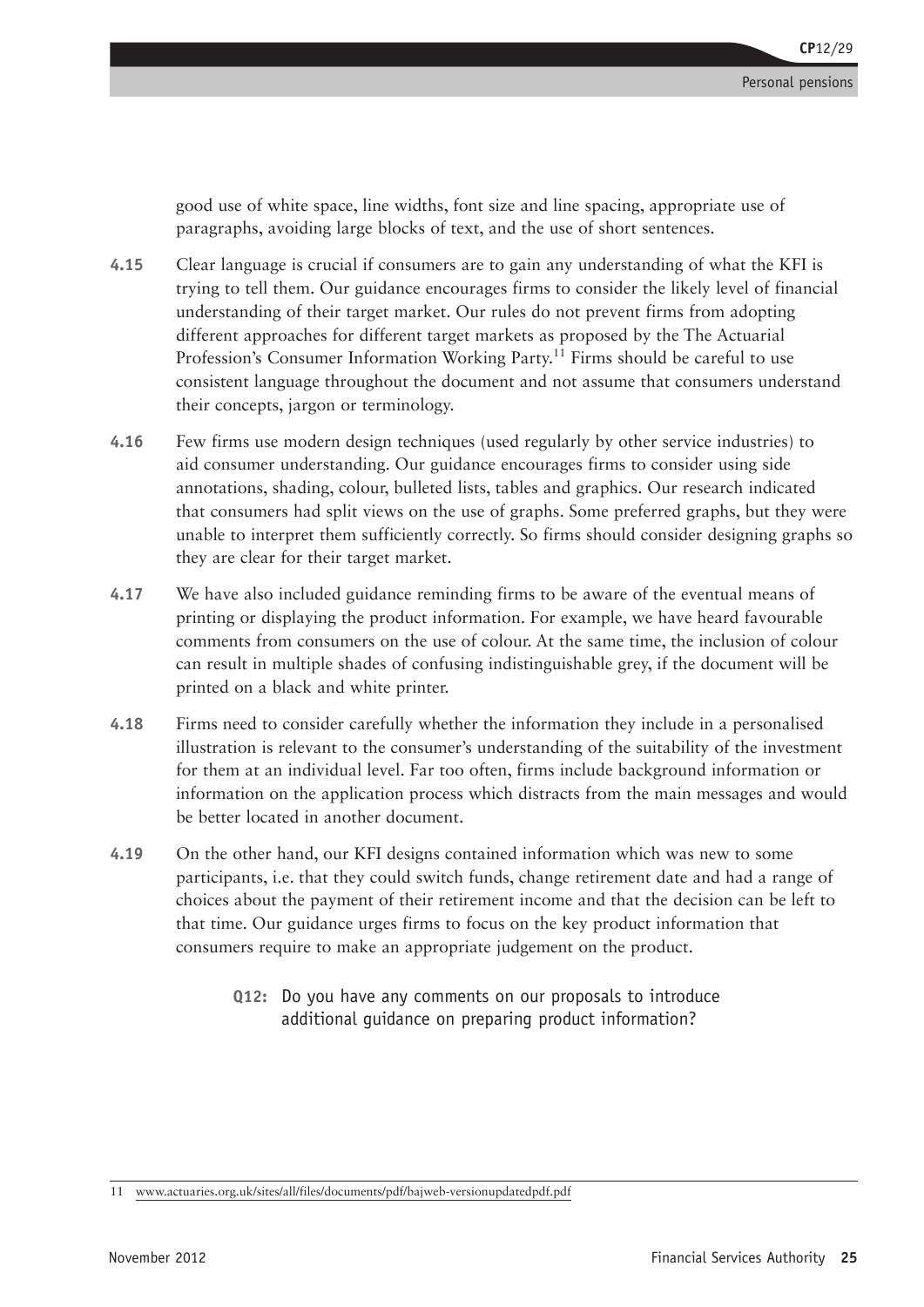#### **Cost benefit analysis**

- **4.20** The cost benefit analysis for this chapter is in Annex 4.
	- **Q13:** Do you have any comments on the cost benefit analysis for the proposed new guidance on preparing product information in Chapter 4?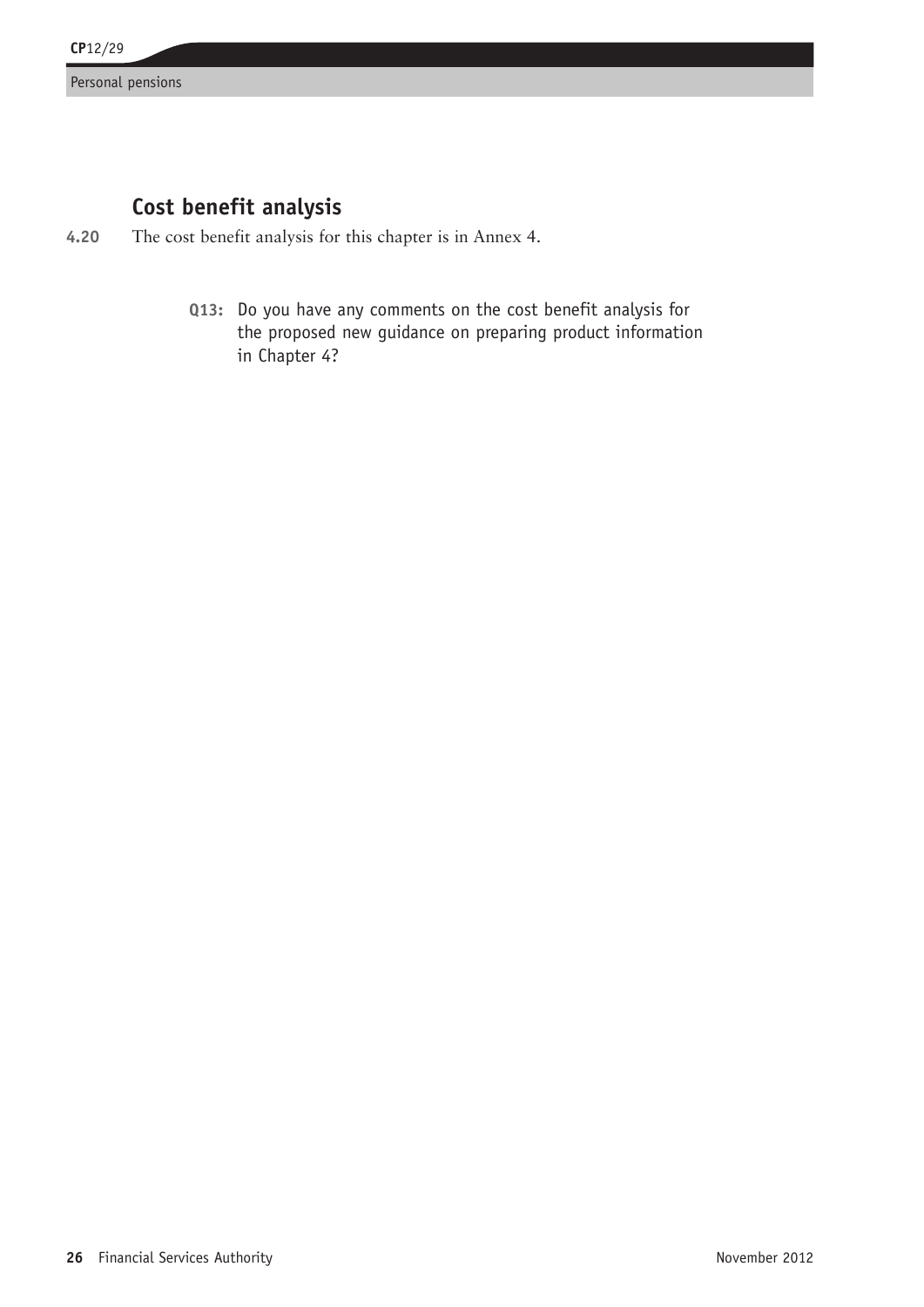### Annex 1 List of non-confidential respondents to Chapter 5 of CP12/5

Aegon

AJ Bell Association of British Insurers Association of Member-Directed Pension Schemes Aviva Axa Wealth Capita Financial Software Capita Life & Pensions Regulated Services Financial Service Consumer Panel Friends Life Hargreaves Lansdown The Hornbuckle Mitchell Group Limited Investec Wealth & Investment L&G  $\overline{L}V=$ Andy Leggett Scottish Life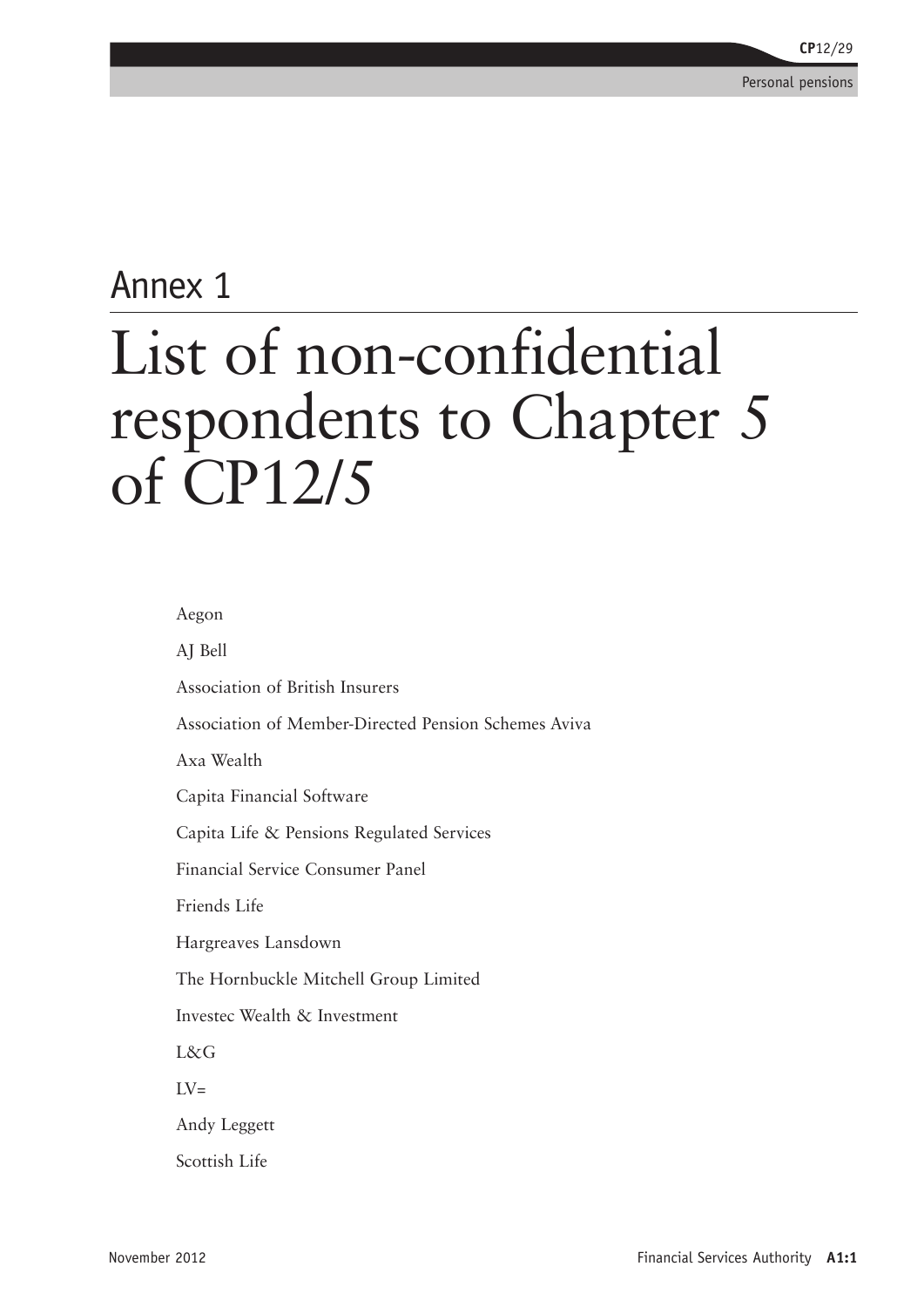Suffolk Life

Xafinity

There were three confidential responses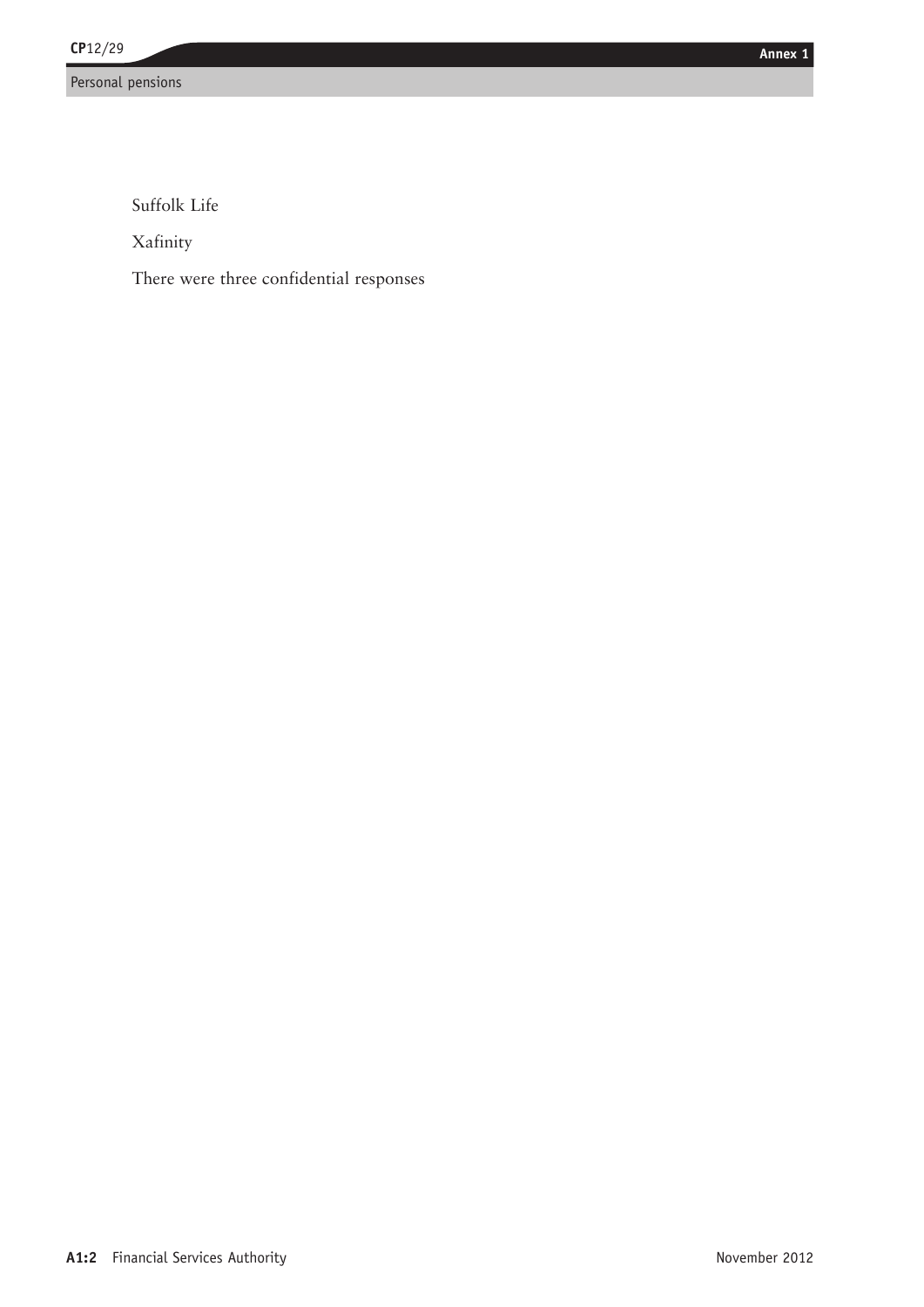### Annex 2 Updated cost benefit analysis for Chapter 2

- **1.** When we consulted in CP12/5 we undertook a cost benefit analysis (CBA), as required under section 155 of FSMA. This was not a straightforward process as within the SIPP sector there are very different business models. The costs involved in amending their approach to disclosure may be significant for some firms and insignificant for others. We also accept that certain one-off costs, such as consumer or adviser testing on revised literature, or staff training on new software, may arise which were not reflected in our original CBA.
- **2.** This CBA is also updated to remove any reference to the costs and benefits that would have arisen if we had proceeded with a rule requiring disclosure of all commissions received on pension scheme assets.

#### **Firms to provide disclosure documents for all pension schemes, including SIPPs**

#### **One-off costs**

- **3.** We originally assumed that most scheme operators would offer pension drawdown facilities or accept contracted-out funds (no respondents argued otherwise). So, to comply with existing requirements, we took the view that most firms operating pension schemes would already have the means of providing compliant KFIs and should not incur significant one-off costs in introducing these documents. The exception would be firms that primarily offer SIPPs as a tax wrapper for consumers investing in non-traditional underlying assets.
- **4.** We also assumed that, as the Department for Work and Pensions has required statutory money purchase illustrations (SMPIs) for all personal pension schemes since 2003 (there are no exclusions for SIPPs), all scheme operators should currently have the means to establish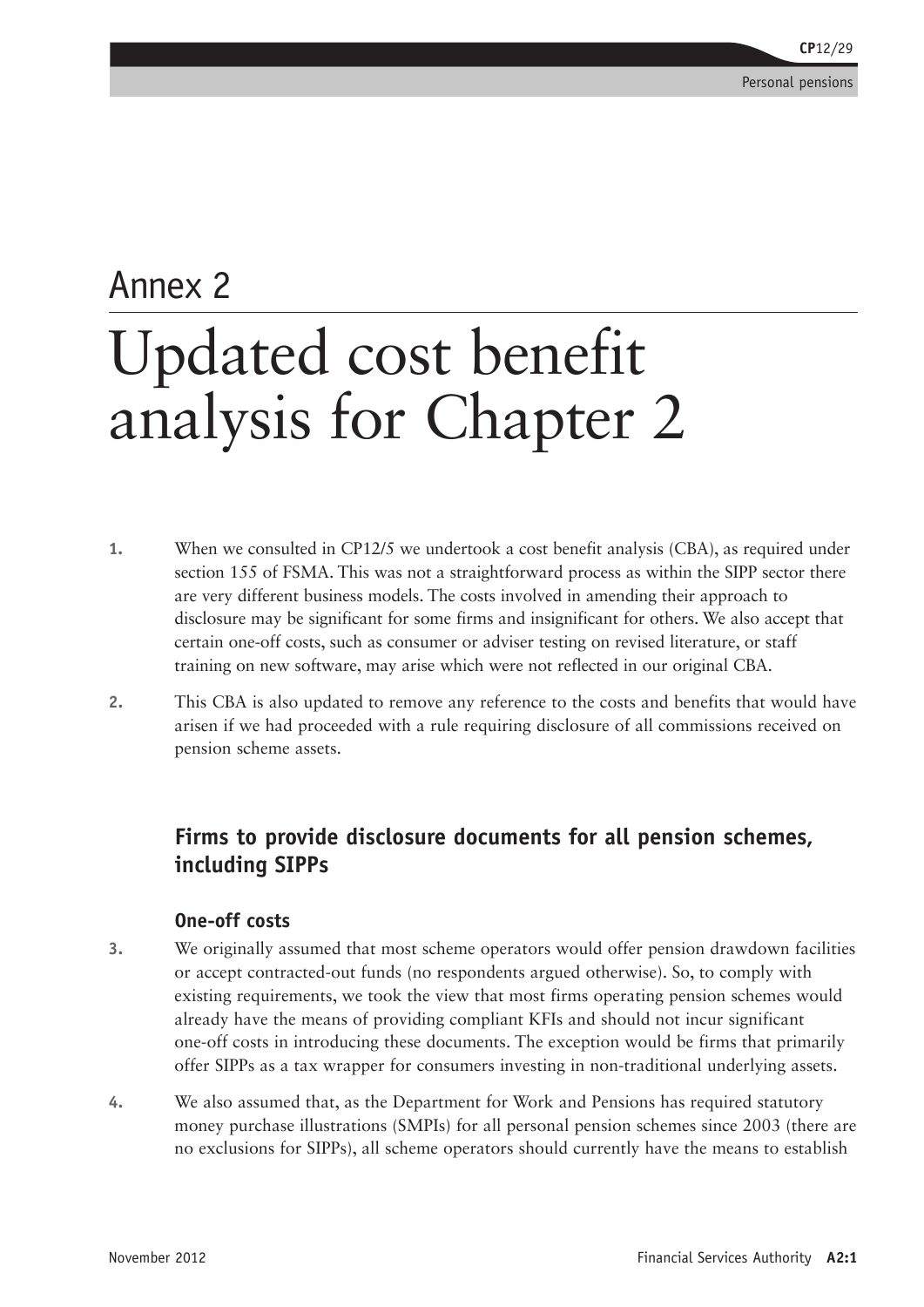reasonable charge and growth rates for each of the major assets in their SIPPs, as well as the systems needed to provide this type of illustration.

- **5.** In addition, some KFI software that we have looked at already enables firms to produce KFIs largely as we now propose.
- **6.** So, while some firms' software will need enhancement, we believed that for most firms this could be done for modest cost as part of current maintenance agreements, and we maintain that view. We also believe that the one-off cost of staff training on new software, and the cost of consumer or adviser testing on revised literature, will be modest.

#### **Ongoing costs**

- **7.** The product sales data for January to June 2012 shows that 110 firms took on new schemes branded as 'SIPPs', with fewer than 100 firms doing significant business. It is these firms who will face additional costs, if they do not currently produce KFIs including the information required by these changes. The product sales data also indicates that around 200,000 schemes described as 'SIPPS' are sold annually, and we estimate that at least 20% will involve pension drawdown. The data also indicates that roughly half of SIPPs are sold with advice. So, each year, we estimate that a maximum of 160,000 new schemes could be affected by the need for enhanced KFI disclosure.
- **8.** Our investigations show that over 60% of SIPP operators, including most of the market leaders, provide KFIs that include projections anyway (of varying quality). This would indicate that the amendments will have less impact on industry costs. But, as we intend to help consumers and their advisers to more readily compare charges, we have to assume that more than one KFI could be prepared for each potential advised sale (around half of all SIPPs sold are sold with advice). This would indicate more impact on costs. Finally, many investors use operators' web-based KFIs rather than ask for paper versions to be supplied, and this indicates less impact on costs.
- **9.** So, taking all these factors into account, we maintain our estimate that around 50,000 extra KFIs will be required as a result of these amendments. Assuming an average cost of producing an enhanced KFI of  $\mathcal{L}2$  (paper documents will be more expensive, electronic versions will be cheaper), we estimate an ongoing cost to the industry of around  $\pounds 100,000$ per year. Depending on industry competition, we accept that some or all these costs could be passed on to consumers.

#### **Benefits**

**10.** For the benefits of these proposals to arise, consumers or their advisers will need to be able to compare personal pension schemes and alternative products more effectively, so that this, in turn, can contribute to more suitable decisions and to the benefit of the consumer.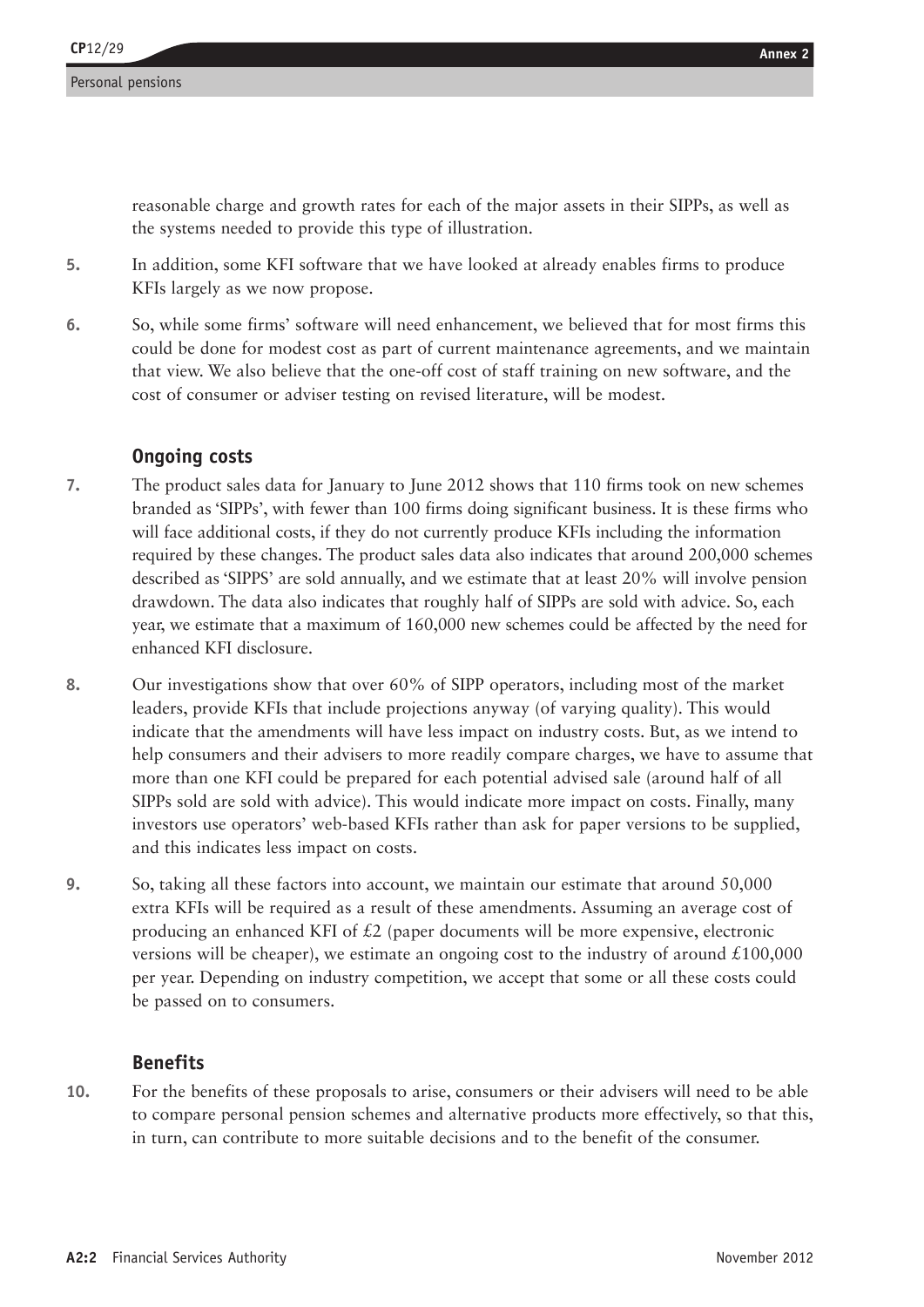#### **Disclosure of bank account interest payable to scheme members**

**11.** It is an existing requirement for pension scheme operators to disclose the interest that scheme members will be paid on cash invested in a scheme. Our revised rule will simply require that the location of this disclosure is alongside appropriate charges information.

#### **One-off and ongoing costs**

**12.** We estimate that amending the location interest information is disclosed will involve minimal one-off and ongoing costs for most firms as they will be able to amend existing documents and web pages as part of business-as-usual updates.

#### **Benefits**

**13.** If this information about bank account interest is presented alongside the information about charges we believe it will be easier for consumers and their advisers to gain an overall indication of a scheme's benefits and make more suitable purchasing decisions.

#### **Disclosure of bank account interest retained by firms**

**14.** Requiring firms to disclose the bank account interest they retain, alongside information about charges payable and bank interest rates receivable, if any, will incur minimal costs for those firms that retain interest. This disclosure requirement will not affect pension scheme operators that do not retain bank interest, other than the minimal cost of revising KFIs, as part of business-as-usual updates, to say that they do not retain interest, if they do not say this already.

#### **One-off and ongoing costs**

**15.** As this is not currently disclosed, it is not always clear whether a scheme retains interest. However, we believe that up to 75 firms may retain interest. If a firm's disclosure documents need to be revised and reprinted, our estimated one-off cost of revising a firm's documents is £800 per firm: (total industry cost:  $75 \times £800 = £60,000$ ).

#### **Ongoing costs**

**16.** There will be ongoing costs associated with providing new consumers with up-to-date information on bank interest retention in the paper or web-based KFI. The annual cost of providing KFIs was estimated in the previous section.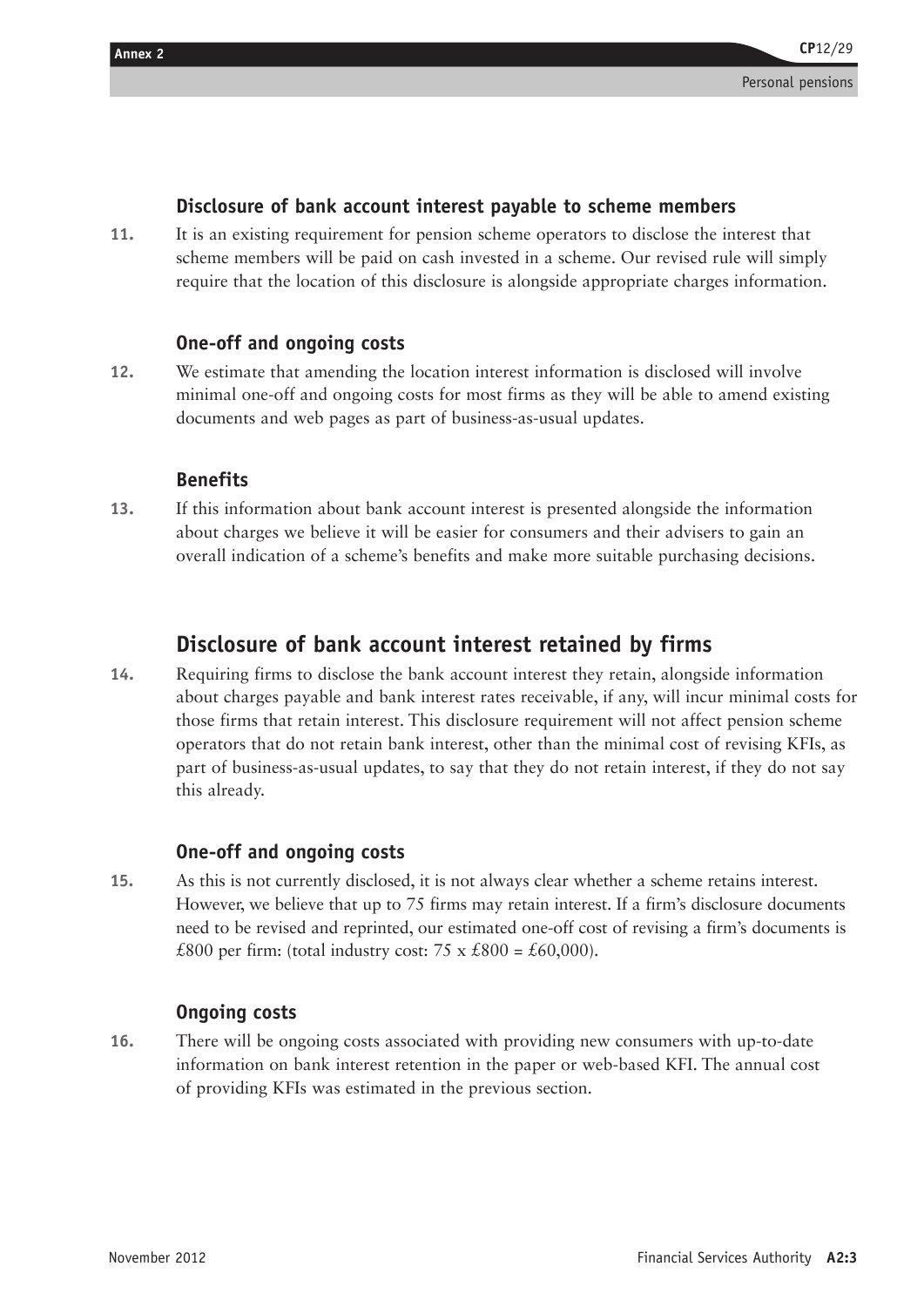## Annex 2<br>Benefits<br>Benefits

**17.** The disclosure of retained interest will help consumers and their advisers gain a better understanding of the overall costs and benefits applying to different SIPPs. As a result, with the benefit of this 'big picture' overview, some consumers may make better-informed purchasing decisions. However, we expect this effect to be modest as research indicates that many consumers typically do not pay sufficient attention to product charges when purchasing investment products. Further, some consumers are already aware of what interest they receive on the cash they hold in SIPPs (even if, currently, they do not necessarily know how much operators retain).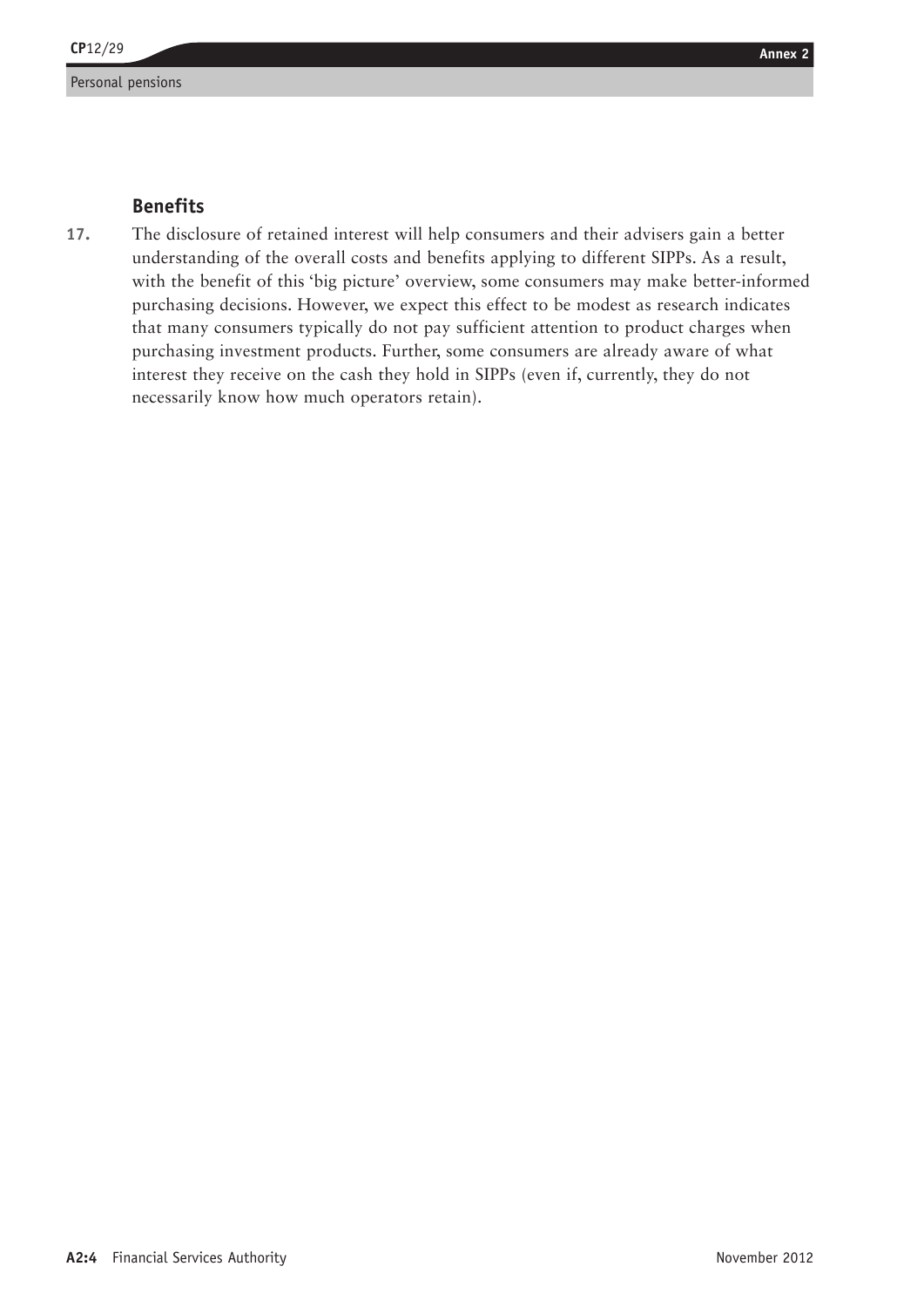### Annex 3 Insights from the FSA-consumer workshop sessions

- **1.** We know that some consumers do not read long documents. They also have difficulty understanding detailed explanations and investment concepts and are often intimidated by figure work. Introducing the effect of inflation on the value of pensions would add another layer of information and potential complexity. So we tested various ways of minimising the figures, as well as explaining the possible impact of inflation on the future buying power of pensions.
- **2.** We took a co-creation approach as a first step whereby consumers and FSA staff were facilitated by an independent research firm, Strictly Financial, in discussions about current and proposed KFI designs and content. The participants had all bought a personal pension or SIPP recently or were thinking of doing so.
- **3.** We aimed to:
	- identify consumers' general attitudes towards pension planning and their expectations for pensions and their role in planning for later life;
	- examine usage and understanding of the current KFI designs and how well it meets consumers' needs;
	- assess alternative approaches to KFI documents in terms of ease of understanding, key messages and approach to inflation; and
	- suggest guidelines for KFIs which can be used to inform future developmental work.
- **4.** First, we asked the participants to read and review a current version of a KFI at home so they could discuss its pros and cons. We wished to avoid discussion about obvious shortcomings in design and language but to focus on the fundamentals. So we based the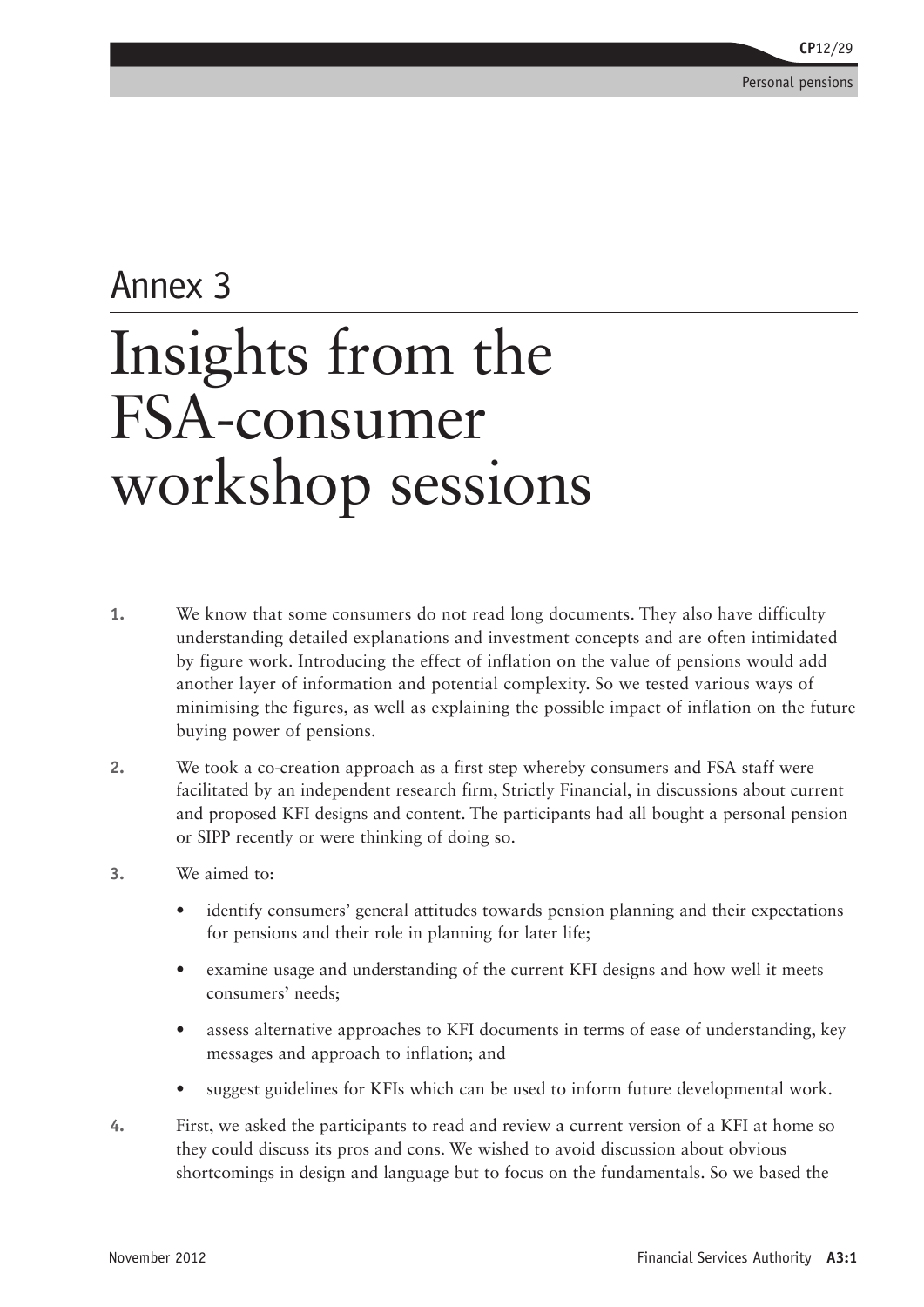example on a current KFI that was better than average although, in our view, it was too long at seven pages. Some participants spontaneously confirmed that the example was better than the version they recalled receiving.

- **5.** The example KFI included an example of the effect of inflation on the 'buying power of money', but not inflation-adjusted projections.
- **6.** We divided the participants into groups based on age in the expectation that engagement with pensions might be different. In the group discussions the facilitators identified where explanations and other information would be contained in the accompanying key features document or fund guide.

#### **Main responses to current KFI**

- • Consumers approach this material with trepidation. The mindset of 'I wont be able to understand' means that they easily give up when they hit the first stumbling block such as an unfamiliar concept, a dense paragraph, jargon or too many figures.
- Written technically/legally and from regulatory perspective.
- Needs to be written from the consumer perspective simple and direct.
- Initially daunted by all the figures.
- Many unaware that their contributions are invested in funds to build a pot which can be used to buy an annuity – the concept of deferred pay was not grasped.
- Suggest more should be made of the positive aspect of tax relief.

#### **Importance of design**

- • Keep it visually accessible by white space. Unbroken paragraphs overwhelm key information.
- Modernity appreciated (as in some modern utility bills).
- • Use layout (e.g. indents, clear headings hierarchy) to aid communication and navigation.

#### **Importance of scene setting and of a logical order information**

- • Explain the purpose of the illustration.
- Logical flow of information, build the story.

#### **Superficially understood, but when probed fundamental issues in comprehension**

• This was an above average KFI example, other examples likely to cause more problems.

#### **Consumers can respond emotionally to words/concepts**

- • Repeated use of *assuming* or *assumptions* can irritate*.*
- *• Expenses* (why are they different to charges?)*.*
- *• Cancelling units* implies *stealing my money.*

#### **More direction/reminders about choices**

- • Even the most sophisticated audiences choose the default/unaware of their chosen funds.
- *• Intended retirement date* reassures because it shows that it can be changed.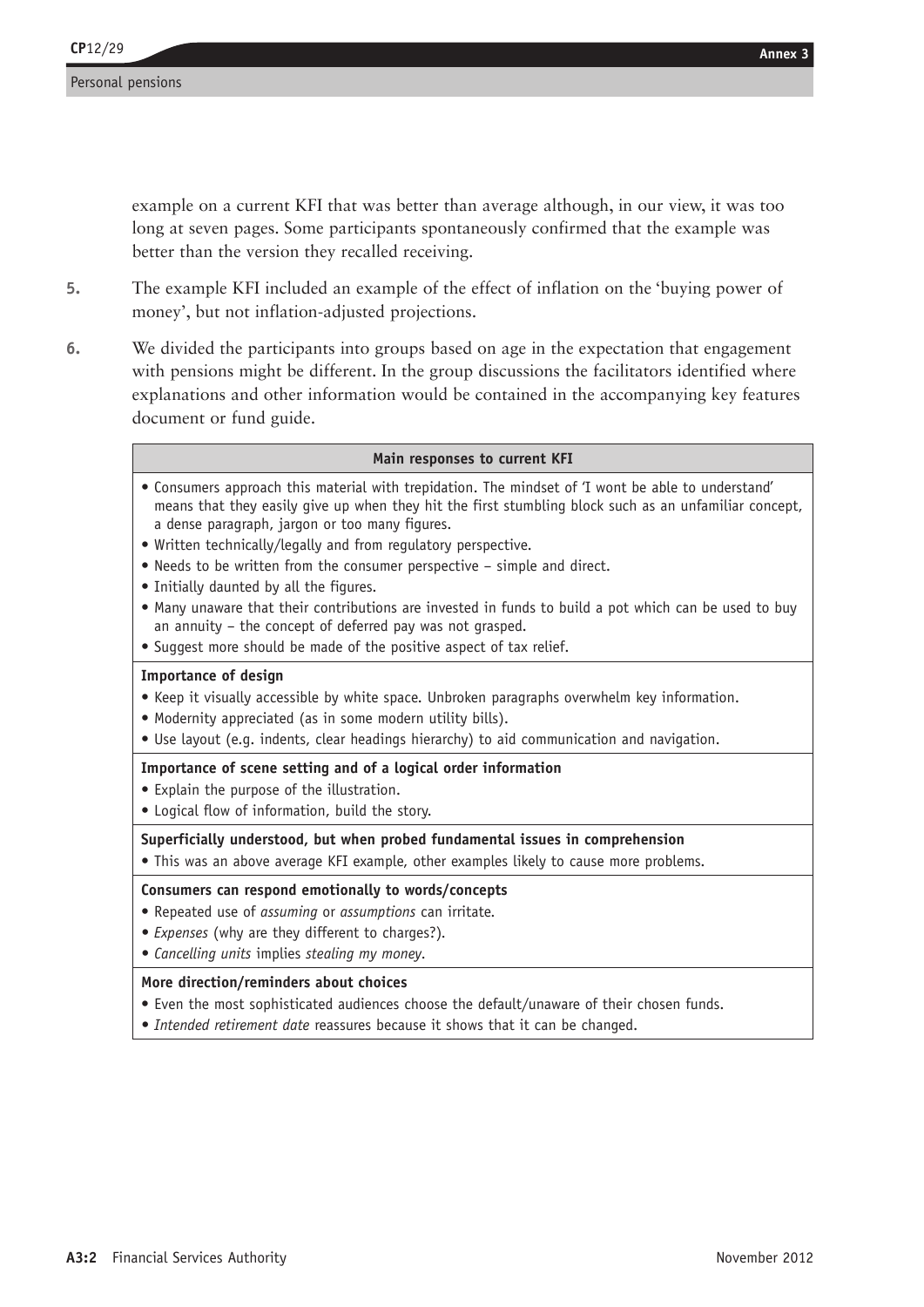| Main responses to current KFI                                                                                                                                                                                                                                                                                                                                                                                                                                                                                                                                                                                                                                                                                                   |
|---------------------------------------------------------------------------------------------------------------------------------------------------------------------------------------------------------------------------------------------------------------------------------------------------------------------------------------------------------------------------------------------------------------------------------------------------------------------------------------------------------------------------------------------------------------------------------------------------------------------------------------------------------------------------------------------------------------------------------|
| Easily confused by the charges<br>• Prefer real amounts rather than percentages.<br>• Initially puzzled why there are both product and fund charges.<br>. Just show total fund charges not separate annual management charges and fund expenses. Not<br>interested in the detail.<br>• Asked for one overall charges figure without realising the purpose of the (reduction in yield)<br>statement under the effect of charges table.<br>• Explain the purpose of the effect of charges table.<br>• Inability to 'do the maths' in the effect of charges table renders the figures meaningless to many.<br>Providing enough information to be able to do the maths, even roughly, would reassure and<br>increase understanding. |
| Three rates of growth accepted/unquestioned.<br>• However people get lost in the projections because of poor explanation and layout.<br>• Some desired more information about risk and reward in the document.<br>• Confused by the relevance of interest rates to annuities.                                                                                                                                                                                                                                                                                                                                                                                                                                                   |
| Avoid including (inadvertent) 'red herrings'<br>• Mentioning that inflation-adjusted figures are not provided simply highlights the issue and poses the<br>question why not.<br>• Including unnecessary information and detail adds layers of complexity and potentially causes<br>confusion. Consumers willing to refer to other documents (e.g. key features document) for background<br>and detail.                                                                                                                                                                                                                                                                                                                          |
| Desire for adult/direct approach in language and explanations                                                                                                                                                                                                                                                                                                                                                                                                                                                                                                                                                                                                                                                                   |

• E.g. more explicit about what happens on death.

**7.** After commenting on the current example, the participants were asked to discuss two alternative, but relatively conventional, presentations of KFIs that showed the possible impact of inflation. Both included facilitated adviser charges and the effect of charges table required from 31 December 2012. These are being published with the report by Strictly Financial, at the same time as this CP.

|                  | <b>Example A</b>                                                                                                                                                                         | <b>Example B</b>                                                                                                                                                                 |
|------------------|------------------------------------------------------------------------------------------------------------------------------------------------------------------------------------------|----------------------------------------------------------------------------------------------------------------------------------------------------------------------------------|
| Length           | 4 pages                                                                                                                                                                                  | 3 pages                                                                                                                                                                          |
| <b>Structure</b> | Page 1: Introduction, personal<br>information, payment details and<br>chosen investment funds.<br>Page 2: Charges.<br>Page 3: Projections and assumptions.<br>Page 4: Effect of charges. | Page 1: Personal information, introduction<br>and projections.<br>Page 2: payment details, chosen investment<br>funds and assumptions.<br>Page 3: Charges and effect of charges. |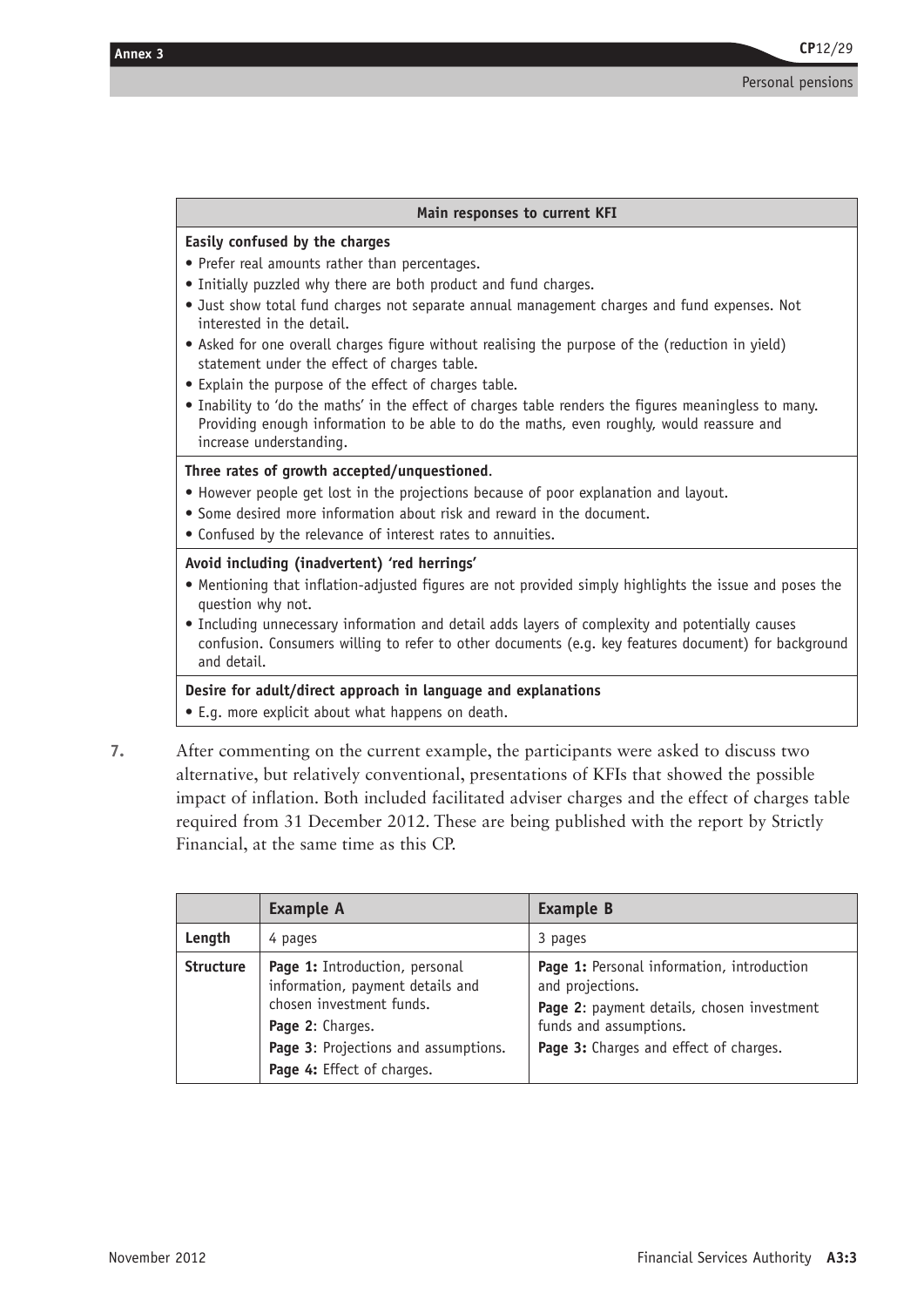|         | <b>Example A</b>                                                                                                                                                                                                                                                                                                                                                                                                                                                                                                                                               | <b>Example B</b>                                                                                                                                                                                                                                                                                                                |
|---------|----------------------------------------------------------------------------------------------------------------------------------------------------------------------------------------------------------------------------------------------------------------------------------------------------------------------------------------------------------------------------------------------------------------------------------------------------------------------------------------------------------------------------------------------------------------|---------------------------------------------------------------------------------------------------------------------------------------------------------------------------------------------------------------------------------------------------------------------------------------------------------------------------------|
| Content | • More white space.<br>• Includes alternative pension if<br>tax-free cash is taken.<br>• Effect of charges table<br>$\circ$ For years 1, 2, 3, 4, 5 and final;<br>• includes accumulated contributions<br>in monetary terms.<br>• Statements showing how product<br>charges and how total charges reduce<br>investment growth.<br>• Section showing the combined<br>effect of charges and inflation for<br>the final year.<br>• Statements showing how product<br>charges plus inflation and total<br>charges plus inflation reduce real<br>investment growth. | • Headings and sub-headings in blue.<br>• Effect of charges combined with effect<br>of inflation in a single table.<br>• Effect of charges and inflation table for<br>years 1, 3, 5 and final.<br>• Statements showing how product charges plus<br>inflation and total charges plus inflation reduce<br>real investment growth. |

**8.** In summary, the participants' views were:

Main responses to inflation-adjusted KFIs in current style

### **Appearance**

- Prefer a short document but very little information was regarded as superfluous.
- Dense pages are off-putting and are unlikely to engage the reader.
- Lots of pages are also daunting but white space can offset this. Therefore prefer well-designed longer document than dense shorter one.
- Desire some use of colour.

### **Structure**

- Explain purpose of the document.
- Order and flow of information needs to be logical and chronological. No desire to see the projections first.
- Avoid cross references to other pages in the same document.
- • Appreciated the message that yearly statements will be sent so that performance can be tracked.

### **Content**

- • Impact of inflation on pension can be understood and is welcomed provided the KFI engages the reader.
- The post 31 December 2012 effect of charges table was better understood than the current version.
- • Minimise figures.
	- ° Combine the annual management charge and additional expenses.
- ° Combined effect of charges and inflation in single box was preferred.
- Liked the column for accumulated contributions in the effect of charges table.
- • Availability of choices at retirement was welcomed.

### **Language**

- Keep it simple, consumers can then understand as long as they engage with the KFI.
- Use 'power phrases' *Buying power, Keeping track* and active and direct language.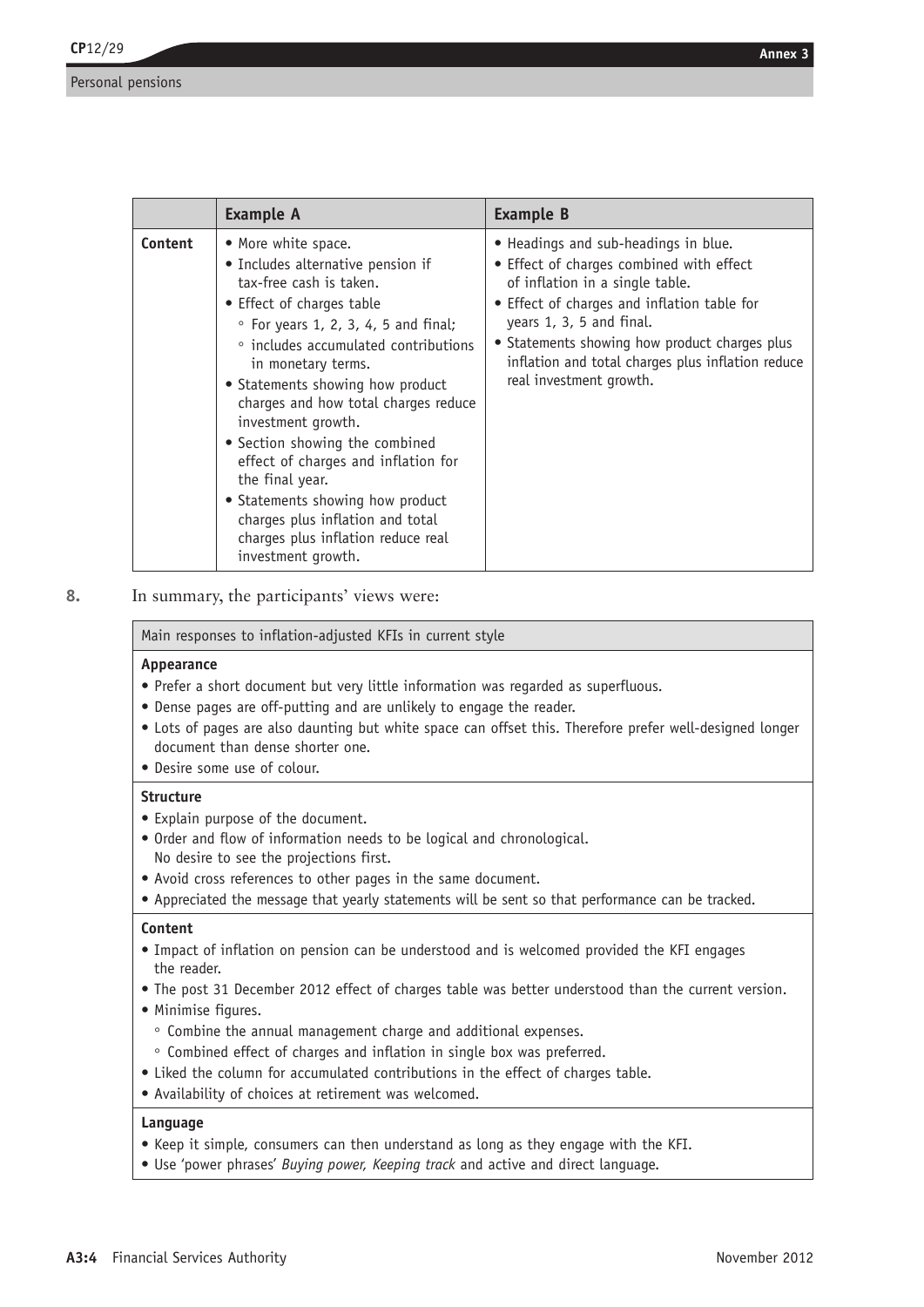- **9.** Overall the generally poor understanding of pensions, even for those who have already purchased a pension product, means that consumers do not necessarily know what information they need until they read the document. There is a natural desire for better presentation and shorter documents, but the participants were unable to identify the information that they thought they did not need.
- **10.** Anticipating the desire for shorter documents, participants were then shown two experimental KFIs. These were intended to test different ways of reducing both the length of the KFI as and the number of figures they contain. The projections and the effect of charges information was presented in a different way. Neither KFI included a separate 'effect of charges' table. Both were two pages long, used plain language, with coloured headings and explanatory side notes and coloured shading in the tables. They both included:
	- on **Page 1**; prominent personal information, introduction, three columns of projections in nominal terms at different rates to the end of years one, three, five and the selected retirement date; and
	- on **Page 2**; the plan and adviser charges, signpost to fund charges on the left, with the effect of the charges (the so called reduction in yield) in a shaded box in the centre with coloured explanatory notes on the right.

The investment fund choices and the assumptions made to calculate the fund/pot and the monthly income.

The 'yearly charge' for each fund (i.e. the TER) was shown next to the fund selection rather than in the charge section.

|                                                                         | <b>Example C</b>                                                                                                                                                                                                                              | <b>Example D</b>                                                                                                                                                          |
|-------------------------------------------------------------------------|-----------------------------------------------------------------------------------------------------------------------------------------------------------------------------------------------------------------------------------------------|---------------------------------------------------------------------------------------------------------------------------------------------------------------------------|
| The regular<br>income<br>presentation<br>and the effect<br>of inflation | After the three projections of the pension<br>fund in nominal terms:<br>• The inflation-adjusted fund.<br>• The monthly income this<br>might provide.<br>• The alternative (inflation-adjusted) tax-<br>free cash and reduced monthly income. | After the three projections of the pension<br>fund in nominal terms:<br>• The monthly income provided in<br>nominal terms.<br>• The inflation-adjusted<br>monthly income. |
| Impact of<br>charges and<br>inflation on<br>investment<br>growth        | • Reduction in investment growth caused<br>by plan and fund charges.<br>• Additional impact of inflation on<br>real growth.<br>• The additional effect of adviser charges<br>on both the preceding figures.                                   | • Reduction in investment growth caused<br>by plan and fund charges.<br>• The additional effect of<br>adviser charges.<br>• A warning about inflation.                    |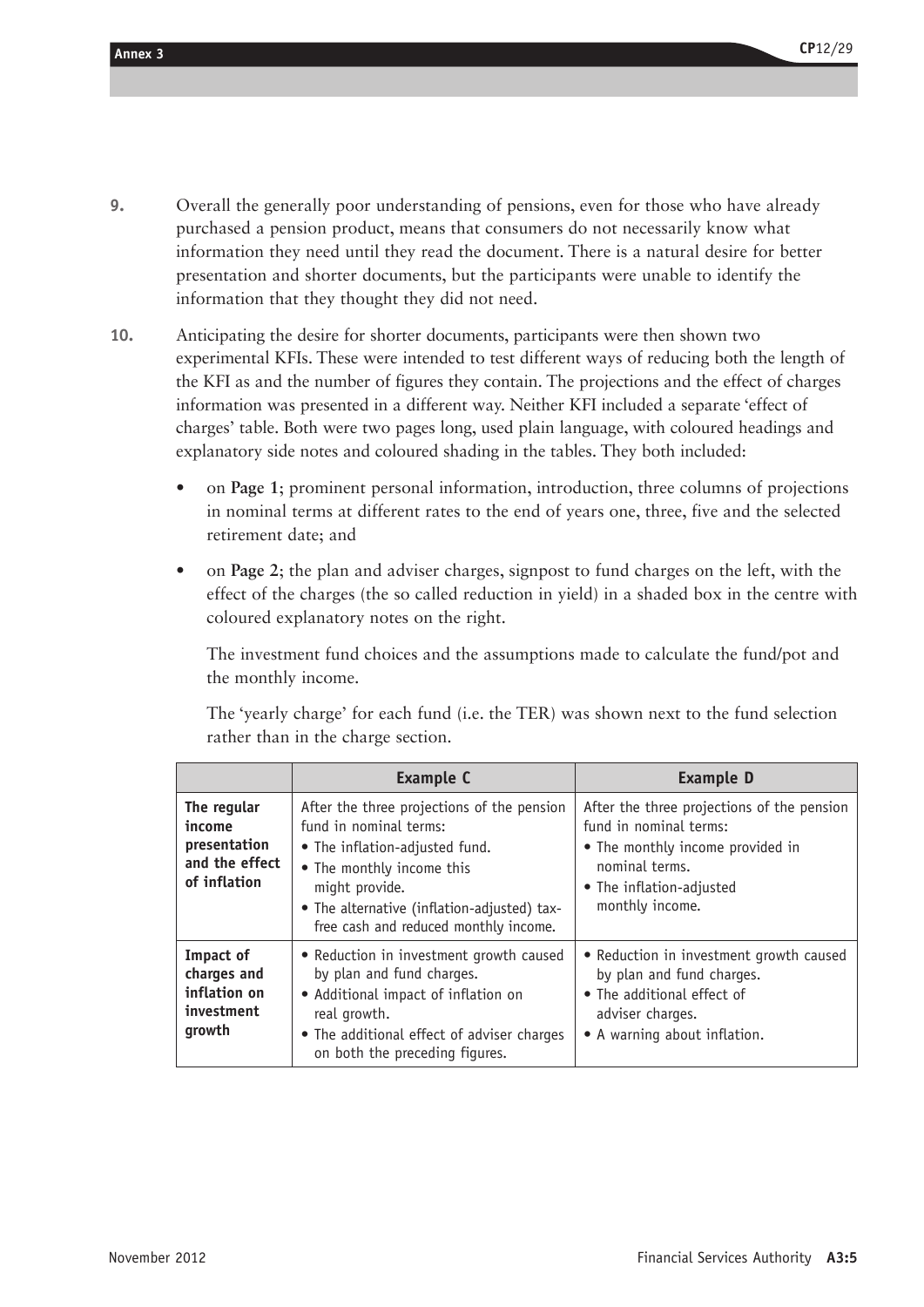### **11.** In summary, the participants' views were:

### **Main responses to inflation-adjusted KFIs in experimental styles**

### **Appearance**

- • Approach generated more comment and more engagement with the material itself than other versions.
- Very prominent reference to the individual consumer is welcomed.
- • Visual clutter outweighs benefits of shorter length.
- Demonstrates the difference between what consumers say they want and the reality.
- • Spreading the information over more space may mitigate some of the concerns.
- Seen as a modern approach to presenting difficult information.
- Colour, layout, headings etc.
- Divergent views on the use of coloured shading.
- • Some saw the possibility for better KFIs if on-line. E.g. rolling over the cursor for pop-up explanations.
- There was a desire to see how graphical presentations might work.

#### **Personalisation**

• Prominent personalisation is important to engage the reader (this is for me) and to reduce the number of assumptions (although there are limits to this).

### **Structure and logical flow**

• Want the scene to be set and for contributions to be shown before the projections (the 'bottom line').

### **Language and content**

- Once read the new KFIs were better understood than the current example.
- • The reduction in technical language was welcomed e.g. pension 'pot' preferred to pension fund. Not the dry and dusty approach that is expected.
- Main message the effect of inflation is understood.
- Action focused.
	- ° You can shop around.
- Suggest that good news is given prominence.
- ° Tax free cash sum, tax relief from the government.
- **12.** The insights above were then taken to the next stage of research. We prepared two different presentations of the effect of inflation.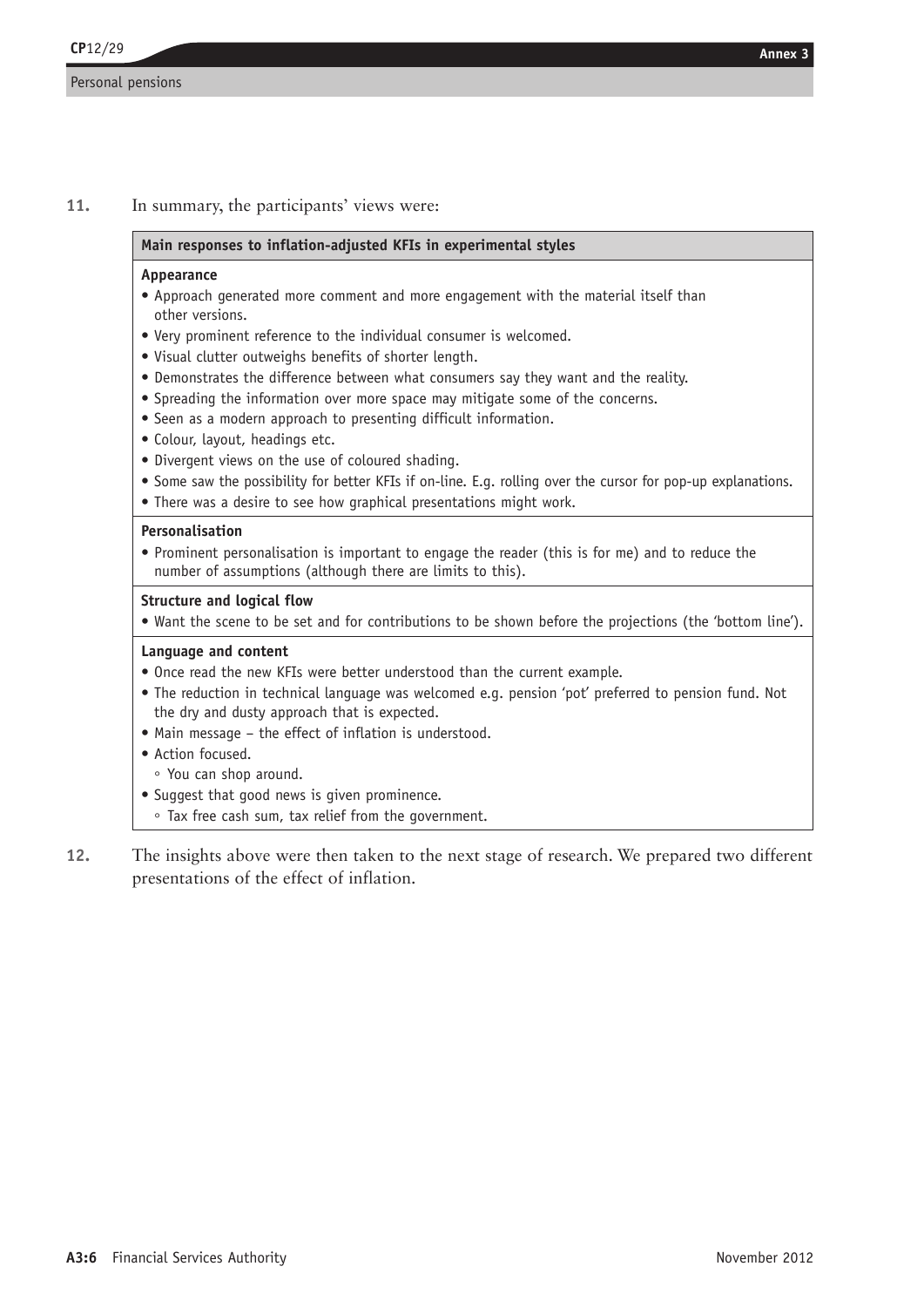#### **Guiding framework for the approaches taken to the next stage of research**

### **Context**

The high level of distrust and poor understanding of pensions and annuities cannot be addressed by a KFI on its own.

- Unrealistic or out-of-date expectations of pension income.
- A flawed belief in the relative worth of alternative investments.
- The low understanding of the concept of deferred pay means that the disappointing figures may dissuade investment.
- • Positive pension messages about tax relief are buried or contaminated by disappointing projections.
- • Showing the effect of inflation is generally welcomed but the extent (compounding) of it can surprise.
- • Intangibility a significant issue. Many uncertainties exist (investment return, inflation, mortality, date of retirement, the cost of an annuity) but cannot be overcome.
- Fear factor surrounding both pensions and inflation may cause denial in the least knowledgeable.
- • Better presentation and content means the KFI's role should be clarified to the consumer. Because of previous experience of dull regulated documents, consumers may think an improved KFI is a sales document rather than a regulated disclosure (although they are not sure how to react to this).

### **Presentation/'pickupability'**

- Prominent personalisation reassures and encourages engagement.
- Modernity of presentation aids engagement. Frugal use of colour to aid navigation.
- Use white space, clear headings and sub-headings and short paragraphs.
- Test reaction to, and understanding of, graphs.
- Minimum of three pages, maximum of five.

#### **Structure**

- Explain purpose of KFI and how it fits with other documents.
- Put information in natural order.
- Use descriptive headings.
- Try to insert page breaks before major sections charges, projections, and the effect of charges.

#### **Content**

- Explain purpose of each section; in particular the effect of charges.
- Cut down verbiage without compromising clarity/comprehension.
	- ° Use active (rather than passive) voice and power phrases.
	- ° Avoid jargon and phrases that are likely to cause confusion.
	- ° Make every word count, eliminate all redundant words.
	- ° Do not repeat information contained (or more appropriately contained) in the Key Features document or fund guide.
- Highlight the good news about tax relief (e.g. 'Paid by the government').
- • Minimise the figure work.
- ° Use real numbers rather than percentages where possible.
- Inflation information can be understood.
	- ° Particularly when layman's language used, but phrases like 'today's money', 'real terms' or 'buying power' are not necessarily understood without explanation.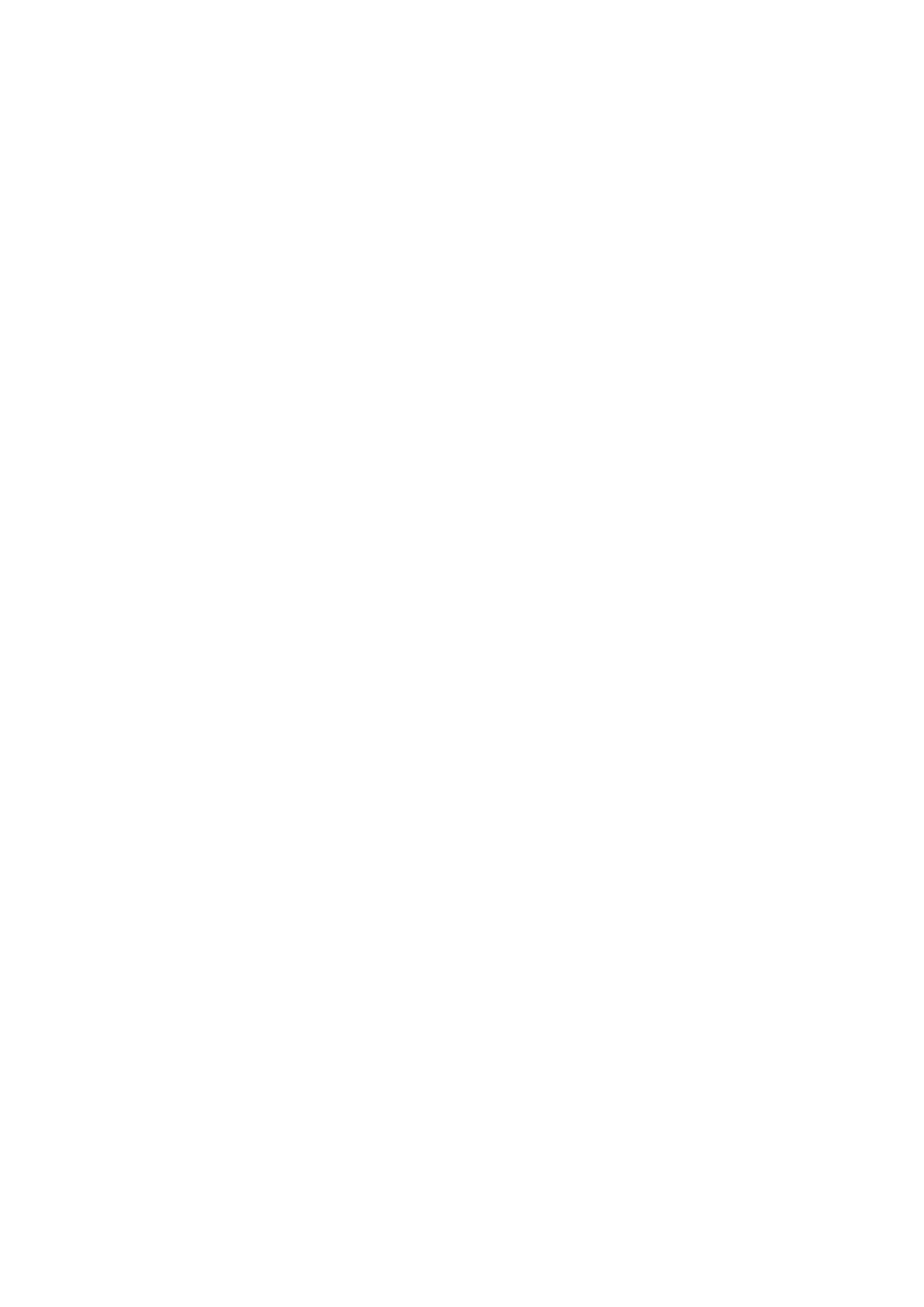# Annex 4 Cost benefit analysis for Chapters 3 and 4

# **Chapter 4 – inflation-adjusted illustrations**

- **1.** Our proposals in Chapter 3 are designed to address:
	- a) the lack of consistency between our rules and those governing annual SMPIs; and
	- b) the need for consumers to understand the impact of inflation on the value of their pension.

# **Firms affected by the new requirements**

**2.** Our proposals will apply to all product providers providing individual or group personal and stakeholder pension schemes, including SIPP operators and mutual firms. Using the latest Product Sales Data submitted by firms, there are now 132 firms (including SIPP operators) providing new personal pensions.

# **Direct costs to the FSA**

**3.** We do not expect the FSA to incur any additional costs as a result of these changes.

# **Compliance costs to firms**

**4.** In 2006, we asked PwC to conduct in-depth research into the costs for making changes to illustrations.<sup>1</sup> We updated some of the figures from this research in the cost benefit analysis for CP11/3, and the feedback from the industry was that the figures derived from the 2006 research, updated for inflation, still held. So, for determining the costs on this occasion, we have also used the 2006 research.

<sup>1</sup> PWC, November 2006: Compliance costs of proposed changes to the investment product disclosure regime (www.fsa.gov.uk/pubs/consumer-research/compliance\_costs.pdf)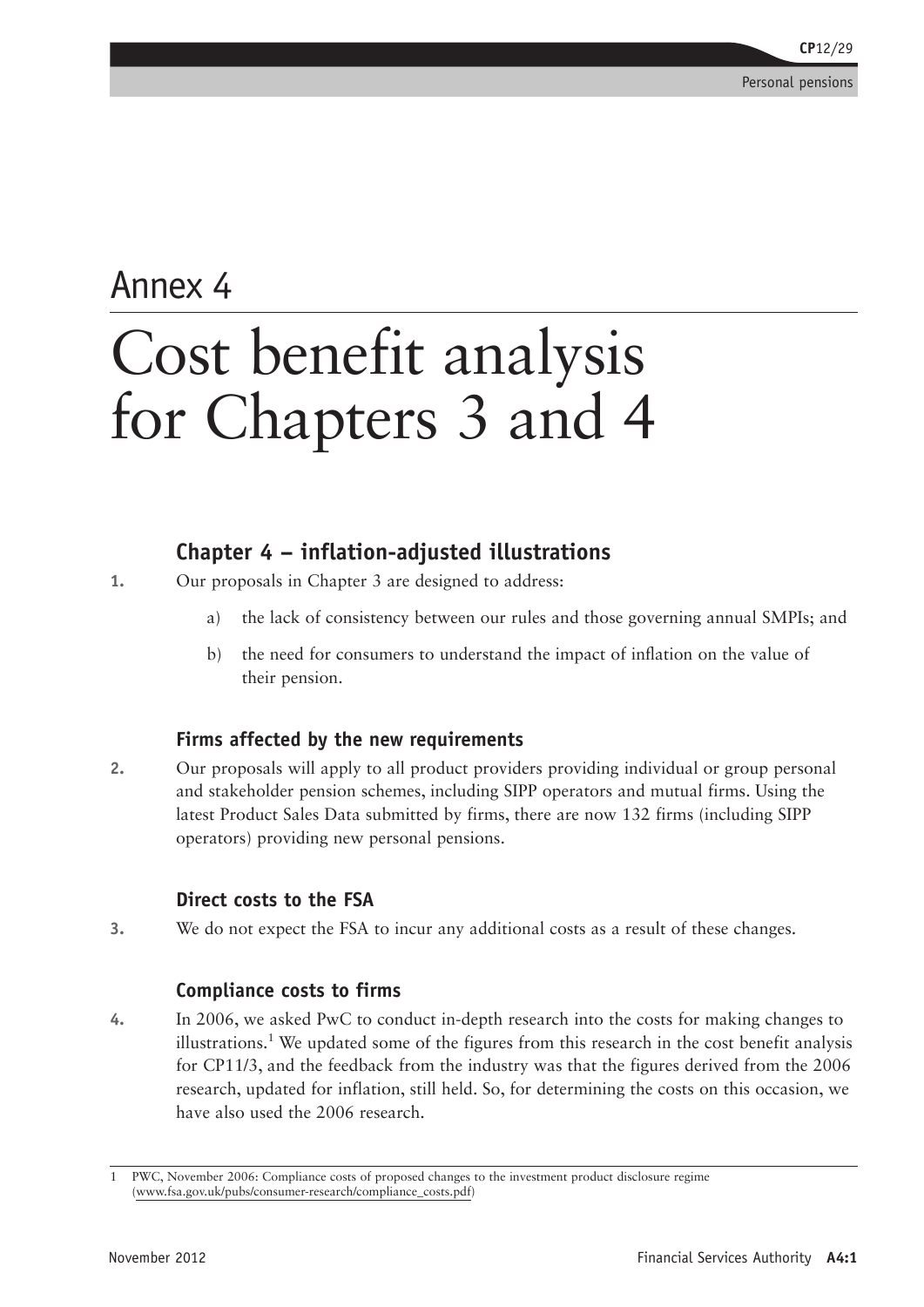Annex 4<br>Personal pensions<br>5. Between November 2005 and June 2006, PwC obtained estimates from the industry on the expected costs of replacing the current illustrations with ones expressed in real terms. The average cost per company, updated with actual Consumer Prices Index (CPI) inflation from 2006 to 2011 and forecast 4%pa from 2012 to April 2013, are shown below:

|                | Average cost per company (£'000) |       |
|----------------|----------------------------------|-------|
|                | 2006                             | 2013  |
| Large company  | 2,014                            | 2,632 |
| Medium company | 690                              | 902   |
| Small company  | 7.8                              | 10    |

- **6.** These costs largely relate to the updating of systems, including calculation coding changes as well as the wording and formatting of documents, but also include training and related staff costs as well as management time. Since 2006 some providers have voluntarily added real projections to KFIs in various ways. We have noted that a small number have modernised their software so, in practice, the cost of introducing the new projections may not be as high as indicated.
- **7.** In CP11/3, we asked firms to provide information on the likely costs and benefits to their firm of moving to inflation-adjusted illustrations. Although not many firms responded, the costs derived above were broadly consistent with those that were provided.
- **8.** Our proposals could affect up to 45 providers of personal, stakeholder and group personal pensions, including mutual firms (but excluding SIPP operators). Firms within the same group have been considered as one entity, as this is consistent with the 2006 data and also with how firms typically report cost data to us for policy purposes. However, the 2006 data took account of multiple systems within groups, so these costs are overstated where groups have since rationalised their systems.

| Firm size    | No. of firms | Cost per firm £'000 | Total £'m |
|--------------|--------------|---------------------|-----------|
| Large        | 6            | 2,632               | 15.8      |
| Medium       | 10           | 902                 | 9.0       |
| Small        | 29           | 10                  | 0.3       |
| <b>Total</b> | 45           |                     | 25.1      |

**9.** These figures exclude SIPP providers, as we believe the cost benefit analysis included in Chapter 2 (covering the introduction of KFIs for SIPPs) is enough to apply to the introduction of inflation-adjusted illustrations. We note that for some providers, there may ultimately be savings if our proposals enable firms to combine their systems for FSA regulated illustrations and SMPIs, as suggested by some respondents to CP11/3. They also do not take account of the savings that arise for firms who choose to use generic projections for Group Personal Pensions.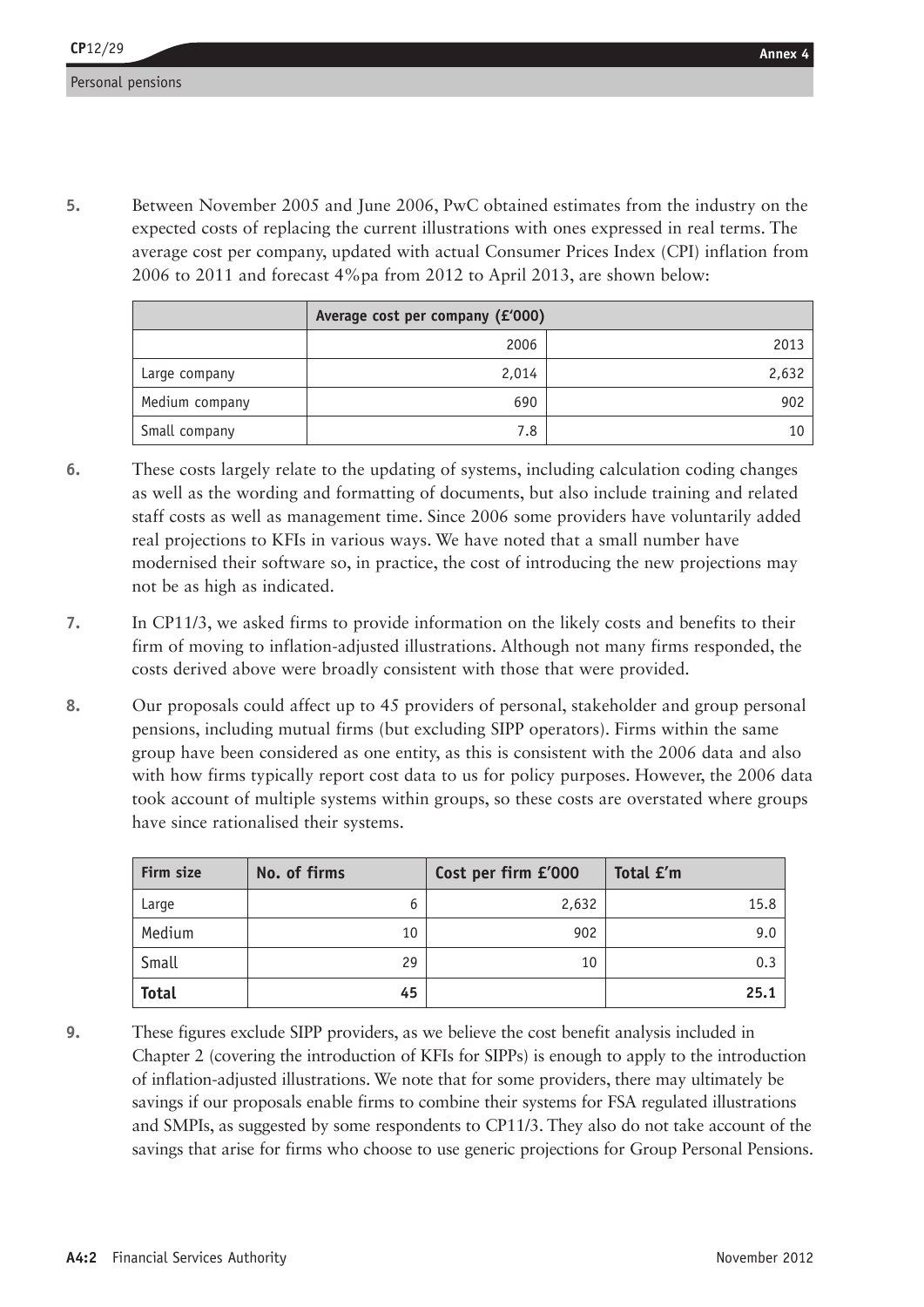**10.** We do not believe that there will be significant ongoing costs for firms, once they have updated their systems to include inflation-adjusted KFIs.

### **Benefits**

- **11.** Our research showed there are two opposing impacts from presenting consumers with inflation-adjusted projections:
	- a) a better understanding of the impact of inflation may result in more realistic contribution levels and more informed investment risk taking; and
	- b) some individuals perceived the effect of inflation as an erosion of their pension fund in much the same way as the product and adviser charges. Such individuals may be deterred from purchasing a pension contract if they perceive the benefits to be poor value for money, which may reduce new business for pension providers.
- **12.** Some consumers did not translate their understanding of the impact of inflation to savings and other investments, which they perceived to be better value. This perverse outcome could result in individuals having an even lower income in retirement than the one which would be shown in the proposed illustration. By choosing not to invest in a pension, the individual will lose out on tax relief and possibly employer contributions. Our proposal to require a statement on the KFI for pensions pointing out that inflation reduces the real value of all savings and investments should help to mitigate this risk.
- **13.** The research shows that advisers can mitigate the risk of perverse outcomes. Research participants expected their advisers to talk them through the documents and explain any concepts they did not understand. At the same time, the advisers indicated that inflation-adjusted illustration documents could help them to educate consumers about appropriate levels of contributions and risk taking when investing in a pension.
- **14.** Although there is a risk that pensions could be negatively affected, particularly where there is no adviser, we do not consider that the risk of such misconceptions should prevent the introduction of more helpful pension illustrations.
- **15.** Our proposals will enable consumers to obtain a better understanding of the significant impact of inflation on their investments. This will give them the opportunity to invest more realistic levels of contributions and to appreciate the level of investment risk they should be taking over the long term to try and beat inflation. While shocked and potentially discouraged by the impact of inflation, the research participants felt that this realism was necessary and they may be more likely to review and increase their pension contributions. Our view is that the need for realism outweighs the risk of consumers regarding pensions as poor value for money, and that impact a) above outweighs impact b). This view was shared by advisers.
- **16.** Further, the consistency between pre-sale illustrations and subsequent annual pension statements will reduce confusion and increase consumer engagement. For example, a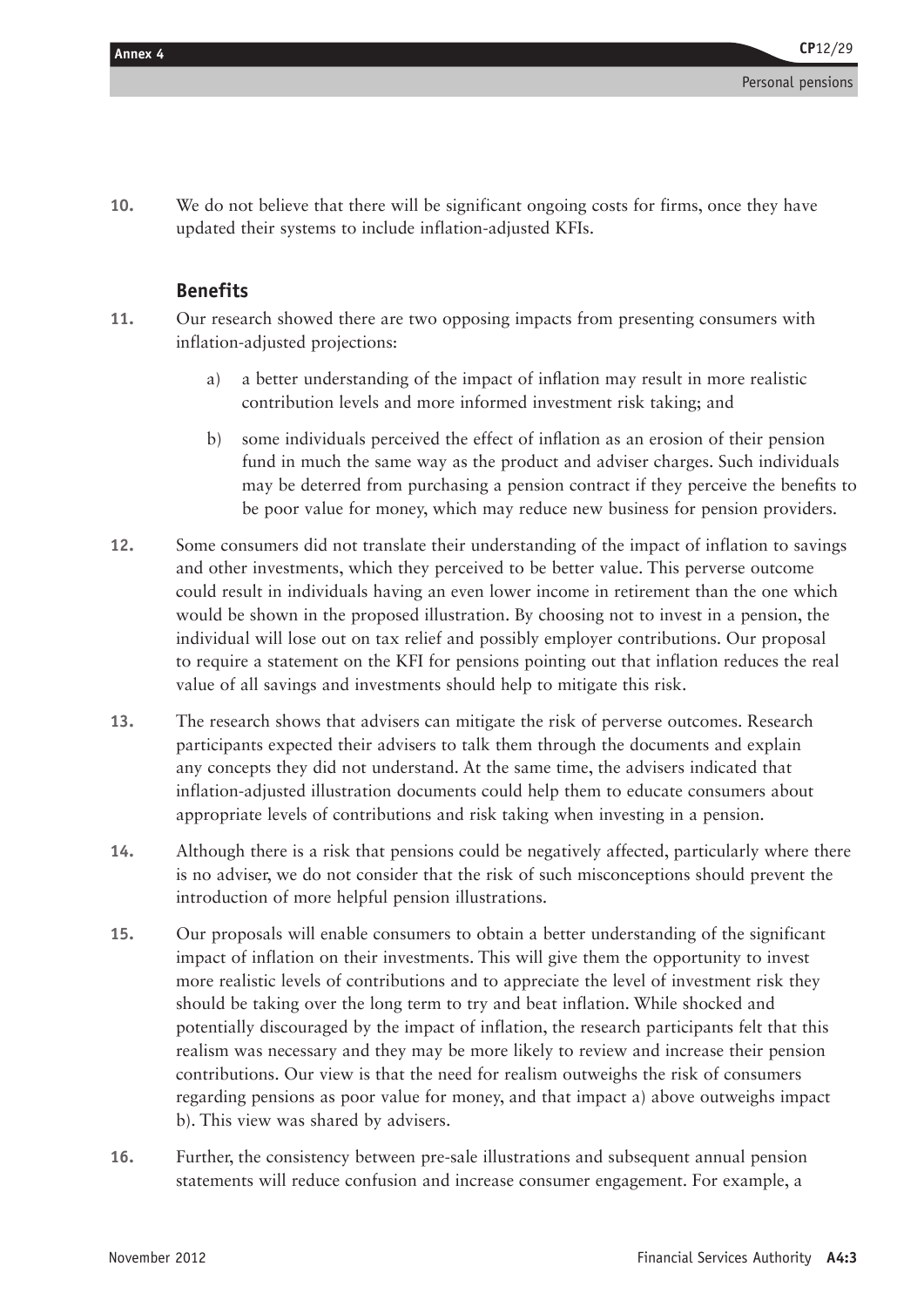consumer will be able to request an illustration for a top-up that they can simply add to their most recent SMPI to see the impact of the top-up.

- **17.** A further advantage of consistency between documents produced under the requirements of different authorities is that it will help to improve consumer confidence and trust in the industry. The current situation where a consumer receives an illustration in monetary terms and then an annual statement which shows much lower figures engenders mistrust.
- **18.** Our research indicated that there would also be benefits to advisers in introducing the new documents. Advisers saw an overlap between the principles in the new document and their current process for explaining the impact of inflation to their clients, and suggested that the new document could aid that process, potentially saving time. Advisers also considered that the document presents more realistic outcomes, which would facilitate discussions about the level of investment risks as well as encouraging more frequent reviews of their clients' pension provision. This would benefit both consumers and advisers.
- **19.** Feedback to previous consultations by us and the FRC has also indicated that pension providers believe these changes will benefit consumers. All respondents to CP11/3 said that there needed to be consistency between point of sale illustrations and annual pension statements. For some firms, this in itself will create efficiencies, as using a consistent basis will allow them to streamline their projection systems.

# **Chapter 4 – new guidance for product information**

- **20.** We consider that there is no compliance cost to the new Handbook guidance on the principles of good practice for KFIs. This guidance is reinforcing Principle 7 of our Principles for Businesses, by showing how firms can make KFIs 'fair, clear, and not misleading'. If firms were to follow best practice and, in particular, reduce the length of KFIs, there could be cost savings due to reduced production costs. As well as the examples shown and tested for this CP, a previous consultation, CP11/3, and the subsequent Policy Statement, PS12/4, indicated how firms could meet the minimum requirements in a way which is consistent with our proposed guidance.
- **21.** The guidance draws on our research for developing KFIs. If it leads to better presented KFIs which influence customers' pension decisions, it should benefit consumers. Documents which are clearer and free of jargon are easier for consumers to engage with and understand. The guidance also clarifies the flexibility available to firms to adapt KFIs for different types of consumers to maximise engagement. In particular, given the intention that clear disclosure of charges can be used support product comparisons, improved presentation of charges has positive market impacts and promotes effective competition. In general, greater clarity in consumer information can also help to improve consumer confidence and trust in the industry.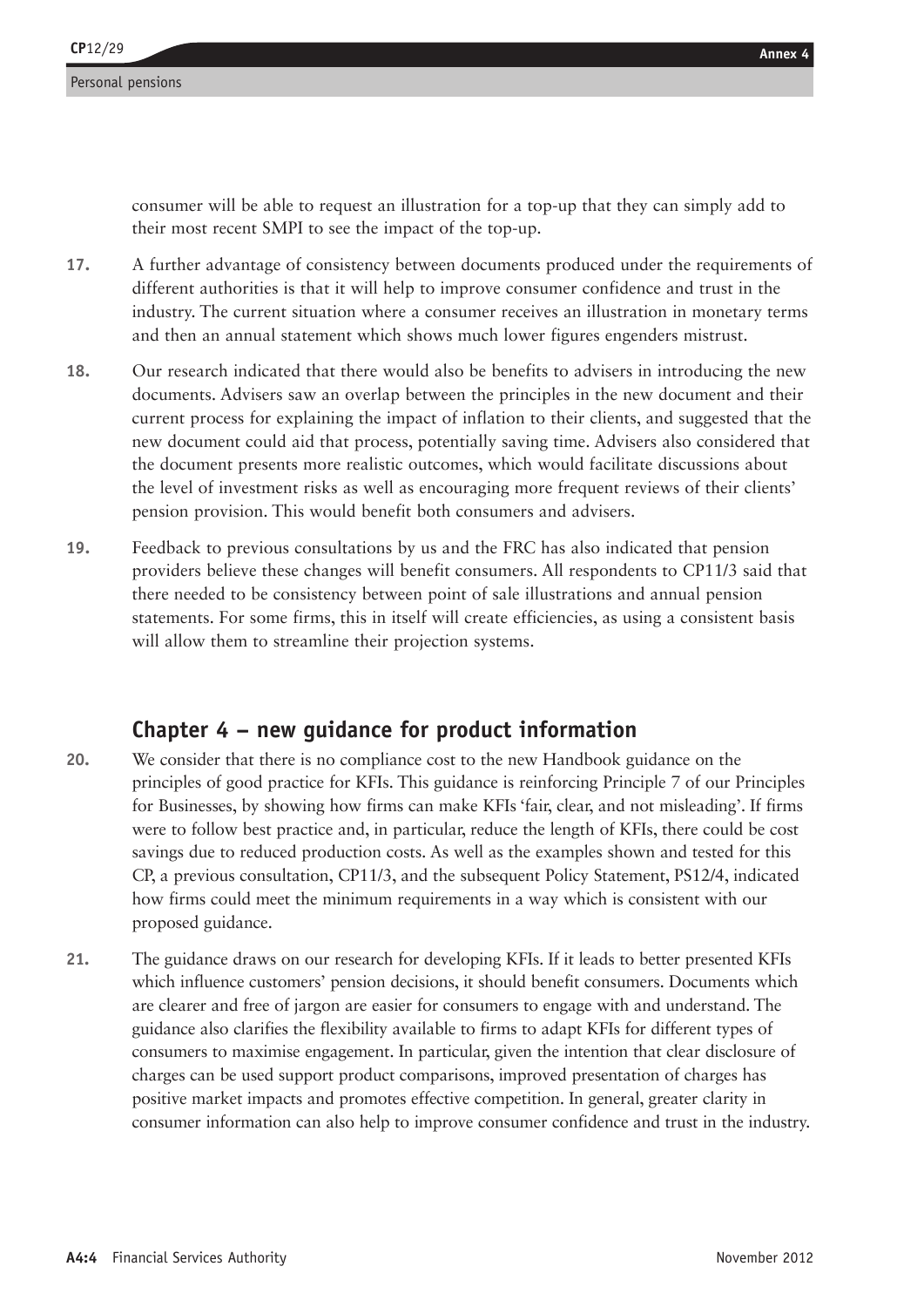# Annex 5 Compatibility statement

# **Introduction**

**1.** In this annex we set out our view on how the final rules explained in Chapter 2 and our proposals in Chapters 3 and 4 of this CP are compatible with our general duties under Section 2 of FSMA and our regulatory objectives set out in Sections 3 to 6 of FSMA. We also outline how our proposals are consistent with the principles of good regulation (also in Section 2 of FSMA), to which we must 'have regard'.

# **Compatibility with our statutory objectives**

**2.** The final rules and proposals outlined in this CP are designed to help us meet our statutory objectives of maintaining confidence in the financial system and securing the appropriate degree of protection for consumers. We do not consider that they have any material impact on our financial crime or financial stability objectives.

# **Market confidence**

**3.** The final rules and proposals in this CP are intended to ensure that consumers receive appropriate information, which allows them to take informed decisions on their pension provision.

### **Consumer protection**

**4.** The new requirements for SIPP operators, and the proposals on inflation-adjusted illustrations and presentation of product information are intended to ensure that consumers receive information that is both appropriate and presented in a form that is meaningful to them and easier to understand.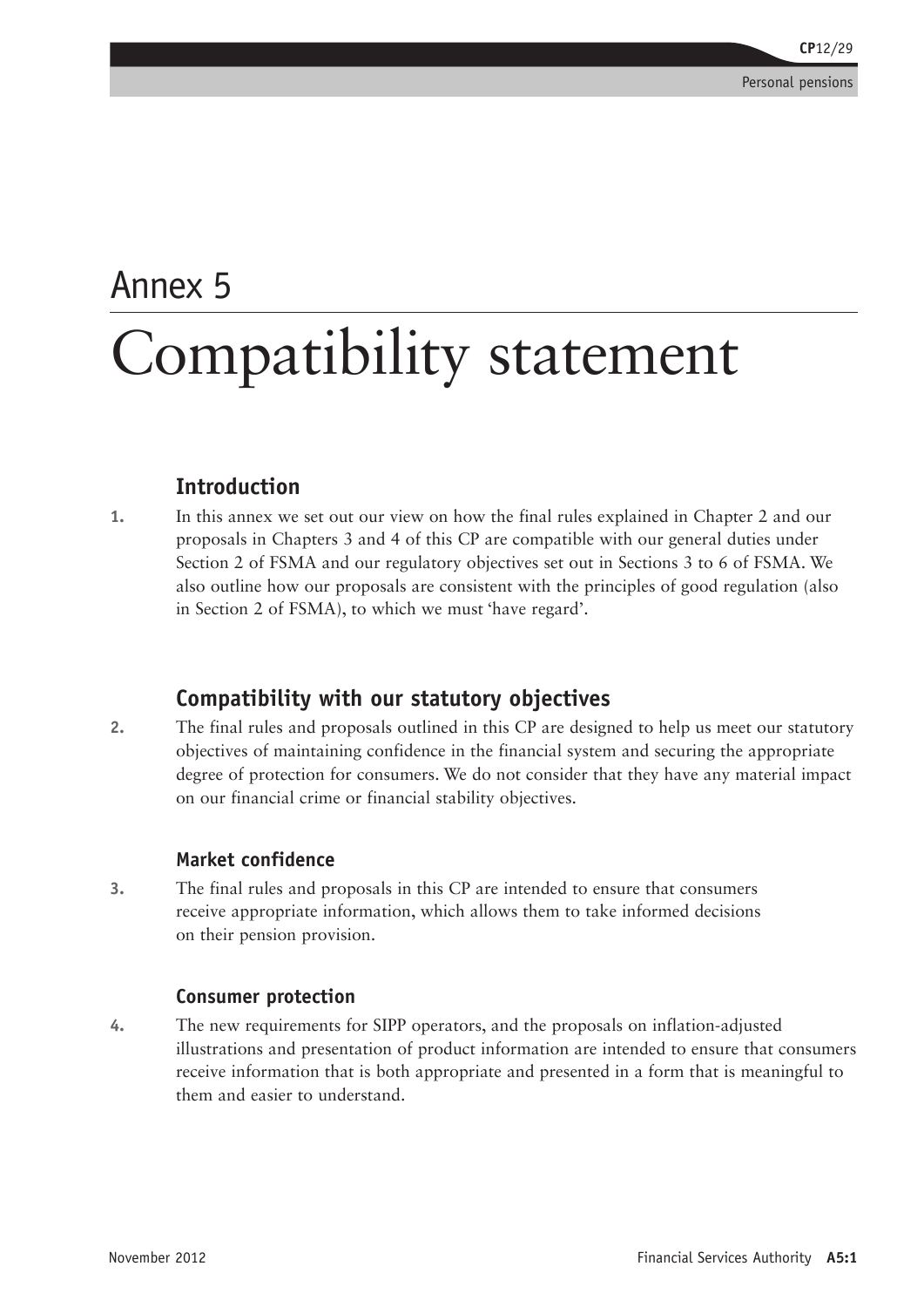# Annex 5<br> **Annex 5**<br> **Compatibility with the principles of good regulation**

**5.** Section 2(3) of FSMA requires that, in carrying out our general functions, we have regard to the principles of good regulation.

### **The need to use our resources in the most efficient and economic way**

**6.** The final rules and proposals in this CP build on or update existing requirements, and so do not place onerous new requirements on either firms or supervisors.

### **The responsibility of those who manage the affairs of authorised persons**

**7.** Our final rules and proposals do not interfere in any way with the responsibilities of senior management, but rather allow firms to adopt an approach that is consistent with their business model and tailored to the needs of their customers.

# **The principle that a burden or restriction that is imposed should be proportionate to the benefits**

**8.** We have carried out a CBA for the final rules and proposed rule changes. We are satisfied that the costs of our proposals are proportionate to the benefits.

### **The desirability of facilitating innovation**

**9.** Our proposals are not expected to hinder innovation, but allow a flexible approach, subject to firms meeting the overarching requirement for communications to be clear, fair and not misleading.

# **The international character of financial services and markets and the desirability of maintaining the competitive position of the UK**

**10.** We do not consider that these final rules and proposed rule changes will adversely affect the competitive position of the UK.

### **The need to minimise the adverse effects on competition**

**11.** We do not consider that our final rules and proposals will have a material effect on competition.

### **The desirability of facilitating competition**

**12.** We do not consider that our final rules and proposals will have a material effect on competition.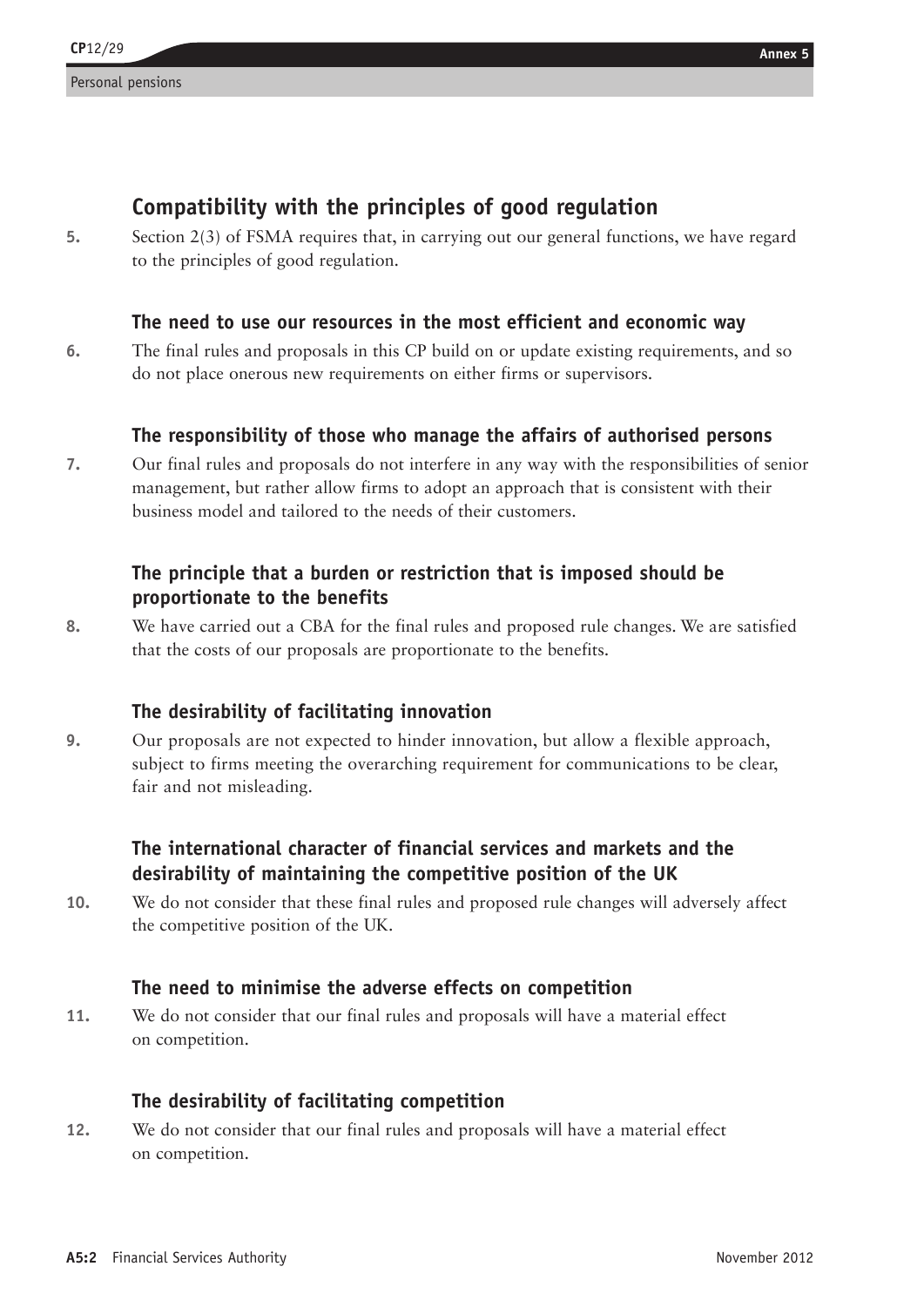# **Acting in a way that we consider most appropriate for the purpose of meeting our statutory objectives**

**13.** The final rules and proposals in this CP are designed to help us meet our objectives of maintaining confidence in the market and protecting consumers, by ensuring that consumers have appropriate information to be able to take informed decisions on their pension provision, and that they receive this information in a form that they can understand. So, we consider the proposals to be the most appropriate for meeting our statutory objectives.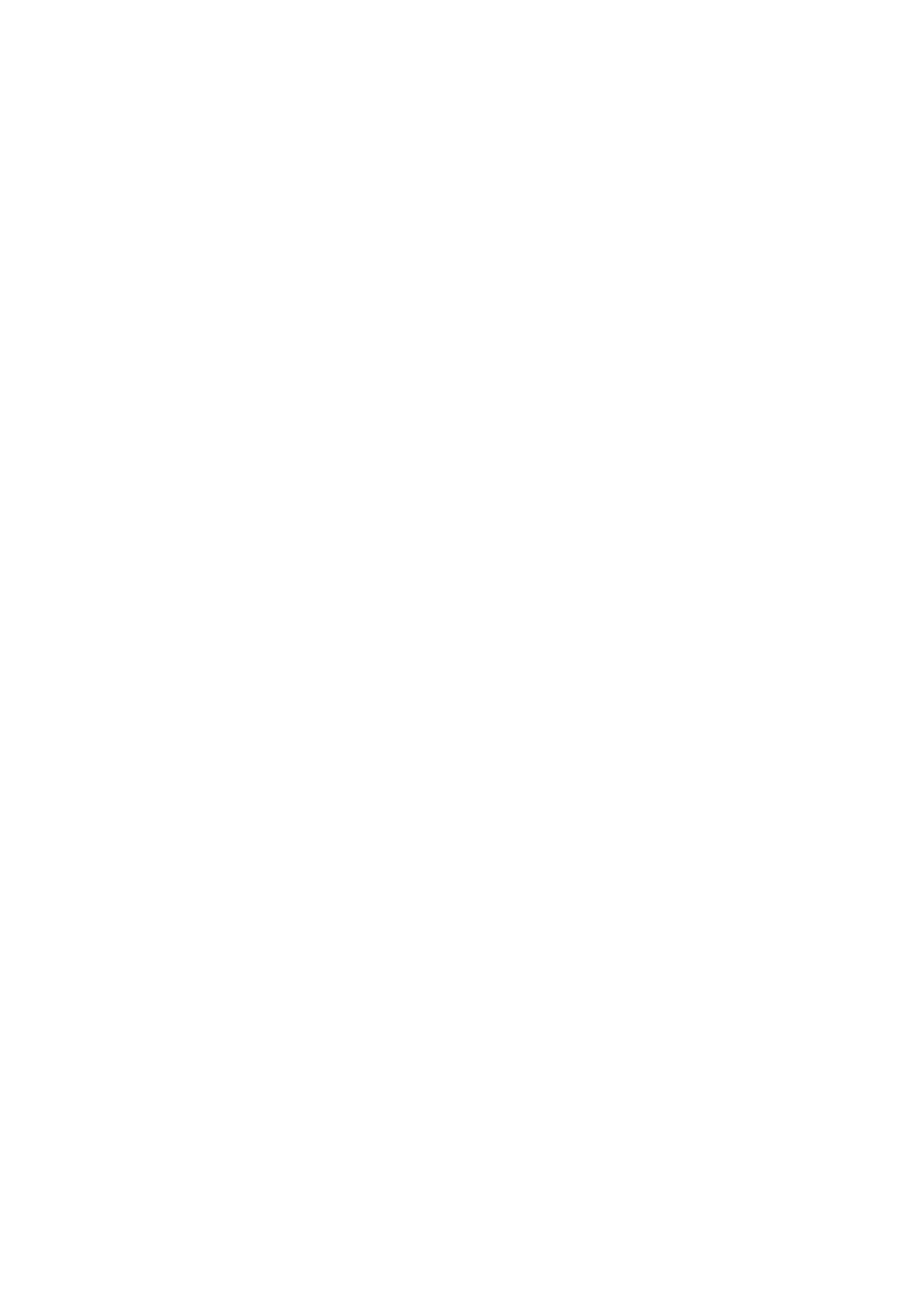# Annex 6 List of questions for Chapters 3 and 4

- **Q1:** Do you agree with our proposals for presenting projections in real terms? If not, please explain what alternative approach you think is more appropriate.
- **Q2:** Do you agree with our proposals for changing the text relating to the effect of charges table? If not, please explain what alternative approach you think is more appropriate.
- **Q3:** Do you agree that illustrations for drawdown pensions should remain in nominal terms? If not, please explain what alternative approach you think is more appropriate.
- **Q4:** Do you agree that a maximum age of 99 is reasonable for drawdown analyses? If not, what age limit would you suggest and why?
- **Q5:** Do you agree that we should only permit generic illustrations in real terms? If not, please explain what alternative approach you think is appropriate.
- **Q6:** Do you agree with our proposals for alternative projections?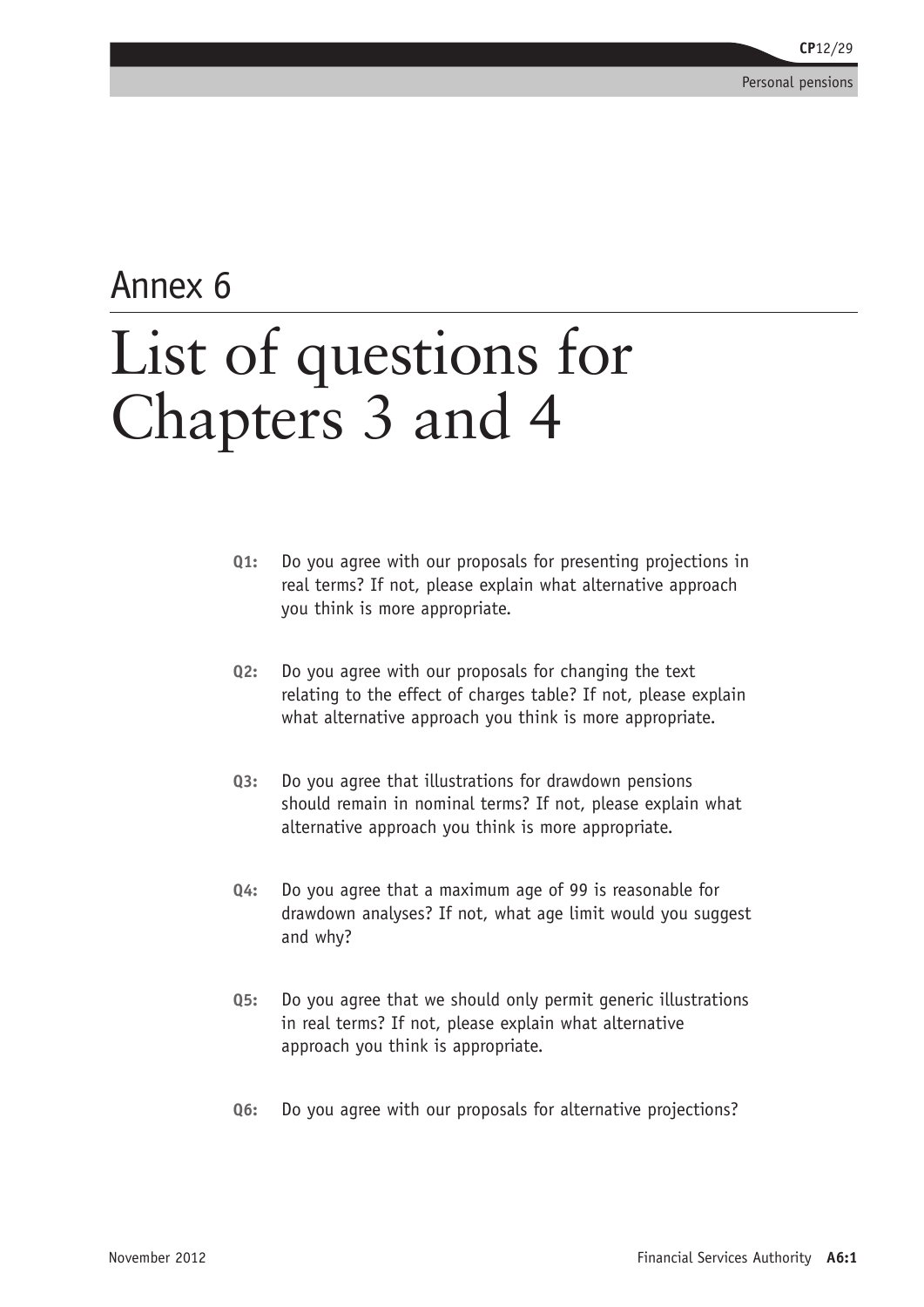- Annex 6<br>Q7: Do you agree that we should now remove the exemption allowing the intermediate growth rate to be omitted for in-force projections?
- **Q8:** Do you think we should allow for inflation in transfer value analysis reports? Please give your reasons and provide evidence for your views, where possible.
- **Q9:** Do you think we should allow for inflation in annuity quotations? If so, please explain how and give your reasons.
- **Q10:** Do you agree that the proposed change to the wording of COBS 13.6.1R will make this rule clearer?
- **Q11:** Do you have any comments on the cost benefit analysis for Chapter 3?
- **Q12:** Do you have any comments on our proposals to introduce additional guidance on preparing product information?
- **Q13:** Do you have any comments on the cost benefit analysis for the proposed new guidance on preparing product information in Chapter 4?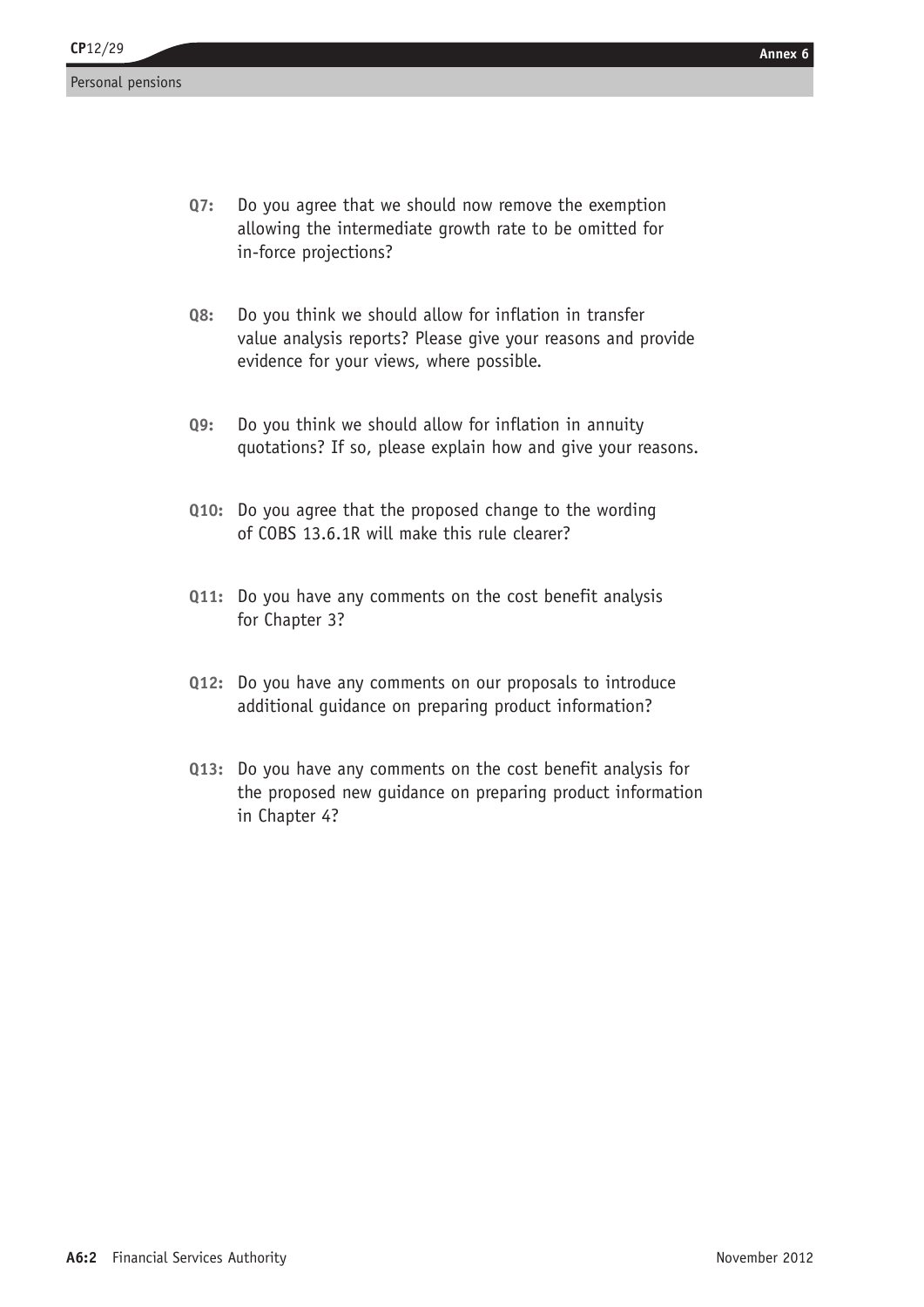Personal pensions

# Appendix 1 Made Handbook text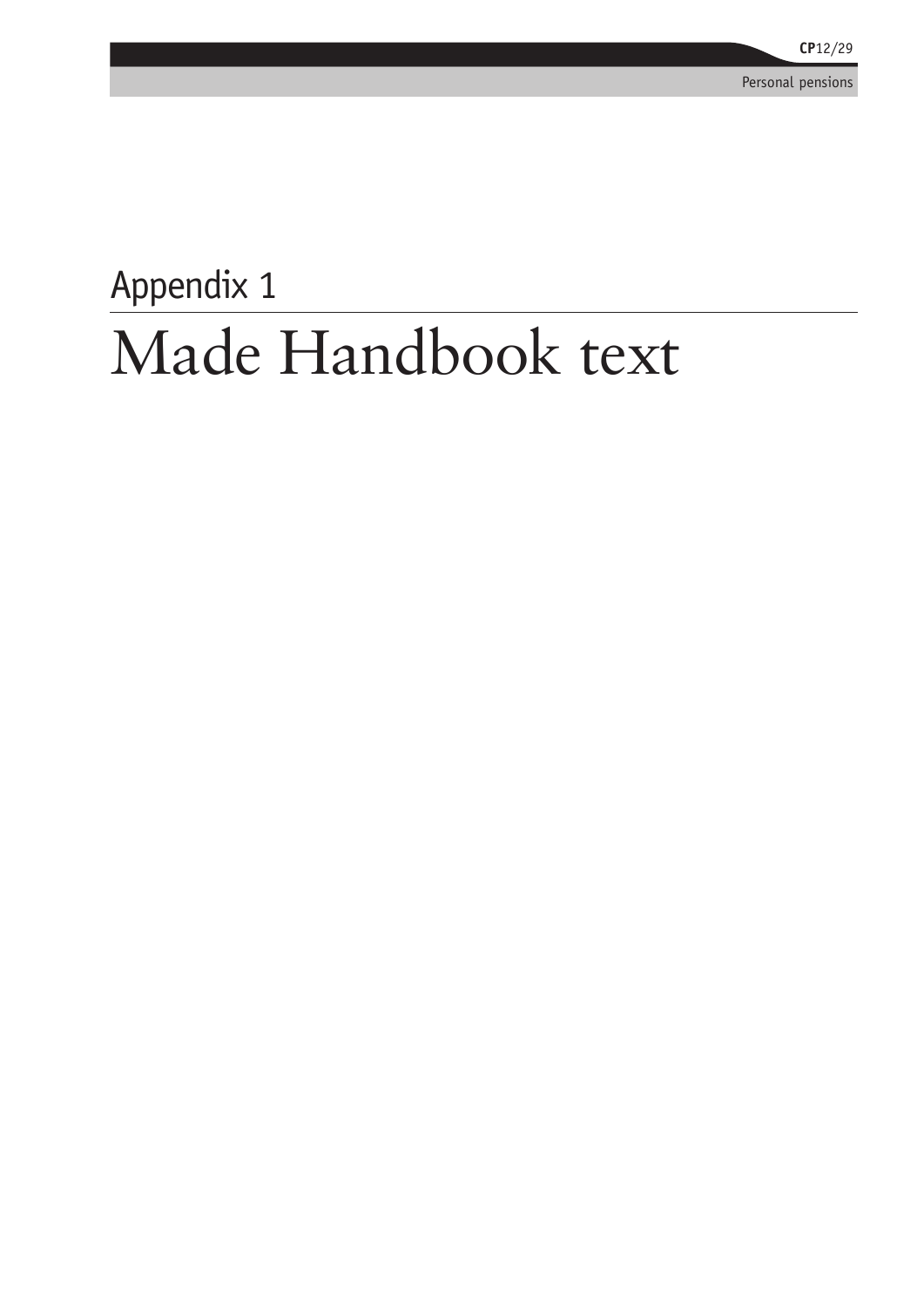### **CONDUCT OF BUSINESS SOURCEBOOK (PENSION SCHEME DISCLOSURE) INSTRUMENT 2012**

### **Powers exercised**

- A. The Financial Services Authority makes this instrument in the exercise of the following powers and related provisions in the Financial Services and Markets Act 2000 ("the Act"):
	- (1) section 138 (General rule-making power);
	- (2) section 156 (General supplementary powers); and
	- (3) section 157(1) (Guidance).
- B. The rule-making powers listed above are specified for the purpose of section 153(2) (Rule-making instruments) of the Act.

### **Commencement**

C. This instrument comes into force on 6 April 2013.

### **Amendments to the Handbook**

D. The Conduct of Business sourcebook (COBS) is amended in accordance with the Annex to this instrument.

### **Citation**

E. This instrument may be cited as the Conduct of Business Sourcebook (Pension Scheme Disclosure) Instrument 2012.

By order of the Board 31 October 2012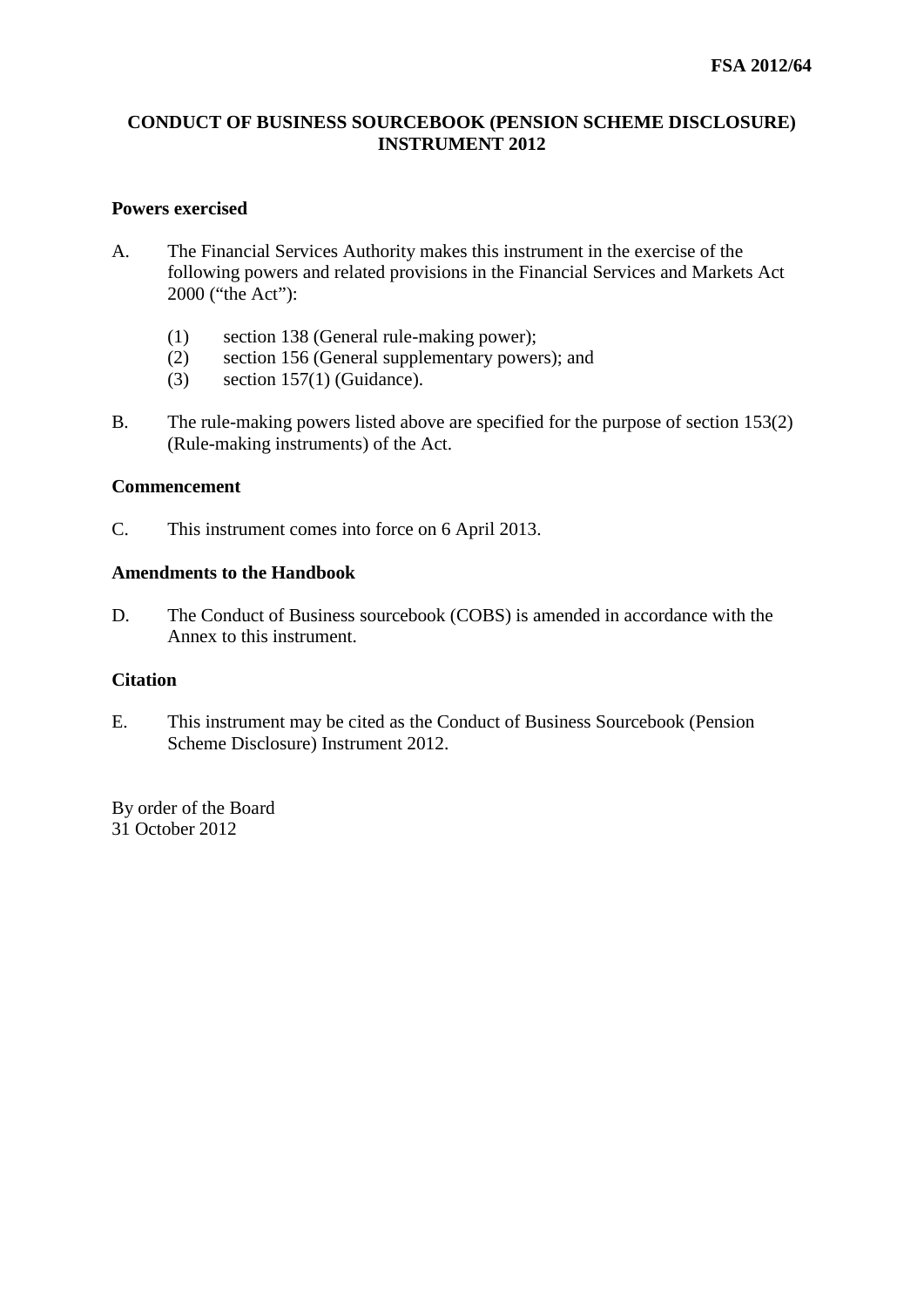### **Annex**

### **Amendments to the Conduct of Business sourcebook (COBS)**

In this Annex, underlining indicates new text and striking through indicates deleted text.

| 13.4.1      | R |                                                                                                              | A key features illustration must include appropriate charges information,<br>information about any interest that will be paid to <i>clients</i> on money held<br>within a personal pension scheme bank account and, if it is a packaged<br><i>product</i> which is not a <i>financial instrument</i> : |                                                                                                                                                                |
|-------------|---|--------------------------------------------------------------------------------------------------------------|--------------------------------------------------------------------------------------------------------------------------------------------------------------------------------------------------------------------------------------------------------------------------------------------------------|----------------------------------------------------------------------------------------------------------------------------------------------------------------|
|             |   | (1)                                                                                                          |                                                                                                                                                                                                                                                                                                        | must include a <i>standardised deterministic projection</i> ;                                                                                                  |
|             |   |                                                                                                              |                                                                                                                                                                                                                                                                                                        |                                                                                                                                                                |
|             |   |                                                                                                              |                                                                                                                                                                                                                                                                                                        |                                                                                                                                                                |
| 13.4.4<br>R |   | There is no requirement under COBS 13.4.1R to include a <i>projection</i> in a<br>key features illustration: |                                                                                                                                                                                                                                                                                                        |                                                                                                                                                                |
|             |   | (1)                                                                                                          | $\ldots$ ; or                                                                                                                                                                                                                                                                                          |                                                                                                                                                                |
|             |   | (2)                                                                                                          |                                                                                                                                                                                                                                                                                                        | if the product is:                                                                                                                                             |
|             |   |                                                                                                              | (a)                                                                                                                                                                                                                                                                                                    | a SIPP from which no <i>income withdrawals</i> are being taken;<br>$\Theta$ <b>F</b>                                                                           |
|             |   |                                                                                                              | $\Theta$                                                                                                                                                                                                                                                                                               | a <i>life policy</i> that will be held in a CTF or sold with <i>basic</i><br><i>advice</i> (unless the <i>policy</i> is a <i>stakeholder pension scheme</i> ). |
|             |   |                                                                                                              |                                                                                                                                                                                                                                                                                                        |                                                                                                                                                                |

### **13 Annex 2 Projections**

This annex belongs to COBS 13.4.1R (Contents of a key features illustration), COBS 13.5.1R (Projections for in-force products) and COBS 13.5.2R (Projections: other situations).

…

| $\cdot\cdot\cdot$ |                                                                                                                                                                                                                               |
|-------------------|-------------------------------------------------------------------------------------------------------------------------------------------------------------------------------------------------------------------------------|
|                   | If a <i>personal pension scheme</i> is invested in assets that are volatile or difficult<br>to value, the <i>standardised deterministic projection</i> should be prepared using<br>the best available reasonable assumptions. |

…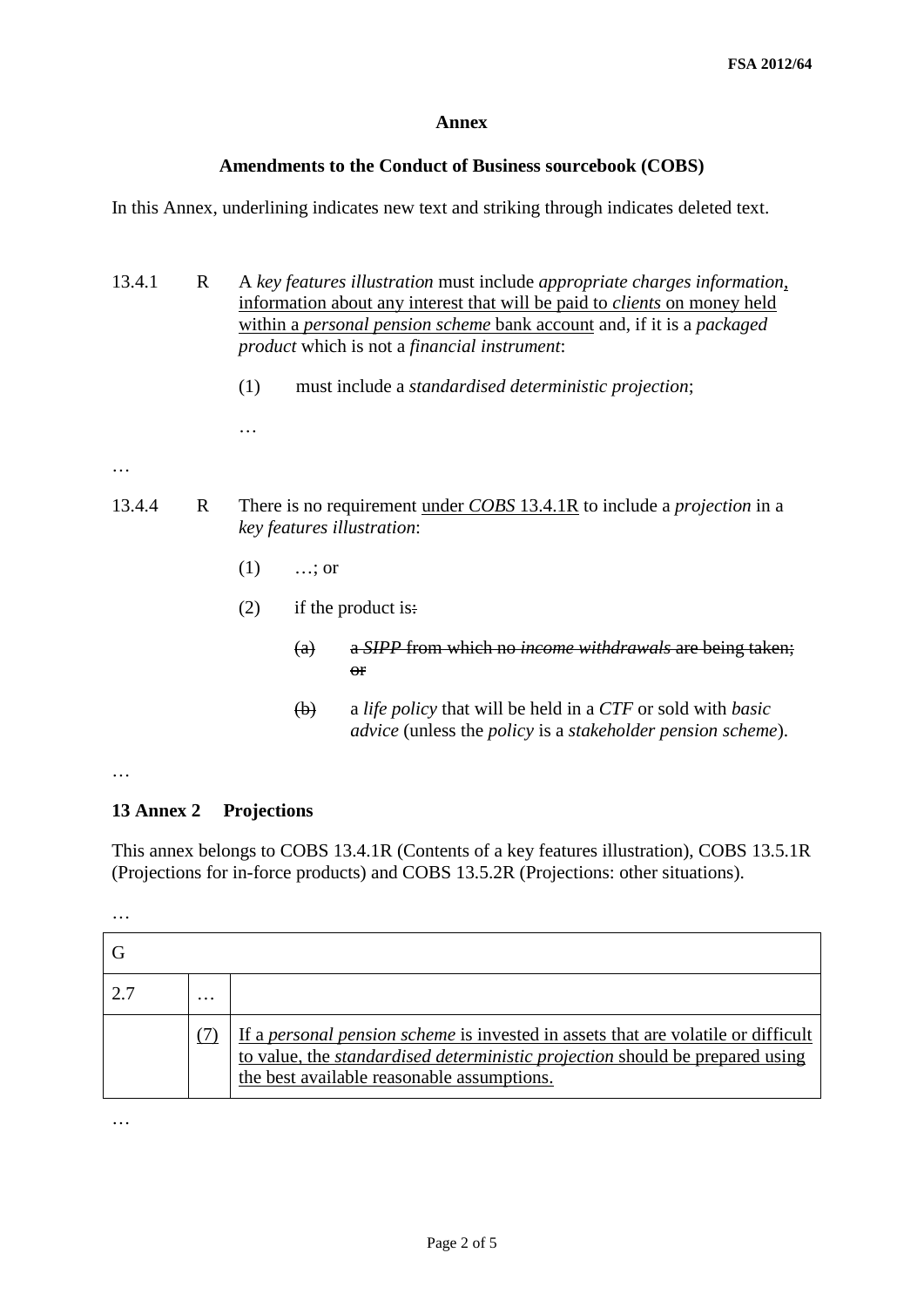### **13 Annex 3 Charges information for a packaged product**

### **(except for a personal pension scheme and a stakeholder pension scheme where adviser charges or consultancy charges are to be facilitated by the product)**

This annex belongs to COBS 13.4.1R (Contents of a key features illustration)

| $\mathbf R$ |                  |                                                                                                                                                                                                                                                                                                                                                      |  |  |
|-------------|------------------|------------------------------------------------------------------------------------------------------------------------------------------------------------------------------------------------------------------------------------------------------------------------------------------------------------------------------------------------------|--|--|
| Charges     |                  |                                                                                                                                                                                                                                                                                                                                                      |  |  |
| 1           |                  | Appropriate charges information                                                                                                                                                                                                                                                                                                                      |  |  |
| 1.1         |                  | Appropriate charges information comprises:                                                                                                                                                                                                                                                                                                           |  |  |
|             | (1)              | a description of the nature and amount of the <i>charges</i> a <i>client</i> will or<br>(a)<br>may be expected to bear in relation to the product and, if applicable,<br>any investments within the product;                                                                                                                                         |  |  |
|             |                  | (b)<br>if applicable, a description of the nature and amount of the <i>adviser</i><br>charges a retail client has agreed may be taken, including whether it<br>is taken before or after the investment into the product;                                                                                                                             |  |  |
|             | (2)              | an 'effect of charges' table; and                                                                                                                                                                                                                                                                                                                    |  |  |
|             | (3)              | 'reduction in yield' information; and                                                                                                                                                                                                                                                                                                                |  |  |
|             | $\left(4\right)$ | in relation to a <i>personal pension scheme</i> , the amounts (or if the amounts<br>cannot be given, the formula by which the amounts can be calculated), if<br>any, which a personal pension scheme operator or pension scheme trustee<br>will receive as retained interest in relation to money held within the <i>personal</i><br>pension scheme. |  |  |
| 1.2         | $\ddotsc$        |                                                                                                                                                                                                                                                                                                                                                      |  |  |
| 1.2A        |                  | The information described in $1.1(4)$ must be disclosed alongside information<br>about any other <i>charges</i> the <i>client</i> will be expected to bear, and information about<br>any interest that will be paid to <i>clients</i> on money held within a <i>personal pension</i><br>scheme bank account.                                         |  |  |
| Exceptions  |                  |                                                                                                                                                                                                                                                                                                                                                      |  |  |
| 1.3         |                  | An effect of charges table and reduction in yield information are not required for:                                                                                                                                                                                                                                                                  |  |  |
|             | .                |                                                                                                                                                                                                                                                                                                                                                      |  |  |
|             | (2)              | a SIPP [deleted];                                                                                                                                                                                                                                                                                                                                    |  |  |
|             | .                |                                                                                                                                                                                                                                                                                                                                                      |  |  |

…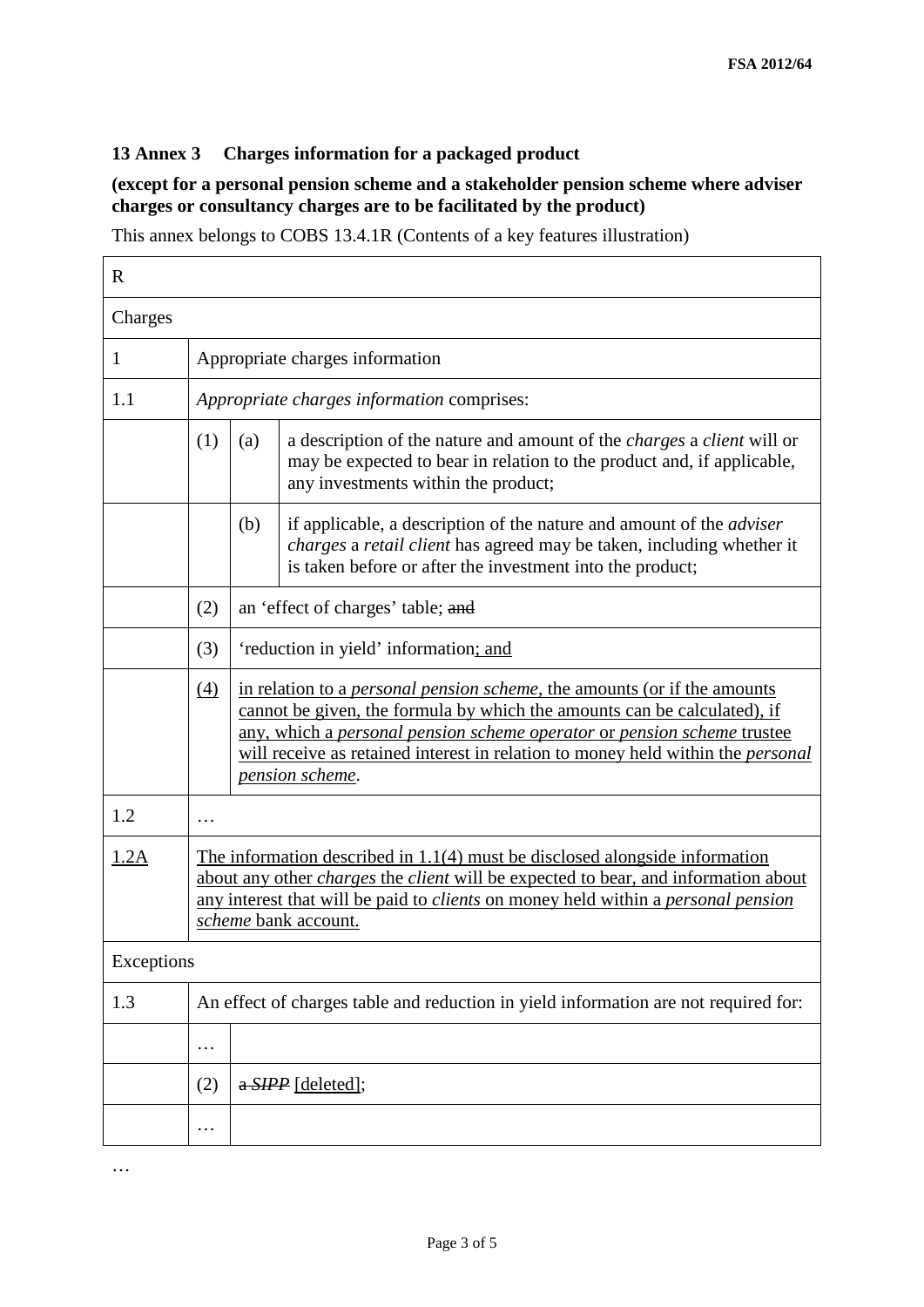### **13 Annex 4 Charges information for a personal pension scheme and a stakeholder pension scheme**

### **(where adviser charges or consultancy charges are facilitated by the product)**

This annex belongs to COBS 13.4.1R (Contents of a key features illustration)

| $\mathbb{R}$ |          |                                                                                                                                                                                                                                                                                                                                                      |  |  |
|--------------|----------|------------------------------------------------------------------------------------------------------------------------------------------------------------------------------------------------------------------------------------------------------------------------------------------------------------------------------------------------------|--|--|
| Charges      |          |                                                                                                                                                                                                                                                                                                                                                      |  |  |
| 1            |          | Appropriate charges information                                                                                                                                                                                                                                                                                                                      |  |  |
| 1.1          |          | Appropriate charges information comprises:                                                                                                                                                                                                                                                                                                           |  |  |
|              | (1)      | a description of the nature and amount of the <i>charges</i> a <i>client</i> will or<br>(a)<br>may be expected to bear in relation to the product and, if applicable,<br>any investments within the product;                                                                                                                                         |  |  |
|              |          | if applicable, a description of the nature and amount of the $\overline{adviser}$<br>(b)<br>charges and consultancy charges a retail client or employer has<br>agreed may be taken before investment into the product;                                                                                                                               |  |  |
|              |          | if applicable, a description of the nature and amount of the <i>adviser</i><br>(c)<br>charges and consultancy charges a retail client or employer has<br>agreed may be taken after investment into the product;                                                                                                                                      |  |  |
|              | (2)      | an 'effect of charges' table; and                                                                                                                                                                                                                                                                                                                    |  |  |
|              | (3)      | 'reduction in yield' information; and                                                                                                                                                                                                                                                                                                                |  |  |
|              | (4)      | in relation to a <i>personal pension scheme</i> , the amounts (or if the amounts<br>cannot be given, the formula by which the amounts can be calculated), if<br>any, which a personal pension scheme operator or pension scheme trustee<br>will receive as retained interest in relation to money held within the <i>personal</i><br>pension scheme. |  |  |
| 1.2          | $\cdots$ |                                                                                                                                                                                                                                                                                                                                                      |  |  |
| 1.2A         |          | The information described in $1.1(4)$ must be disclosed alongside information<br>about any other <i>charges</i> the <i>client</i> will be expected to bear, and information about<br>any interest that will be paid to <i>clients</i> on money held within a <i>personal pension</i><br>scheme bank account.                                         |  |  |
|              |          |                                                                                                                                                                                                                                                                                                                                                      |  |  |

### The provision rules

14.2.1 R A *firm* that sells:

- …
- (3) the variation of a *life policy* or *personal pension scheme* to a *retail client*, must provide that *client* with sufficient information about the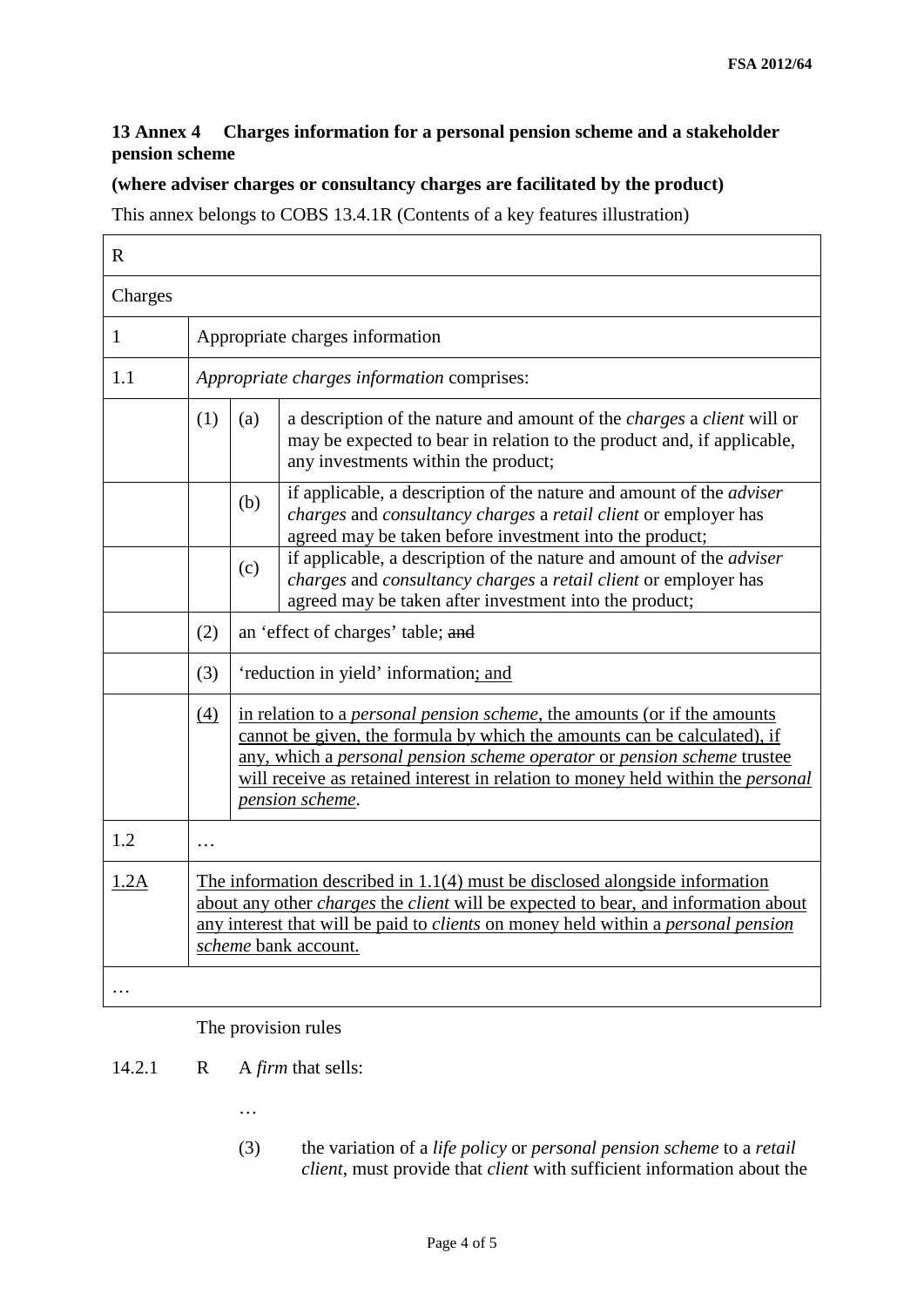variation for the *client* to be able to understand the consequences of the variation (unless the policy or scheme is a *SIPP*);

…

on condition that it complies with each of the other *rules* in this section in relation to the provision of the document, as if references in those *rules* to a "*key features document*" or "*simplified prospectus*" were a reference to the "NURS KII document".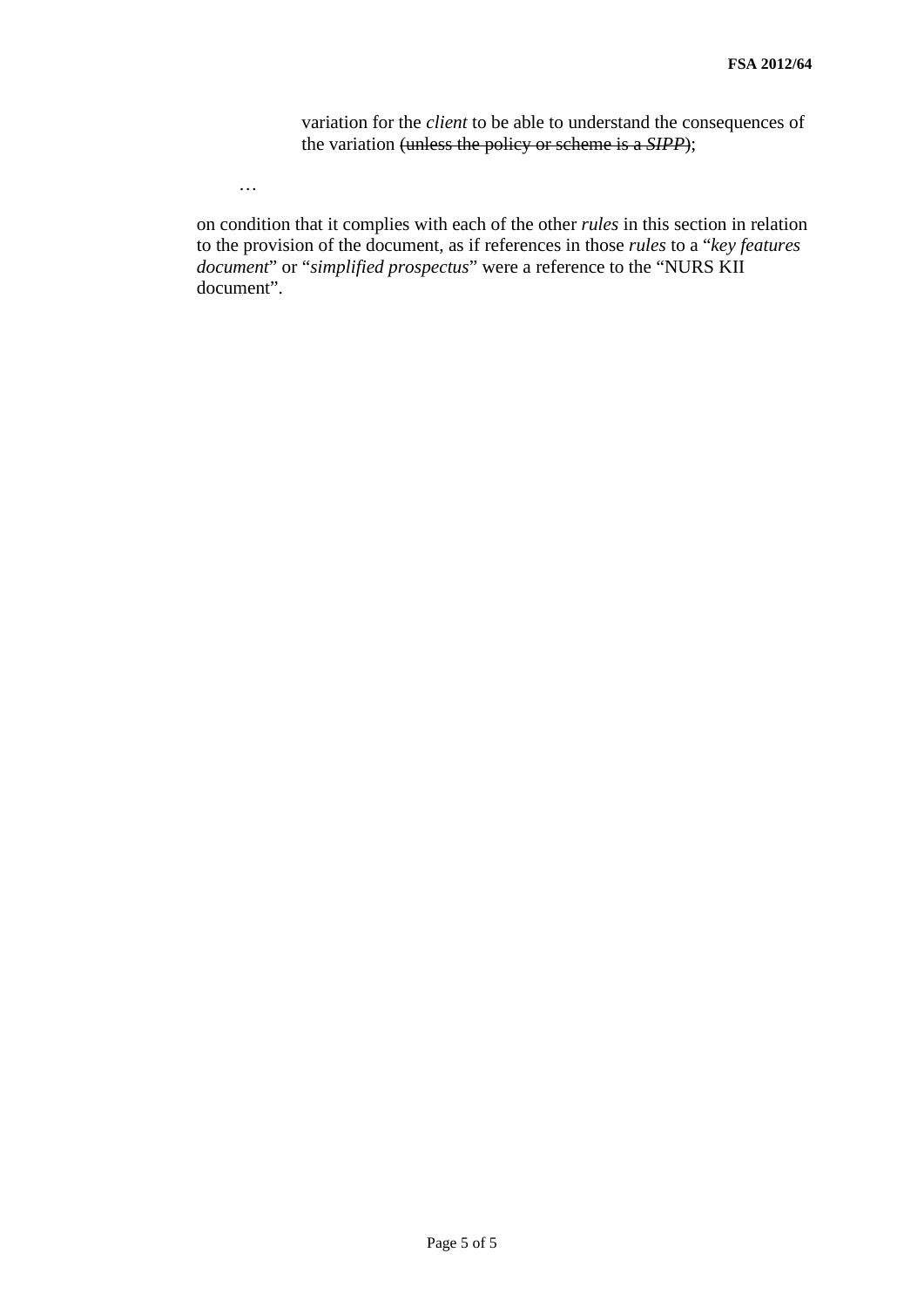Personal pensions

# Appendix 2 Draft Handbook text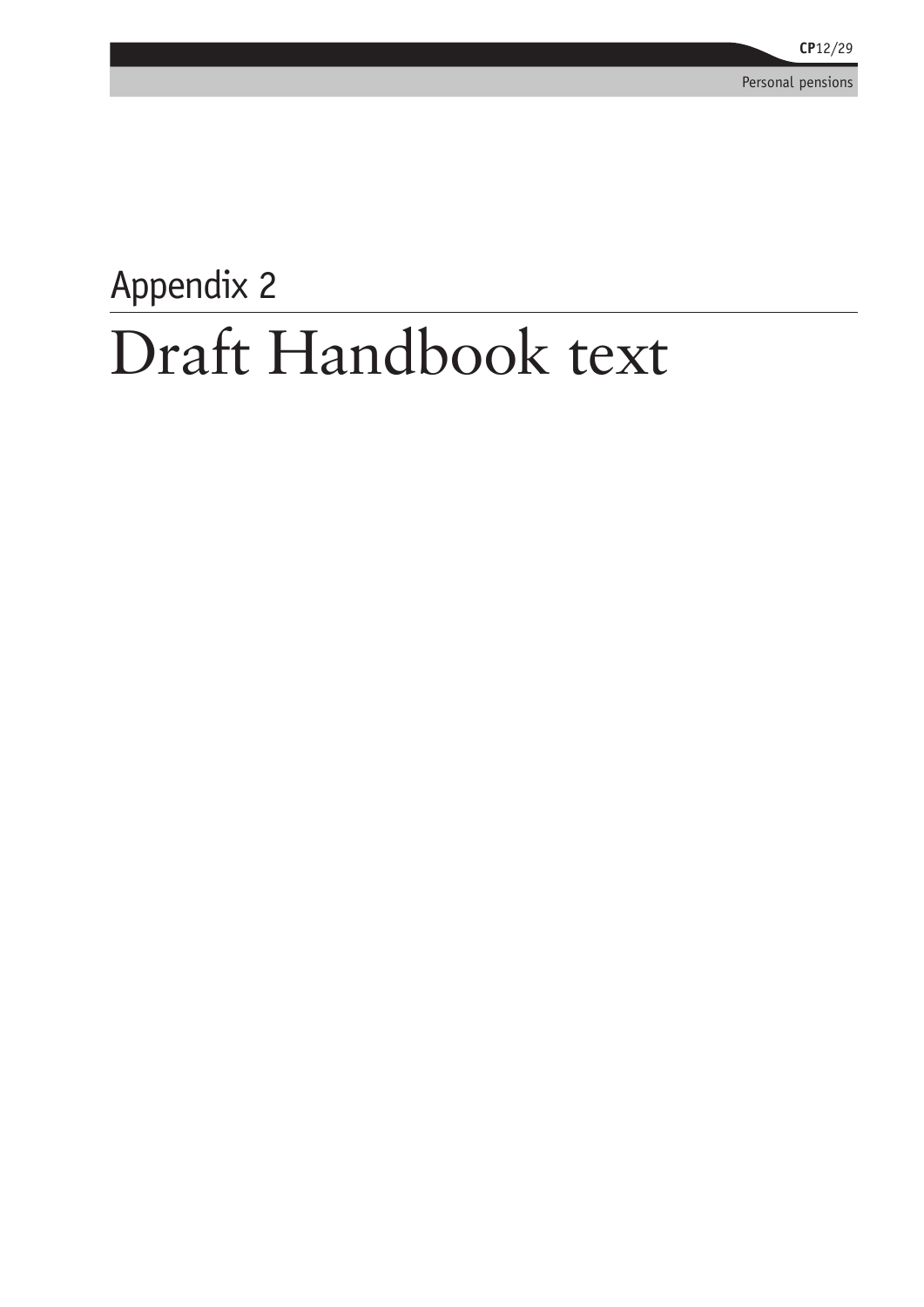### **CONDUCT OF BUSINESS SOURCEBOOK (KEY FEATURES ILLUSTRATIONS FOR PERSONAL PENSIONS) (AMENDMENT) INSTRUMENT 2012**

### **Powers exercised**

- A. The Financial Services Authority makes this instrument in the exercise of the following powers and related provisions in the Financial Services and Markets Act 2000 ("the Act"):
	- (1) section 138 (General rule-making power);
	- (2) section 145 (Financial promotion rules);
	- (3) section 156 (General supplementary powers); and
	- (4) section 157(1) (Guidance).
- B. The rule-making powers listed above are specified for the purposes of section 153(2) (Rule-making instruments) of the Act.

### **Commencement**

- C. This instrument comes into force as follows:
	- (1) Part 1 of the Annex to this instrument comes into force on 6 April 2014;
	- (2) Part 2 of the Annex to this instrument comes into force on 6 April 2013.

### **Amendments to the Handbook**

D. The Conduct of Business sourcebook (COBS) is amended in accordance with the Annex to this instrument.

### **Citation**

E. This instrument may be cited as the Conduct of Business Sourcebook (Key Features Illustrations for Personal Pensions) (Amendment) Instrument 2012.

By order of the Board [*date*]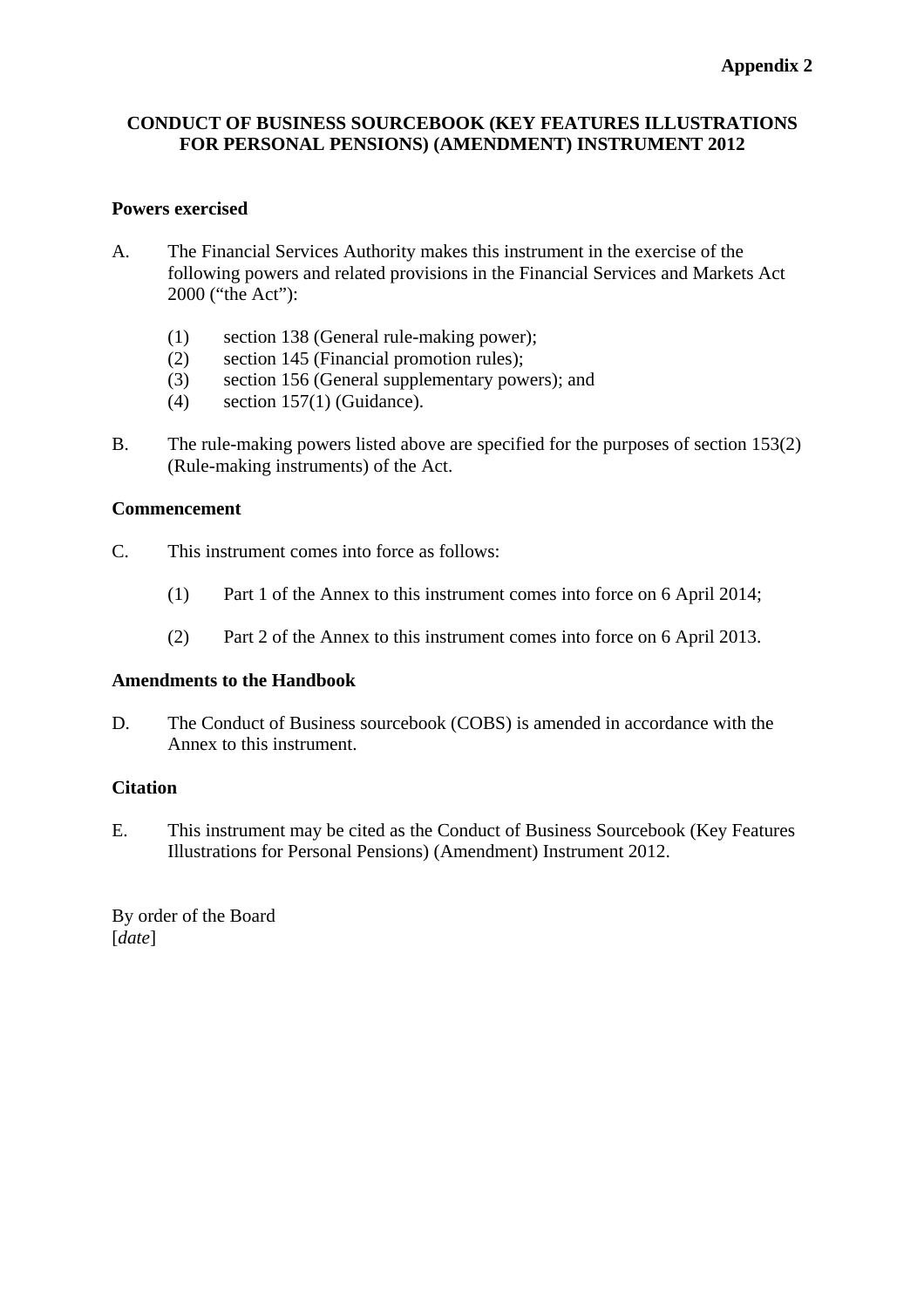### **Annex**

### **Amendments to the Conduct of Business sourcebook**

In this Annex, underlining indicates new text and striking through indicates deleted text.

The text below is based on the text of COBS 13 as consulted on in CP 12/05 as if the changes published in that CP had been made by the Board.

### **Part 1: Comes into force on 6 April 2014**

- **13.2 Product information: production standards, form and contents**
- 13.2.1 G …
- 13.2.1A G When a *firm* prepares *documents* or information for a *life policy*, *personal pension* or *stakeholder pension* in accordance with this chapter, the *firm* should:
	- (1) consider the *rules* on communicating with clients (*COBS* 4). Those *rules* require a *firm* to ensure that a communication is fair, clear and not misleading. In particular, a *firm* should:
		- (a) take into account its target market's understanding of financial services when preparing *documents* and information;
		- (b) present information in a logical order;
		- (c) use clear and descriptive headings, and where appropriate, sub-headings to aid navigation;
		- (d) where possible, avoid the use of jargon, unfamiliar or technical language and use plain language;
		- (e) if it is necessary to use jargon, unfamiliar or technical language, provide accompanying explanations in plain language;
		- (f) use short sentences;
		- (g) (if the *key features illustration* is separate from the *key features document*) clearly cross-reference between the two and avoid duplication where possible; and
		- (h) concentrate on key product information, avoiding unnecessary duplication of background or reference information, disclaimers and information about the application process; and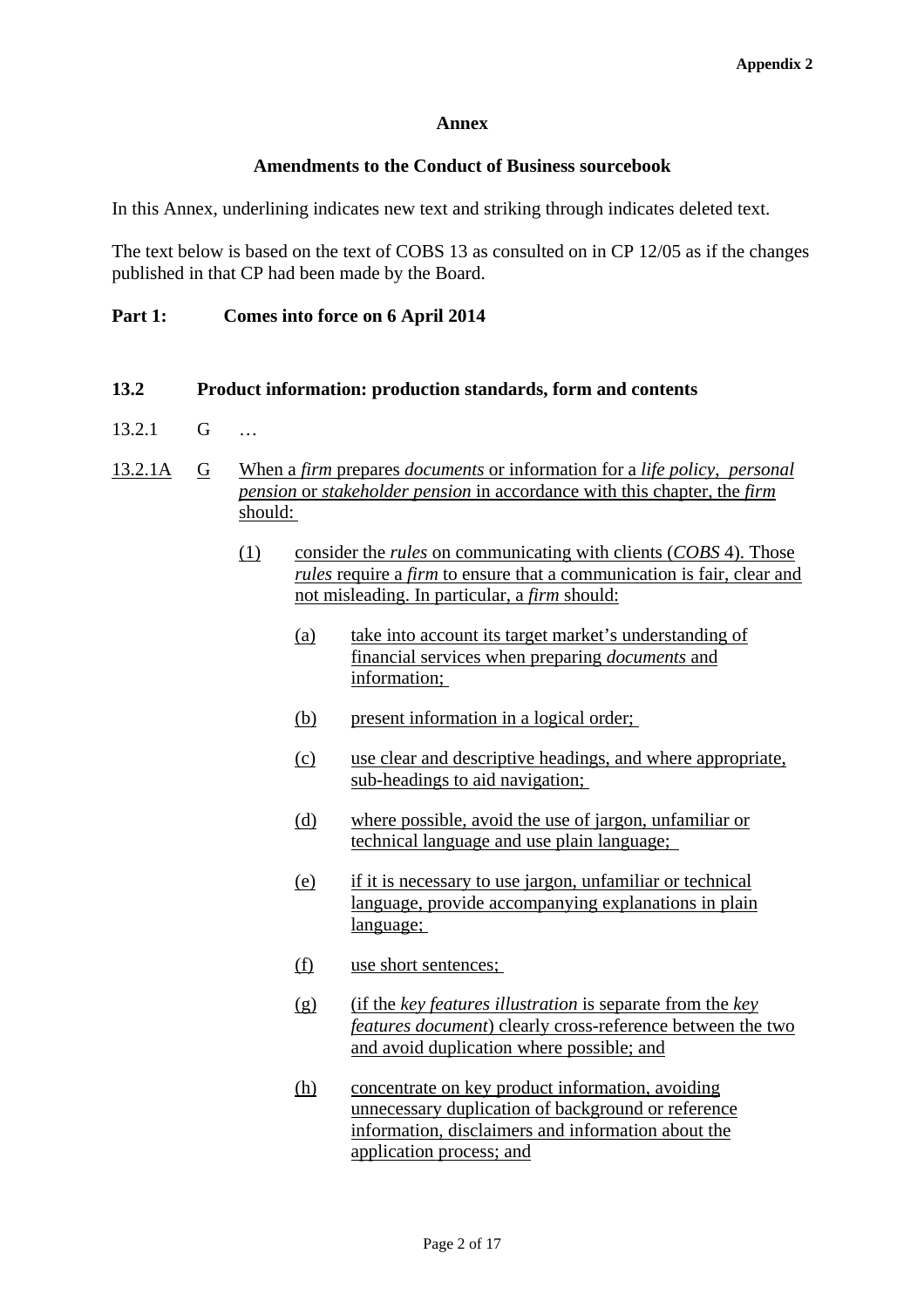- (i) taking into account the means of printing or display.
- (2) consider whether the following can be used to improve the *client's* understanding of the product, in particular:
	- (a) design devices such as side annotations, shading, colour, bulleted lists, tables and graphics; and
	- (b) the type size, line width, line spacing, and use of white space.

…

13.2.3 G The *Consolidated Life Directive information* can be included in a *key features document*, a *key features illustration* or any other *document*.

…

### **13.4 Contents of a key features illustration**

- 13.4.1 R A *key features illustration* must include *appropriate charges information*, information about any interest that will be paid to *clients* on money held within a *personal pension scheme* bank account and, if it is a *packaged product* which is not a *financial instrument*:
	- (1) must include a *standardised deterministic projection*;
	- (2) the projection and charges information must be consistent with each other so that:
		- (a) a *projection* in nominal terms is accompanied by an effect of charges table and reduction in yield information in nominal terms; and
		- (b) a *projection* in real terms is accompanied by an effect of charges table and reduction in yield information in real terms;
	- (3) it may also include *alternative stochastic projections* if there are reasonable grounds for believing that a *retail client w*ill be able to understand the *stochastic projection* except that the most prominent *projection* must be a *standardised deterministic projection*.

…

### **13.5 Preparing product information: other projections**

Projections for in-force products

- 13.5.1 R A *firm* that communicates a *projection* for an in-force *packaged product* which is not a *financial instrument*:
	- (1) must include a *standardised deterministic projection*;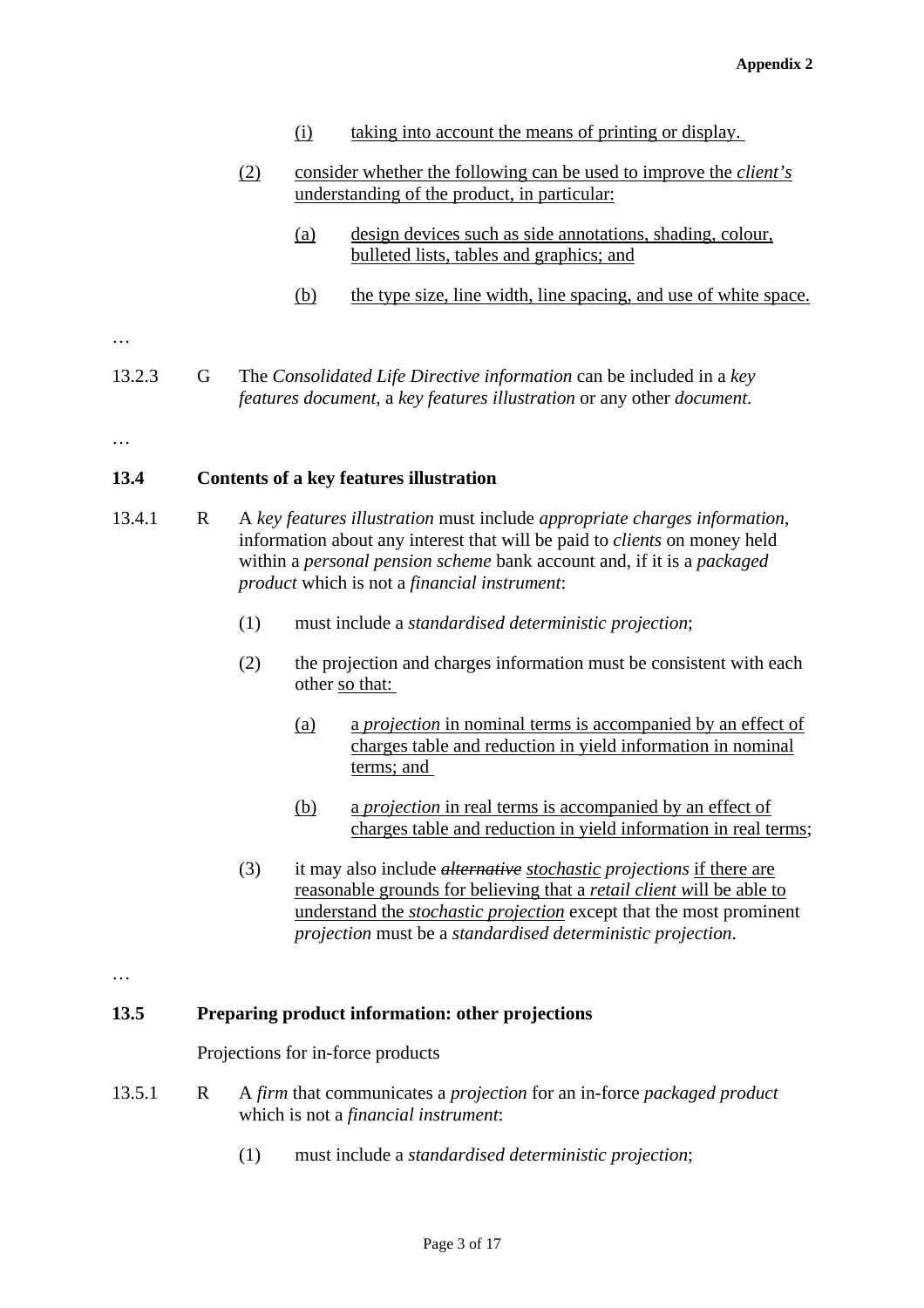(2) may also include an *alternative* a *stochastic projection* except that the most prominent *projection* must be a *standardised deterministic projection*; and

must follow the *projection rules* in *COBS* 13 Annex 2.

Projections: other situations

- 13.5.2 R A *firm* that communicates a *projection* for a *packaged product* which is not a *financial instrument*,:
	- (1) for which a *key feature illustration* is not required to be provided; and
	- (2) which is not an in-force *packaged product*;

must ensure that such a *projection* is either a *standardised deterministic projection* or an *alternative* a *stochastic projection* in accordance with *COBS* 13 Annex 2.

### …

13.5.4 G The general requirement that communications be fair, clear and not misleading will nevertheless mean that a *firm* that elects to comply with the future performance rule in *COBS* 4.6.7R will need to explain how the combined *projection* differs from other information that has been or could be provided to the client, including a *projection* provided under the *projection rules* in *COBS* 13.4, *COBS* 13.5 and *COBS* 13 Annex 2, and in particular, the *firm* should identify where a *projection* in real terms is required under *COBS* 13.

…

### **13.6 Preparing product information: changes to adviser and consultancy charges**

13.6.1 R A *firm* that agrees to start facilitating the payment of an *adviser charge* or *consultancy charge*, or an increase in such a charge, from an in-force *packaged product*, must prepare sufficient information for the *retail client* to be able to understand the likely effect of that facilitation, in good time before that information has to be provided it takes effect.

<sup>…</sup> 

| 13 Annex 2 | <b>Projections</b> |
|------------|--------------------|
|------------|--------------------|

| $\cdots$    |                                                                       |
|-------------|-----------------------------------------------------------------------|
|             |                                                                       |
| $\vert$ 1.2 | Calculating projections: additional requirements for a pension scheme |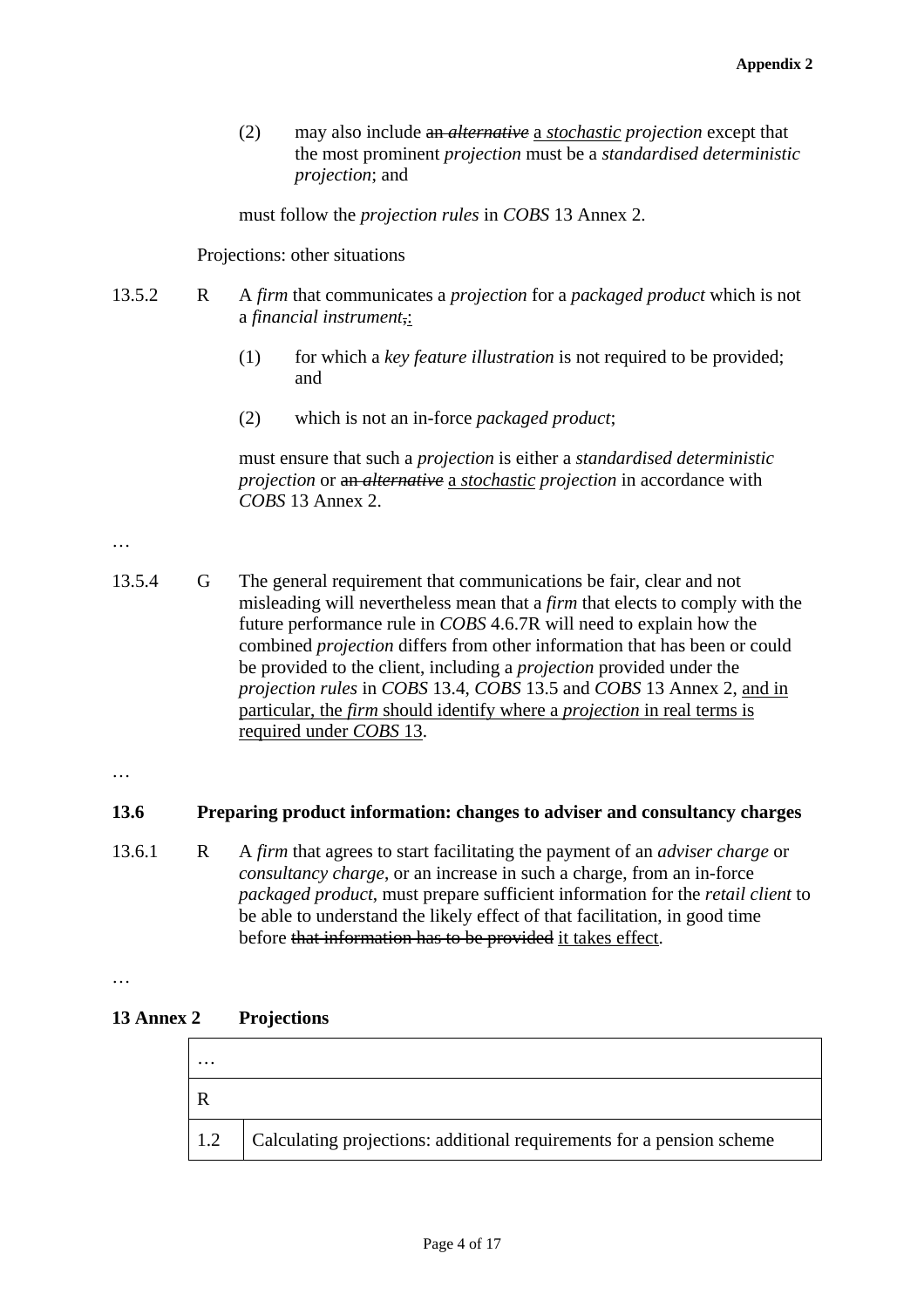| (1) |                                                                                                                                                                                                                                                          | A standardised deterministic projection within a key features illustration<br>for a personal pension scheme or stakeholder pension scheme must<br>include or be in real terms and be accompanied by information explaining<br>the impact of inflation on those benefits why price inflation has been taken<br>into account and that price inflation reduces the worth of all savings and<br>investments.                     |                                                                                                                                                                                                                                                   |  |
|-----|----------------------------------------------------------------------------------------------------------------------------------------------------------------------------------------------------------------------------------------------------------|------------------------------------------------------------------------------------------------------------------------------------------------------------------------------------------------------------------------------------------------------------------------------------------------------------------------------------------------------------------------------------------------------------------------------|---------------------------------------------------------------------------------------------------------------------------------------------------------------------------------------------------------------------------------------------------|--|
| (2) | Where a <i>firm</i> chooses to provide that information required in $(1)$ in the<br>form of one or more <i>projections</i> of benefits, it must include a $\triangle$ <i>projection</i><br>in real terms, so long as it must be either calculated using: |                                                                                                                                                                                                                                                                                                                                                                                                                              |                                                                                                                                                                                                                                                   |  |
|     | (a)                                                                                                                                                                                                                                                      |                                                                                                                                                                                                                                                                                                                                                                                                                              | ealeulated using:                                                                                                                                                                                                                                 |  |
|     | (a)                                                                                                                                                                                                                                                      | $\ddot{a}$                                                                                                                                                                                                                                                                                                                                                                                                                   | the appropriate <i>lower</i> , <i>intermediate</i> and <i>higher</i> rate rates of<br>return;                                                                                                                                                     |  |
|     | (b)                                                                                                                                                                                                                                                      | (ii)                                                                                                                                                                                                                                                                                                                                                                                                                         | the intermediate rate of price inflation, in accordance with<br>COBS 13 Annex 2 2.5R; and                                                                                                                                                         |  |
|     | (c)                                                                                                                                                                                                                                                      | (iii)                                                                                                                                                                                                                                                                                                                                                                                                                        | an annuity calculated in accordance with COBS 13 Annex 2<br>$3.1R$ ; or.                                                                                                                                                                          |  |
|     | $\left(\mathbf{b}\right)$                                                                                                                                                                                                                                |                                                                                                                                                                                                                                                                                                                                                                                                                              | consistent with the <i>statutory money purchase illustration</i><br>assumptions, with any material differences between the assumptions<br>used and those otherwise required for accompanying standardised<br>deterministic projections explained. |  |
| (3) |                                                                                                                                                                                                                                                          | A standardised deterministic projection for a personal pension scheme or<br>stakeholder pension scheme must show only the numeric value of the three<br>real rates of return after the appropriate price inflation assumption has<br>been taken into account, that is, the real rate of projected growth which has<br>been applied to the real value of the contributions, and must not show the<br>nominal rates of return. |                                                                                                                                                                                                                                                   |  |

| 1.2A |     | A <i>projection</i> in real terms may be calculated by either:                                                                                                                                          |  |  |
|------|-----|---------------------------------------------------------------------------------------------------------------------------------------------------------------------------------------------------------|--|--|
|      | (1) | accumulating the nominal value of the contributions at the<br>appropriate rates of return and discounting the resulting value of the<br>fund using the intermediate rate of price inflation; or         |  |  |
|      | (2) | accumulating the real value of the contributions (calculated using the<br>appropriate rate of price inflation) at the appropriate rates of return<br>after price inflation has been taken into account. |  |  |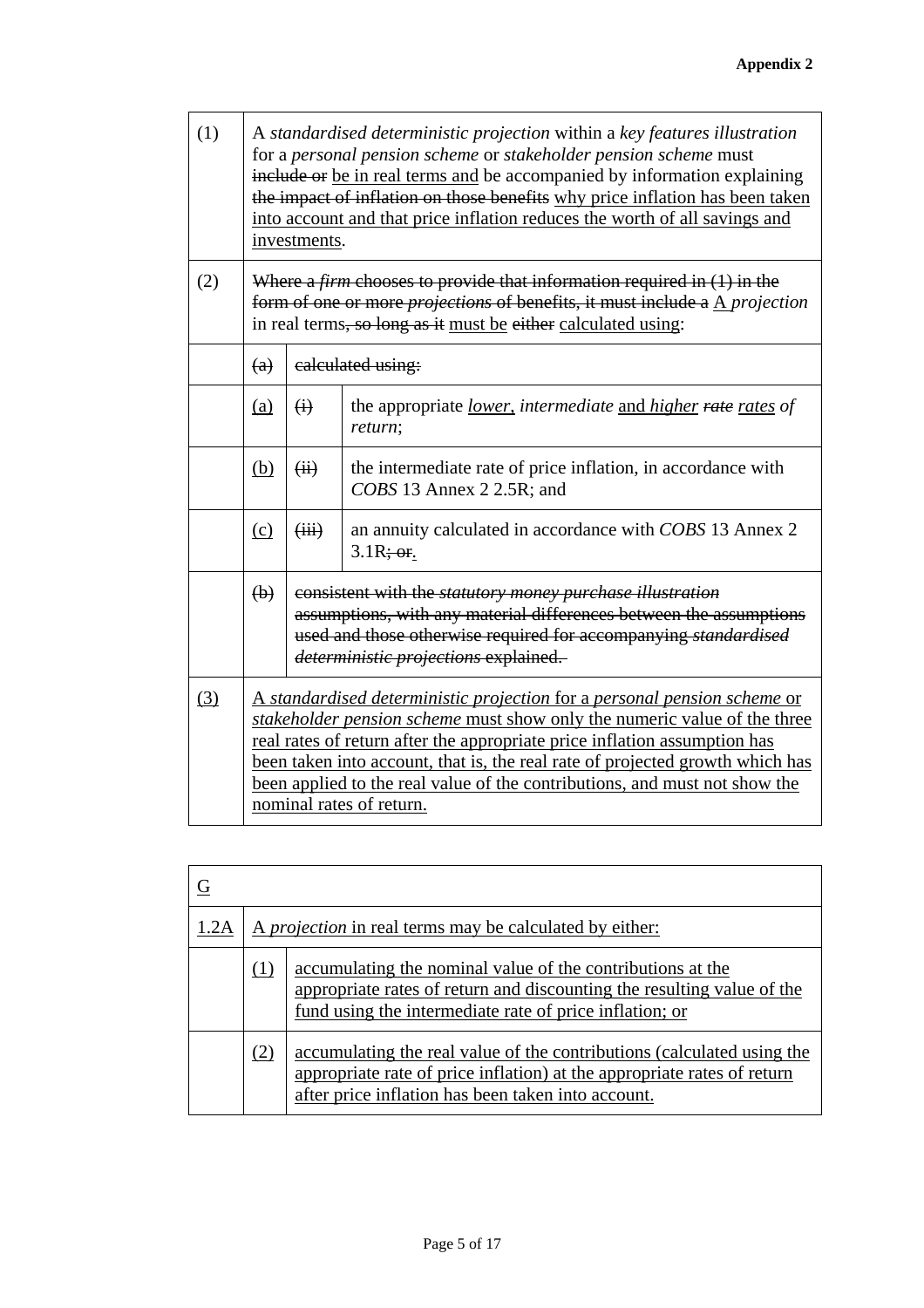| $\mathbf R$ |                                                                                                                                                                                                                                                                          |                                                                                                                                                                                                                                                                            |  |
|-------------|--------------------------------------------------------------------------------------------------------------------------------------------------------------------------------------------------------------------------------------------------------------------------|----------------------------------------------------------------------------------------------------------------------------------------------------------------------------------------------------------------------------------------------------------------------------|--|
| 1.3         | (1)                                                                                                                                                                                                                                                                      | .                                                                                                                                                                                                                                                                          |  |
|             | (2)                                                                                                                                                                                                                                                                      | A <i>projection</i> prepared on that basis may omit benefits in nominal<br>terms projections at the <i>lower</i> and <i>higher rates of return</i> and only<br>show a range of figures at the <i>intermediate rate of return</i> , of benefits<br>in real terms.           |  |
| .           |                                                                                                                                                                                                                                                                          |                                                                                                                                                                                                                                                                            |  |
| R           |                                                                                                                                                                                                                                                                          |                                                                                                                                                                                                                                                                            |  |
|             |                                                                                                                                                                                                                                                                          | <b>Calculating Providing an alternative a stochastic projection</b>                                                                                                                                                                                                        |  |
| 1.5         |                                                                                                                                                                                                                                                                          | An alternative A stochastic projection must only be used if:                                                                                                                                                                                                               |  |
| (1)         |                                                                                                                                                                                                                                                                          | (if the <i>alternative projection</i> is not a <i>stochastic projection</i> ) not exceed the<br>higher rate of return; [deleted]                                                                                                                                           |  |
| (2)         | (if the <i>alternative projection</i> is not a <i>stochastic projection</i> ), use<br>assumptions consistent with the assumptions which apply to <i>standardised</i><br><i>deterministic projections</i> in this Annex, unless the reasons for any<br>inconsistency are: |                                                                                                                                                                                                                                                                            |  |
|             | (a)                                                                                                                                                                                                                                                                      | reasonable;                                                                                                                                                                                                                                                                |  |
|             | $\left(\mathbf{b}\right)$                                                                                                                                                                                                                                                | explained to a <i>retail client</i> , with enough information for the <i>retail</i><br><i>client</i> to be able to understand the difference between the <i>alternative</i><br>projection and any standardised deterministic projection being<br>provided; and [deleted]   |  |
| (3)         |                                                                                                                                                                                                                                                                          | (if the alternative projection is a stochastic projection) only be used if:                                                                                                                                                                                                |  |
|             | (a)                                                                                                                                                                                                                                                                      | there are reasonable grounds for believing that a <i>retail client</i> will be<br>able to understand it;                                                                                                                                                                   |  |
| (4)         | $\left(\mathbf{b}\right)$                                                                                                                                                                                                                                                | it is based on a reasonable number of simulations and assumptions<br>(including the impact of price inflation for <i>personal pension schemes</i><br>and <i>stakeholder pensions schemes</i> ) which are reasonable and<br>supported by objective data; and                |  |
| (5)         | (e)                                                                                                                                                                                                                                                                      | the <i>alternative projection</i> it is accompanied by enough information<br>for the <i>retail client</i> to be able to understand the difference between<br>the <i>alternative</i> stochastic projection and any standardised<br>deterministic projection being provided. |  |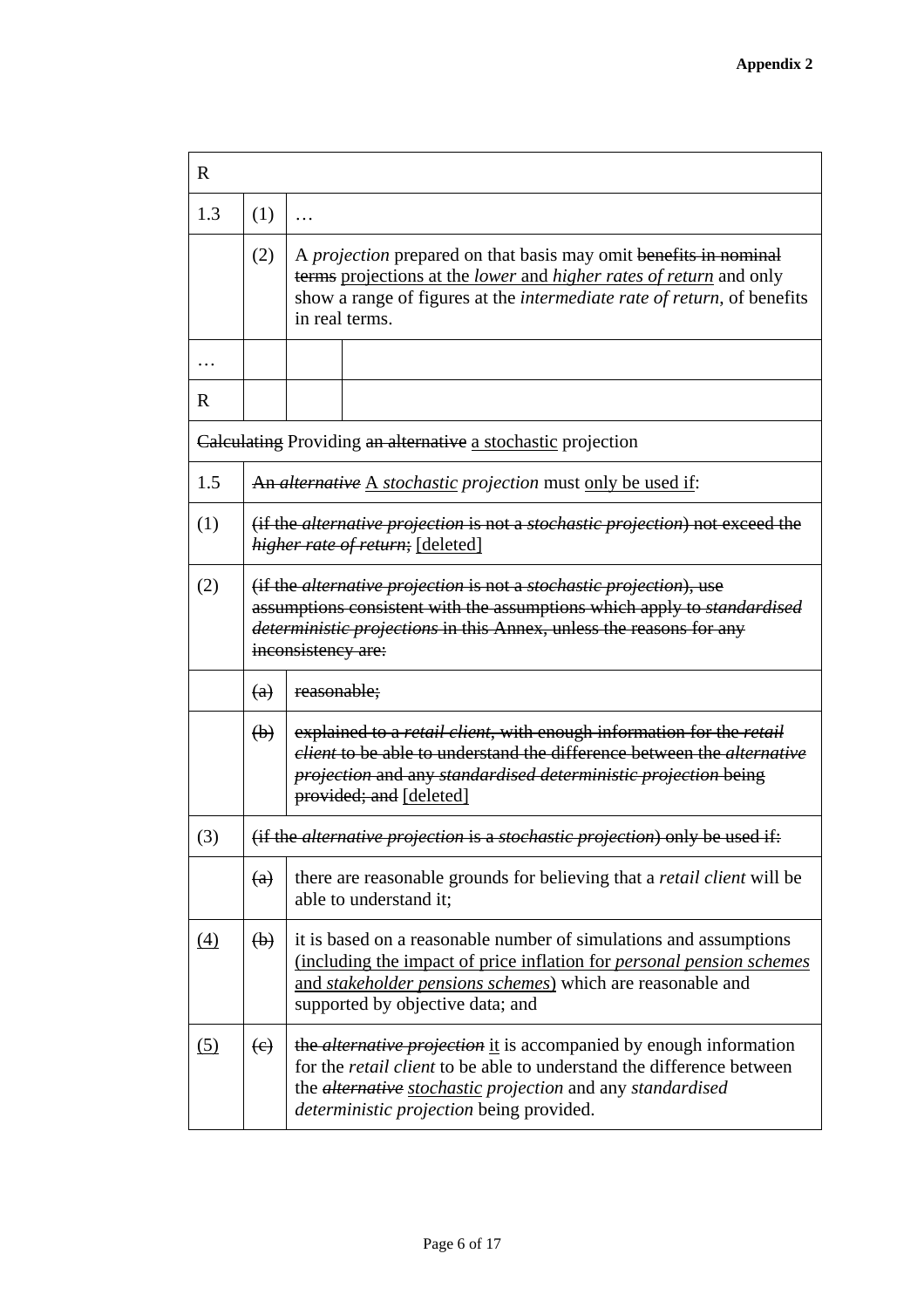| 1.6  | An <i>alternative</i> A <i>stochastic projection</i> may be used either as part of a key<br><i>features illustration</i> or separately. However, it must not detract from any<br>standardised deterministic projection required by COBS 13.4.1R or COBS<br>13.5.1R. |
|------|---------------------------------------------------------------------------------------------------------------------------------------------------------------------------------------------------------------------------------------------------------------------|
|      |                                                                                                                                                                                                                                                                     |
| R    |                                                                                                                                                                                                                                                                     |
| 1.10 | standardised deterministic projection for an existing business p<br>er pension scheme mav not<br>projection at the <i>intermediate rate of return</i> .<br>[deleted]                                                                                                |

| R              |                                                    |     |                                                                                                                                                                                                                                                                                                                   |
|----------------|----------------------------------------------------|-----|-------------------------------------------------------------------------------------------------------------------------------------------------------------------------------------------------------------------------------------------------------------------------------------------------------------------|
| $\overline{2}$ | Assumptions to follow when calculating projections |     |                                                                                                                                                                                                                                                                                                                   |
| .              |                                                    |     |                                                                                                                                                                                                                                                                                                                   |
| R.             |                                                    |     |                                                                                                                                                                                                                                                                                                                   |
|                |                                                    |     | Additional requirements: drawdown pensions                                                                                                                                                                                                                                                                        |
| 2.9            | (1)                                                |     |                                                                                                                                                                                                                                                                                                                   |
|                | (2)                                                |     | A standardised deterministic projection for a drawdown pension<br>must be based on an assumption that the current gilt-index yield will<br>continue to apply throughout the relevant term and include:                                                                                                            |
|                |                                                    |     |                                                                                                                                                                                                                                                                                                                   |
|                |                                                    | (d) | (under the heading 'What the benefits might be'), the amount<br>of income and the projected value of the fund at each fifth<br>anniversary for the lower, intermediate and higher rate of<br><i>return</i> for as long as the fund is projected to exist at the<br>higher rate of return or to age 99 if earlier; |
|                |                                                    |     |                                                                                                                                                                                                                                                                                                                   |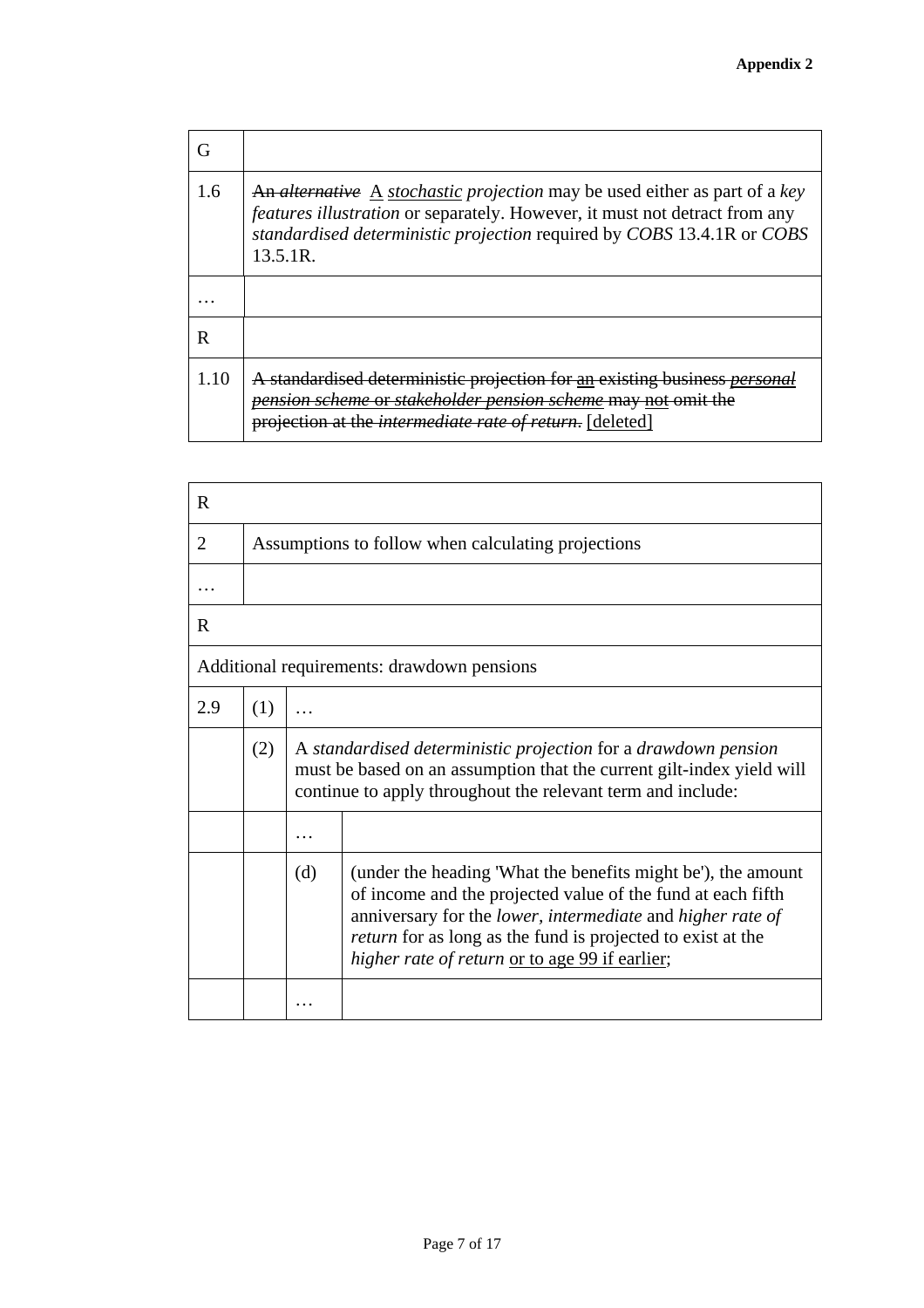| R           |                                                                                                                                    |                |                                                                                                                                                                                                                                                                                                                                |
|-------------|------------------------------------------------------------------------------------------------------------------------------------|----------------|--------------------------------------------------------------------------------------------------------------------------------------------------------------------------------------------------------------------------------------------------------------------------------------------------------------------------------|
|             |                                                                                                                                    |                | Drawdown Pension: Exception                                                                                                                                                                                                                                                                                                    |
| 2.10        | <u>A standardised deterministic projection for a drawdown pension can be</u><br>prepared in nominal terms, rather than real terms. |                |                                                                                                                                                                                                                                                                                                                                |
|             |                                                                                                                                    |                |                                                                                                                                                                                                                                                                                                                                |
| R           |                                                                                                                                    |                |                                                                                                                                                                                                                                                                                                                                |
| 5           |                                                                                                                                    | presentation   | How to present a projection Projections: accompanying statements and                                                                                                                                                                                                                                                           |
| 5.1         |                                                                                                                                    |                | A standardised deterministic projection must be accompanied by:                                                                                                                                                                                                                                                                |
|             | (1)                                                                                                                                |                | appropriate risk warnings, including warnings about volatility and<br>the impact of inflation and that the product may pay back less than<br>paid in (if that could be the case), the relationship between figures in<br>real terms and those in nominal terms, and the degree to which any<br>figures can be relied upon; and |
|             | (2)                                                                                                                                | a statement:   |                                                                                                                                                                                                                                                                                                                                |
|             |                                                                                                                                    | (a)            | that <i>projection</i> rates are standardised or an explanation that<br>projection rates that are lower than the standard rates have<br>been used and why; [deleted]                                                                                                                                                           |
|             |                                                                                                                                    |                |                                                                                                                                                                                                                                                                                                                                |
|             |                                                                                                                                    | (d)            | that increases in contributions have been assumed (if that is<br>the case), together with sufficient information for a <i>retail</i><br><i>client</i> to be able to understand the nature and magnitude of<br>the assumed increases; and                                                                                       |
|             |                                                                                                                                    | (e)            | of the sum of any actual <i>premiums</i> charged for any rider<br>benefits or increased underwriting risks (where these have<br>been charged); and                                                                                                                                                                             |
|             |                                                                                                                                    | <u>(f)</u>     | (for personal pension schemes and stakeholder pension<br><i>schemes</i> ) of the assumptions used to calculate the regular<br>income and that the <i>client</i> may choose when to take this<br>income (if that is the case).                                                                                                  |
| <u>5.1A</u> |                                                                                                                                    |                | <u>When presenting a standardised deterministic projection a firm must:</u>                                                                                                                                                                                                                                                    |
|             | (1)                                                                                                                                | to illustrate; | include a short introductory explanation of what the <i>projection</i> seeks                                                                                                                                                                                                                                                   |
|             | (2)                                                                                                                                |                | use a descriptive heading such as 'What your regular income might                                                                                                                                                                                                                                                              |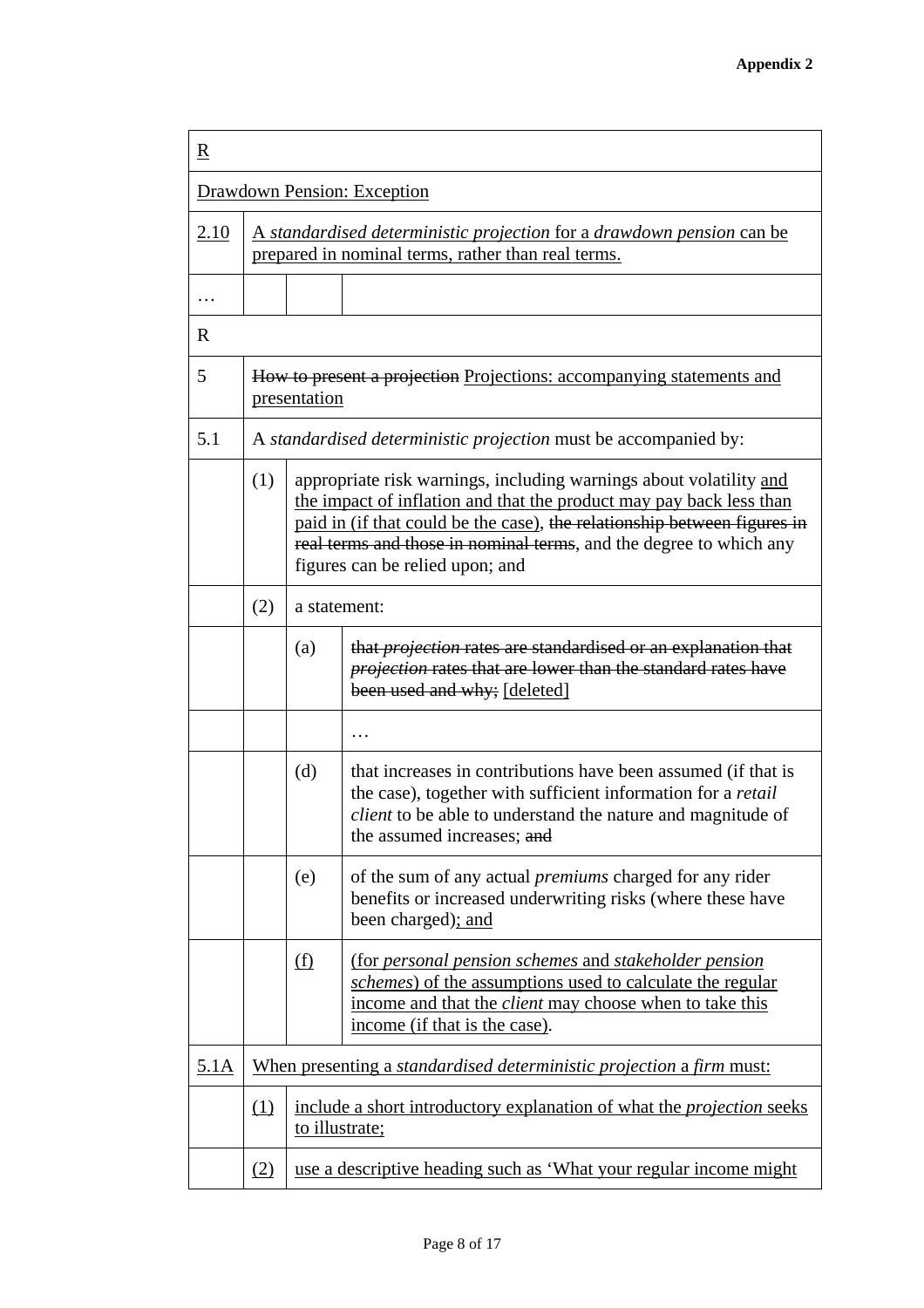|     | be worth in future or 'What might I get back from my plan?';                                                            |
|-----|-------------------------------------------------------------------------------------------------------------------------|
| (3) | place the <i>projection</i> and the associated explanation adjacent to each<br>other on the same page; and              |
| (4) | explain that the <i>client</i> will be sent annual statements which will<br>allow them to keep track of their benefits. |

### **13 Annex 3 Charges information for a packaged product**

(except for a personal pension scheme and a stakeholder pension scheme where adviser charges or consultancy charges are to be facilitated by the product)

This annex belongs to *COBS* 13.4.1R (Contents of a key features illustration)

| R          |     |                                                                                                                                                                                                                                                                                                                                               |
|------------|-----|-----------------------------------------------------------------------------------------------------------------------------------------------------------------------------------------------------------------------------------------------------------------------------------------------------------------------------------------------|
| Charges    |     |                                                                                                                                                                                                                                                                                                                                               |
|            |     |                                                                                                                                                                                                                                                                                                                                               |
| Exceptions |     |                                                                                                                                                                                                                                                                                                                                               |
| 1.3        |     | An effect of charges table and reduction in yield information are not<br>required for:                                                                                                                                                                                                                                                        |
|            | .   |                                                                                                                                                                                                                                                                                                                                               |
|            | (4) | a <i>stakeholder product</i> or a product that will be held in a CTF where<br>the relevant product and the CTF levy their <i>charges</i> annually, if the<br>following is included instead:<br>"There is an annual charge of y% of the value of the funds you                                                                                 |
|            |     | accumulate. If your fund is valued at £250 throughout the year, this<br>means we deduct charge $[£250 x y/100]$ that year. If your fund is<br>valued at £500 throughout the year, this means we deduct charge<br>$[£500 x y/100]$ that year. [After ten years these deductions reduce to<br>[£250 x r/100] and [£500 x r/100] respectively.]" |
|            |     | where 'y' is the annual charge and 'r' is the reduced annual charge (if<br>any).                                                                                                                                                                                                                                                              |
|            |     |                                                                                                                                                                                                                                                                                                                                               |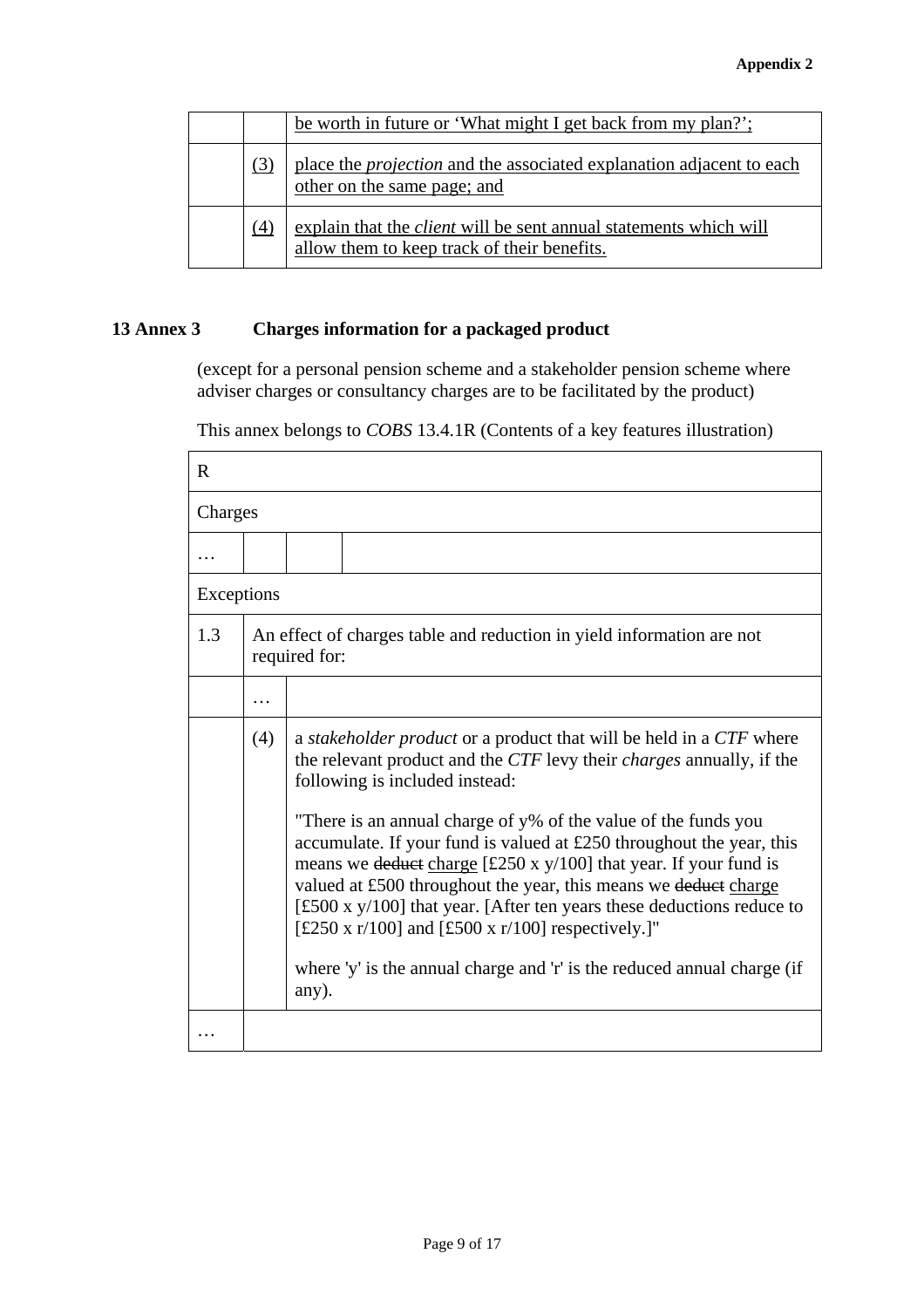| $\mathbf R$ |                                                                     |                                                                                                                                                                                                                   |  |
|-------------|---------------------------------------------------------------------|-------------------------------------------------------------------------------------------------------------------------------------------------------------------------------------------------------------------|--|
| 2           |                                                                     | Effect of charges table                                                                                                                                                                                           |  |
| 2.1         | Each 'effect of charges' table must be accompanied by, or refer to: |                                                                                                                                                                                                                   |  |
|             | (1)                                                                 | a statement that all relevant guarantees have been taken into account<br>(if there are any);                                                                                                                      |  |
|             | (2)                                                                 | a warning that one effect of the <i>charges</i> referred to is that a <i>retail</i><br><i>elient</i> could get back less than they invest (if that is the case); and<br>[deleted]                                 |  |
|             | (3)                                                                 | the rate of return (for <i>personal pension schemes</i> and <i>stakeholder</i><br><i>pension schemes</i> , this must be the rate of return net of price inflation)<br>used to calculate the figures in the table; |  |
|             | (4)                                                                 | an explanation of the purpose of the table, and what the table shows;                                                                                                                                             |  |
|             | (5)                                                                 | a statement that the table and reduction in yield information can be<br>used to compare charges with other <i>stakeholder pension schemes</i> and<br>personal pension schemes.                                    |  |

| 2.2               |     | The effect of charges table:                                                                                                                                         |  |  |
|-------------------|-----|----------------------------------------------------------------------------------------------------------------------------------------------------------------------|--|--|
|                   | (1) | for a <i>life policy</i> must be in the following form unless the <i>firm</i><br>chooses to adopt the form of the effect of charges table in COBS 13<br>Annex 4; and |  |  |
|                   | (2) | (for a personal pension scheme or stakeholder pension scheme) must<br>be in the following form and the figures are shown in real terms:                              |  |  |
| $\cdot\cdot\cdot$ |     |                                                                                                                                                                      |  |  |

| (3)         |                                                                                                                                                                    | must be completed in accordance with the following notes:                                                                                                                                                            |  |  |
|-------------|--------------------------------------------------------------------------------------------------------------------------------------------------------------------|----------------------------------------------------------------------------------------------------------------------------------------------------------------------------------------------------------------------|--|--|
|             |                                                                                                                                                                    |                                                                                                                                                                                                                      |  |  |
| <b>Note</b> | This column is optional. If it is retained, it must show the total actual<br>deductions to the end of each relevant year calculated using the following<br>method: |                                                                                                                                                                                                                      |  |  |
|             | (a)                                                                                                                                                                | apply the intermediate rate of return, after price inflation for a<br><i>projection</i> in real terms, for the relevant product to the figure in the<br>'effect of deductions to date' column for the previous year; |  |  |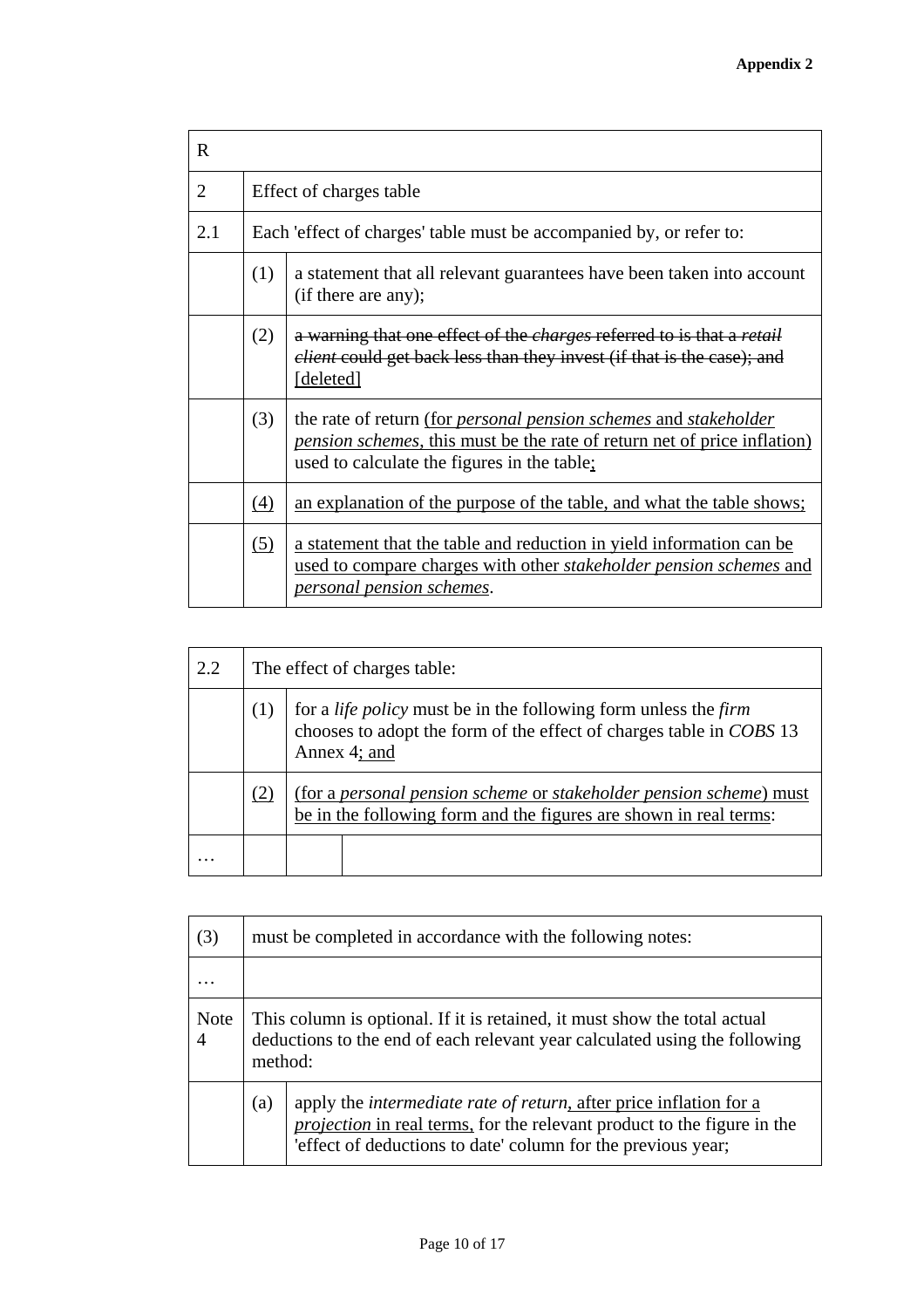|           | $\cdots$                                                                                                                                                                                                                                                                                                                                                            |
|-----------|---------------------------------------------------------------------------------------------------------------------------------------------------------------------------------------------------------------------------------------------------------------------------------------------------------------------------------------------------------------------|
|           |                                                                                                                                                                                                                                                                                                                                                                     |
| Note<br>6 | This column must show the <i>standardised deterministic projection</i> of the<br>surrender value, cash-in value or transfer value, calculated in accordance<br>with the <i>rules</i> in COBS 13 Annex 2 (Projections) at the appropriate<br>intermediate rate of return, after price inflation for a projection in real<br>terms, to the end of each relevant year. |

| R         |                                                                                   |                                                                                                                                                                                                |  |
|-----------|-----------------------------------------------------------------------------------|------------------------------------------------------------------------------------------------------------------------------------------------------------------------------------------------|--|
| Exception |                                                                                   |                                                                                                                                                                                                |  |
| 2.3       | An effect of charges table may be amended, but only if and to the extent<br>that: |                                                                                                                                                                                                |  |
|           | (1)                                                                               | if it is necessary to properly reflect the nature and effect of, for<br>example, the <i>adviser charges, consultancy charges</i> or the <i>charges</i><br>inherent in a particular product; or |  |
|           | (2)                                                                               | to ensure that the column labels and any explanatory text reflect the<br>nature of the contract;                                                                                               |  |
|           | (3)                                                                               | to ensure consistency with the terminology used in relation to a<br>particular product; or                                                                                                     |  |
|           | 4)                                                                                | to give the effect of charges table an appropriate title, for example,<br>'How charges and price inflation reduce the value of your plan'.                                                     |  |

| G   |                                                                                                                                                     |                                                                                                                                                                           |  |
|-----|-----------------------------------------------------------------------------------------------------------------------------------------------------|---------------------------------------------------------------------------------------------------------------------------------------------------------------------------|--|
| 2.4 | The effect of 2.3R is that, for example, the column labels and explanatory<br>text may be adjusted to reflect the nature of the contract. [deleted] |                                                                                                                                                                           |  |
|     |                                                                                                                                                     |                                                                                                                                                                           |  |
| R   |                                                                                                                                                     |                                                                                                                                                                           |  |
| 3   | Reduction in yield                                                                                                                                  |                                                                                                                                                                           |  |
| 3.1 | Reduction in yield $(A')$ is 'B' less 'C' where:                                                                                                    |                                                                                                                                                                           |  |
|     | (1)                                                                                                                                                 | 'B' is the intermediate rate of return (for personal pension schemes<br>and <i>stakeholder pension schemes</i> , net of price inflation) for the<br>relevant product; and |  |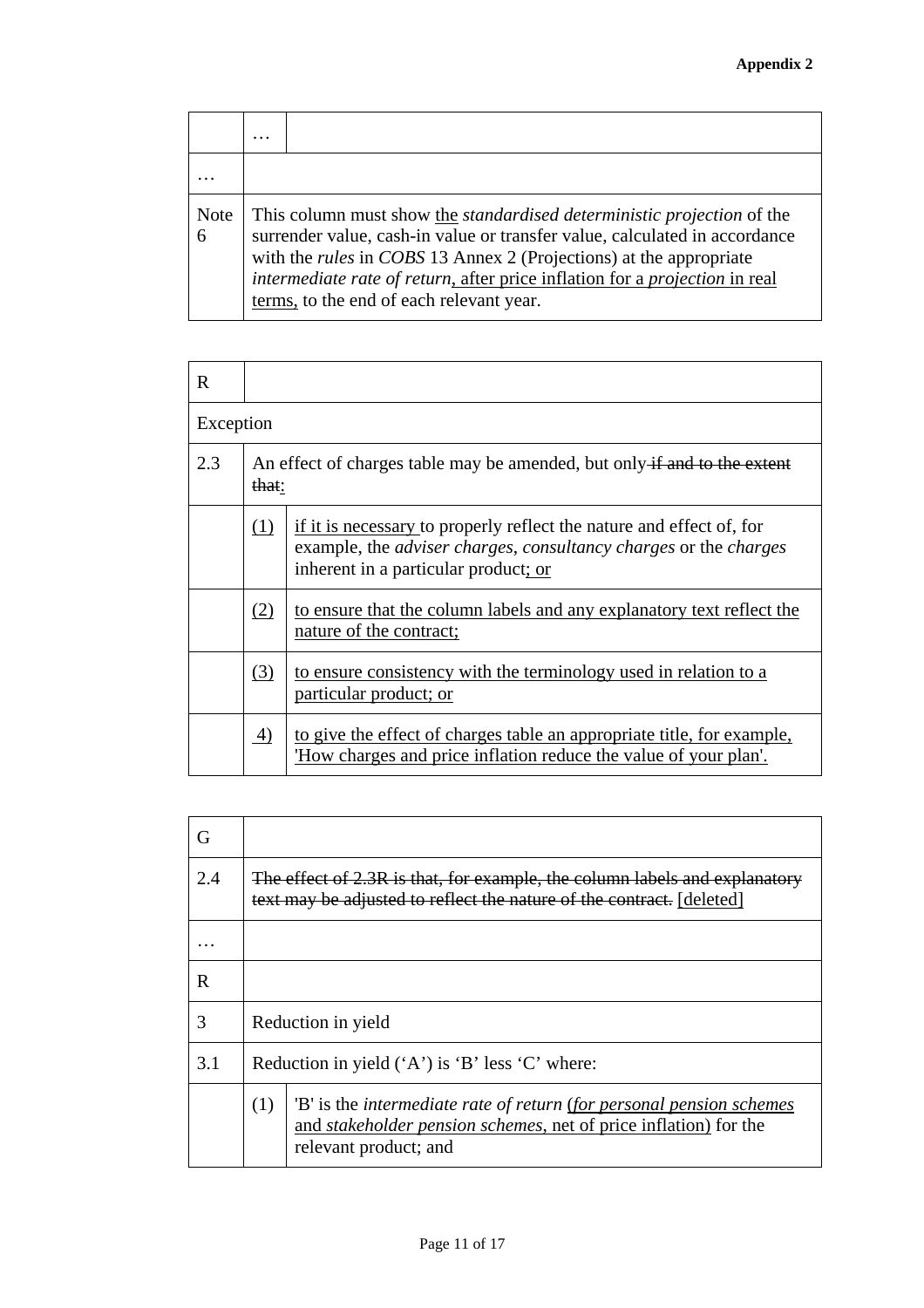|     | $\cdots$ |                                                                                                                                                                                                                                                                                                                                                   |
|-----|----------|---------------------------------------------------------------------------------------------------------------------------------------------------------------------------------------------------------------------------------------------------------------------------------------------------------------------------------------------------|
| 3.2 |          | A firm must present reduction in yield as 'A%', as part of a statement<br>which explains that 'charges and expenses have the effect of reducing your<br>anticipated returns the investment growth (after price inflation for personal<br>pension schemes and stakeholder pension schemes) from 'B%' to 'C%', or<br>in some other appropriate way. |
|     |          |                                                                                                                                                                                                                                                                                                                                                   |

### **13 Annex 4 Charges information for a personal pension scheme and a stakeholder pension scheme**

(where adviser charges or consultancy charges are facilitated by the product)

This annex belongs to *COBS* 13.4.1R (Contents of a key features illustration)

|                | Exception                                                                                                                                                                                                                                                                                               |                                                                                                                                                                                   |  |  |
|----------------|---------------------------------------------------------------------------------------------------------------------------------------------------------------------------------------------------------------------------------------------------------------------------------------------------------|-----------------------------------------------------------------------------------------------------------------------------------------------------------------------------------|--|--|
| 1.2            | An effect of charges table and reduction in yield information are not<br>required for a stakeholder pension scheme, where adviser charges or<br>consultancy charges are not being facilitated by the scheme, if the<br>following is included instead:                                                   |                                                                                                                                                                                   |  |  |
|                | "There is an annual charge of y% of the value of the funds you<br>accumulate. If your fund is valued at £500 throughout the year, this means<br>we deduct charge [£500 x y/100] that year. If your fund is valued at £7500<br>throughout the year, we will deduct charge [£7500 x $y/100$ ] that year." |                                                                                                                                                                                   |  |  |
|                |                                                                                                                                                                                                                                                                                                         |                                                                                                                                                                                   |  |  |
| R              |                                                                                                                                                                                                                                                                                                         |                                                                                                                                                                                   |  |  |
| $\overline{2}$ | Effect of charges table                                                                                                                                                                                                                                                                                 |                                                                                                                                                                                   |  |  |
| 2.1            | Each effect of charges table must be accompanied by:                                                                                                                                                                                                                                                    |                                                                                                                                                                                   |  |  |
|                | (1)<br>an explanation of what the table shows;                                                                                                                                                                                                                                                          |                                                                                                                                                                                   |  |  |
|                | (2)                                                                                                                                                                                                                                                                                                     | a statement that all relevant guarantees have been taken into account<br>(if there are any);                                                                                      |  |  |
|                | (3)                                                                                                                                                                                                                                                                                                     | a warning that one effect of the <i>charges</i> referred to is that a <i>retail</i><br><i>elient</i> could get back less than they invest (if that is the case); and<br>[deleted] |  |  |
|                | the rate of return after price inflation used to calculate the figures in<br>(4)<br>the table; and                                                                                                                                                                                                      |                                                                                                                                                                                   |  |  |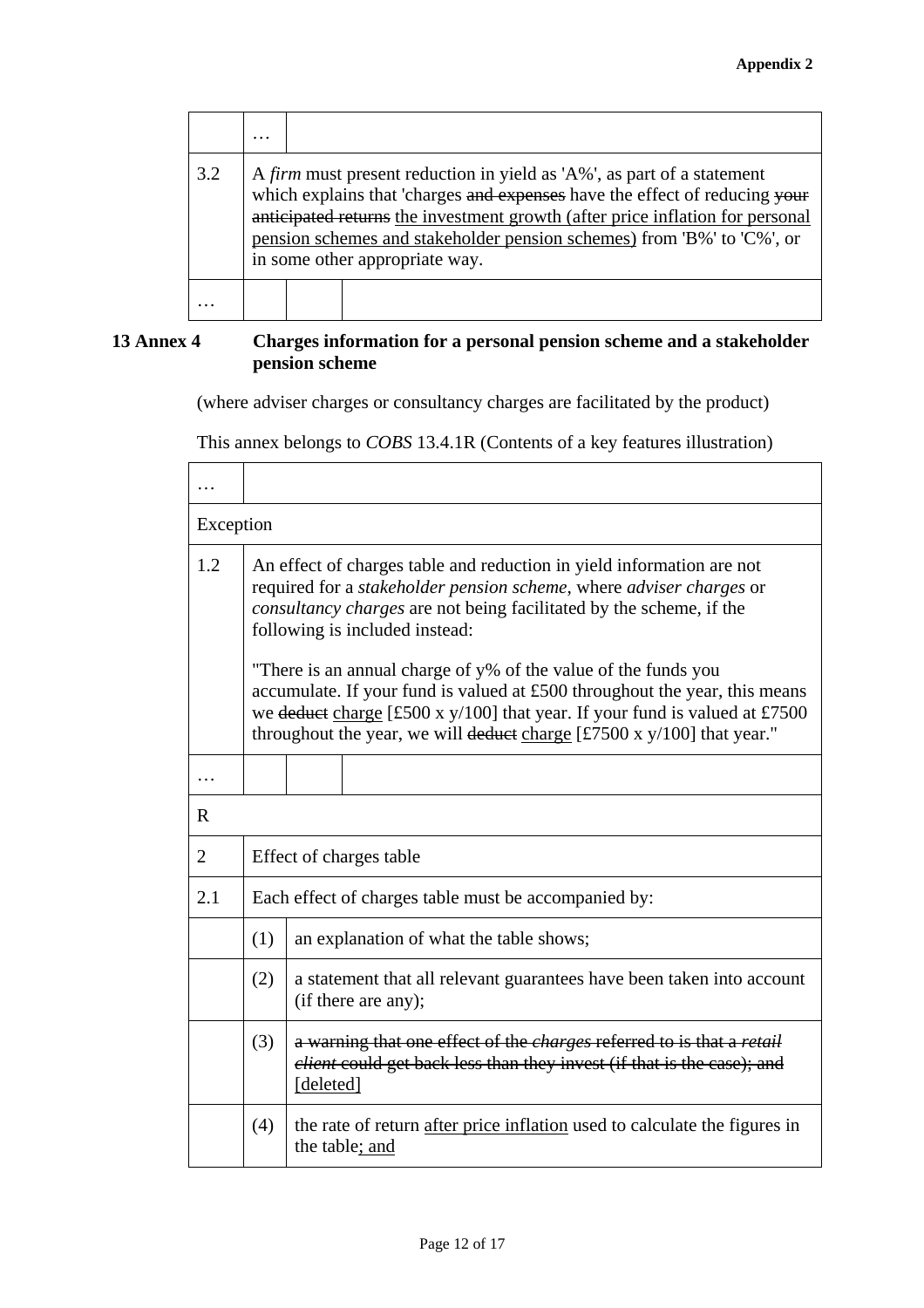|  |     | (5)                                                                                                                                                  | a statement that the effect of charges table and reduction in yield<br>information can be used to compare <i>charges</i> with other <i>stakeholder</i><br>pension schemes or personal pension schemes. |
|--|-----|------------------------------------------------------------------------------------------------------------------------------------------------------|--------------------------------------------------------------------------------------------------------------------------------------------------------------------------------------------------------|
|  | 2.2 | Subject to Note 2 below, an An effect of charges table must be in the<br>following form and calculated using a rate of return after price inflation: |                                                                                                                                                                                                        |

| Note 1<br>Note 2  |                                                                                       | Note 3      | Note 4                                             | Note 5                                                               | Note 6                                              |
|-------------------|---------------------------------------------------------------------------------------|-------------|----------------------------------------------------|----------------------------------------------------------------------|-----------------------------------------------------|
| At end of<br>year | <b>Total paid</b><br>in to date<br>The<br>payments<br><u>into your</u><br><u>plan</u> | Withdrawals | If there were<br>no Before<br>charges are<br>taken | If only<br>product plan<br>and<br>investment<br>charges are<br>taken | After all<br>charges are<br>taken from<br>this plan |
|                   | $\mathbf f$                                                                           | £           | £                                                  | $\pounds$                                                            | £                                                   |
| 1                 |                                                                                       |             |                                                    |                                                                      |                                                     |
| .                 |                                                                                       |             |                                                    |                                                                      |                                                     |
| 5                 |                                                                                       |             |                                                    |                                                                      |                                                     |
| At age [xx]       |                                                                                       |             |                                                    |                                                                      |                                                     |

| Note 1 |                                                                                                                                                                                                                                                                                                                                                                                                                      |
|--------|----------------------------------------------------------------------------------------------------------------------------------------------------------------------------------------------------------------------------------------------------------------------------------------------------------------------------------------------------------------------------------------------------------------------|
| Note 2 | This column is optional. If it is retained it must show in real<br>terms the cumulative contributions paid to the end of each<br>relevant year.                                                                                                                                                                                                                                                                      |
| Note 3 |                                                                                                                                                                                                                                                                                                                                                                                                                      |
| Note 4 | This column must show a <i>standardised deterministic</i><br><i>projection</i> of the benefits, calculated in accordance with the<br>rules in COBS 13 Annex 2 (Projections) at the appropriate<br>intermediate rate of return, taking price inflation into<br>account, to the end of each relevant year, but without taking<br>any <i>charges</i> into account.                                                      |
| Note 5 | This column must show a <i>standardised deterministic</i><br><i>projection</i> of the benefits, calculated in accordance with the<br>rules in <i>COBS</i> 13 Annex 2 (Projections) at the appropriate<br>intermediate rate of return, taking price inflation into<br>account, to the end of each relevant year, but taking into<br>account only the charges described in COBS 13 Annex 4R<br>paragraph $1.1(1)(a)$ . |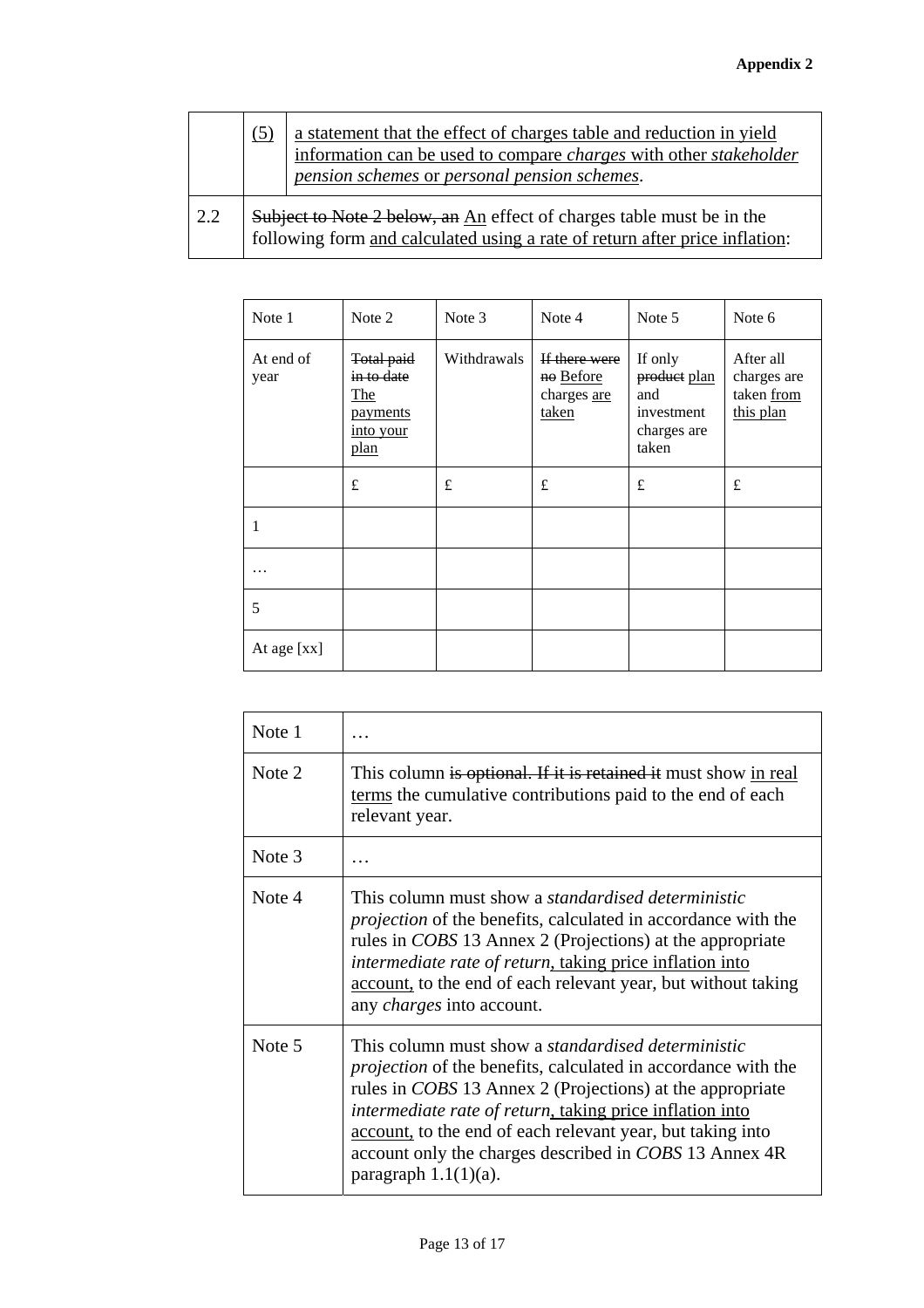| Note 6 | This column must show a <i>standardised deterministic</i><br>projection of the benefits, calculated in accordance with the<br>rules in COBS 13 Annex 2 (Projections) at the appropriate<br>intermediate rate of return, taking price inflation into<br>account, to the end of each relevant year taking into account<br>all charges described in COBS 13 Annex 4R paragraph<br>$1.1(1)(a)$ and (c).<br>. |
|--------|----------------------------------------------------------------------------------------------------------------------------------------------------------------------------------------------------------------------------------------------------------------------------------------------------------------------------------------------------------------------------------------------------------|
|--------|----------------------------------------------------------------------------------------------------------------------------------------------------------------------------------------------------------------------------------------------------------------------------------------------------------------------------------------------------------------------------------------------------------|

| $\mathbf R$ |                                                                                                                                                                                                       |                                                                                                                                            |  |  |  |
|-------------|-------------------------------------------------------------------------------------------------------------------------------------------------------------------------------------------------------|--------------------------------------------------------------------------------------------------------------------------------------------|--|--|--|
| Exception   |                                                                                                                                                                                                       |                                                                                                                                            |  |  |  |
| 2.3         | An effect of charges table may be amended, but only if and to the extent<br>that:                                                                                                                     |                                                                                                                                            |  |  |  |
|             | (1)<br>if it is necessary to properly reflect the nature and effect of, for<br>example, the <i>adviser charges, consultancy charges</i> or the <i>charges</i><br>inherent in a particular product; or |                                                                                                                                            |  |  |  |
|             | (2)                                                                                                                                                                                                   | to ensure that the column labels and any explanatory text reflect the<br>nature of the contract;                                           |  |  |  |
|             | (3)<br>to ensure consistency with the terminology used in relation to a<br>particular product; or                                                                                                     |                                                                                                                                            |  |  |  |
|             | 4)                                                                                                                                                                                                    | to give the effect of charges table an appropriate title, for example,<br>'How charges and price inflation reduce the value of your plan'. |  |  |  |

| The effect of COBS 13 Annex 4 paragraph 2.3R is that, for example, the<br>column labels and explanatory text may be adjusted to reflect the nature of<br>the contract or the terminology used. [deleted] |
|----------------------------------------------------------------------------------------------------------------------------------------------------------------------------------------------------------|

|     |                                                         | Reduction in yield                                                                                    |  |  |  |
|-----|---------------------------------------------------------|-------------------------------------------------------------------------------------------------------|--|--|--|
| 3.1 | Product reduction in yield ('A') is 'B' less 'C' where: |                                                                                                       |  |  |  |
|     | (1)                                                     | 'B' is the <i>intermediate rate of return</i> net of price inflation for the<br>relevant product; and |  |  |  |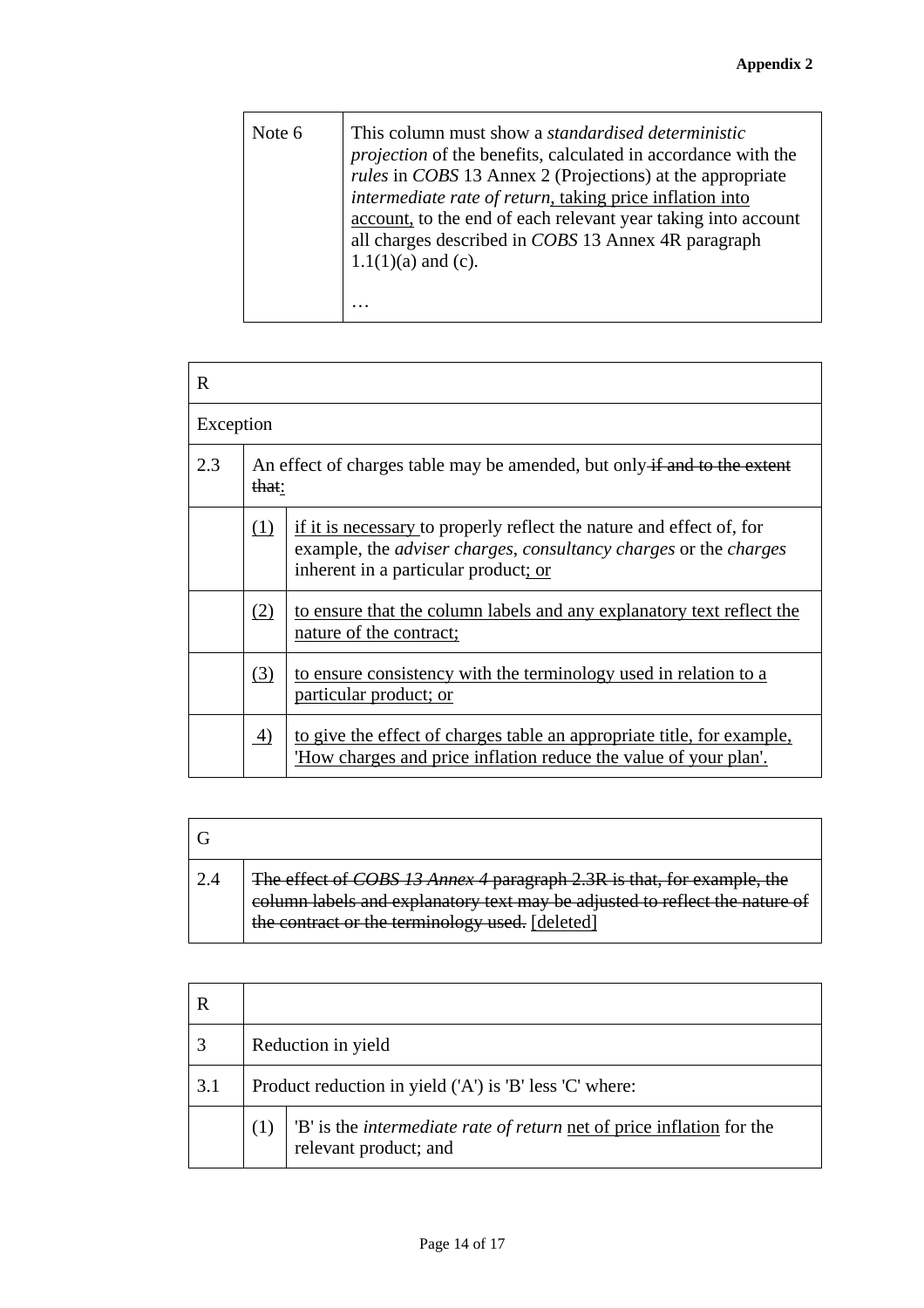| 3.2 | Total reduction in yield ('D') is 'B' less 'E' where: |                                                                                                                                                                                                                                                                                                                                                                                                                                                                                                   |  |  |  |  |
|-----|-------------------------------------------------------|---------------------------------------------------------------------------------------------------------------------------------------------------------------------------------------------------------------------------------------------------------------------------------------------------------------------------------------------------------------------------------------------------------------------------------------------------------------------------------------------------|--|--|--|--|
|     | (1)                                                   | 'B' is the <i>intermediate rate of return</i> net of price inflation for the<br>relevant product; and                                                                                                                                                                                                                                                                                                                                                                                             |  |  |  |  |
|     |                                                       |                                                                                                                                                                                                                                                                                                                                                                                                                                                                                                   |  |  |  |  |
| 3.3 | (1)                                                   | A firm must present the product reduction in yield as 'A%', as part of<br>a statement which explains that 'product charges reduce your<br>anticipated rate of returns the investment growth after price inflation<br>from 'B%' to 'C%", or in some other appropriate way.                                                                                                                                                                                                                         |  |  |  |  |
|     | (2)                                                   | If adviser charges or consultancy charges, or both adviser charges<br>and <i>consultancy charges</i> are to be facilitated by the product, a <i>firm</i><br>must also present the reduction in yield as 'D%', as part of a<br>statement which explains that 'all charges reduce your anticipated<br>rate of returns the investment growth after price inflation from 'B%'<br>to 'E'%", or in some other appropriate way and explain the difference<br>between the two reduction in yield figures. |  |  |  |  |
|     |                                                       |                                                                                                                                                                                                                                                                                                                                                                                                                                                                                                   |  |  |  |  |

## **Part 2: Comes into force on 6 April 2013**

## **TP 2 Other Transitional Provisions**

| (1)       | (2)                                                                     | (3) | (4)                                                                                                                                                                                                                                                  | (5)                                                            | <b>(6)</b>                                             |
|-----------|-------------------------------------------------------------------------|-----|------------------------------------------------------------------------------------------------------------------------------------------------------------------------------------------------------------------------------------------------------|----------------------------------------------------------------|--------------------------------------------------------|
|           | <b>Material to</b><br>which the<br>transitional<br>provision<br>applies |     | <b>Transitional provision</b>                                                                                                                                                                                                                        | <b>Transitiona</b><br><i>l</i> provision:<br>dates in<br>force | <b>Handbook</b><br>provisions:<br>coming into<br>force |
|           |                                                                         |     |                                                                                                                                                                                                                                                      |                                                                |                                                        |
| $2.5 - A$ | <b>COBS</b><br>13.4.1R                                                  | R   | A <i>firm</i> may comply with the<br>provision listed in column (2)<br>as amended by the Conduct of<br><b>Business Sourcebook (Key</b><br>Features Illustrations for<br>Personal Pensions)<br>(Amendment) Instrument<br>2012 as if the amendments to | From 6<br>April 2013<br>to 5 April<br>2014                     | 6 April 2014                                           |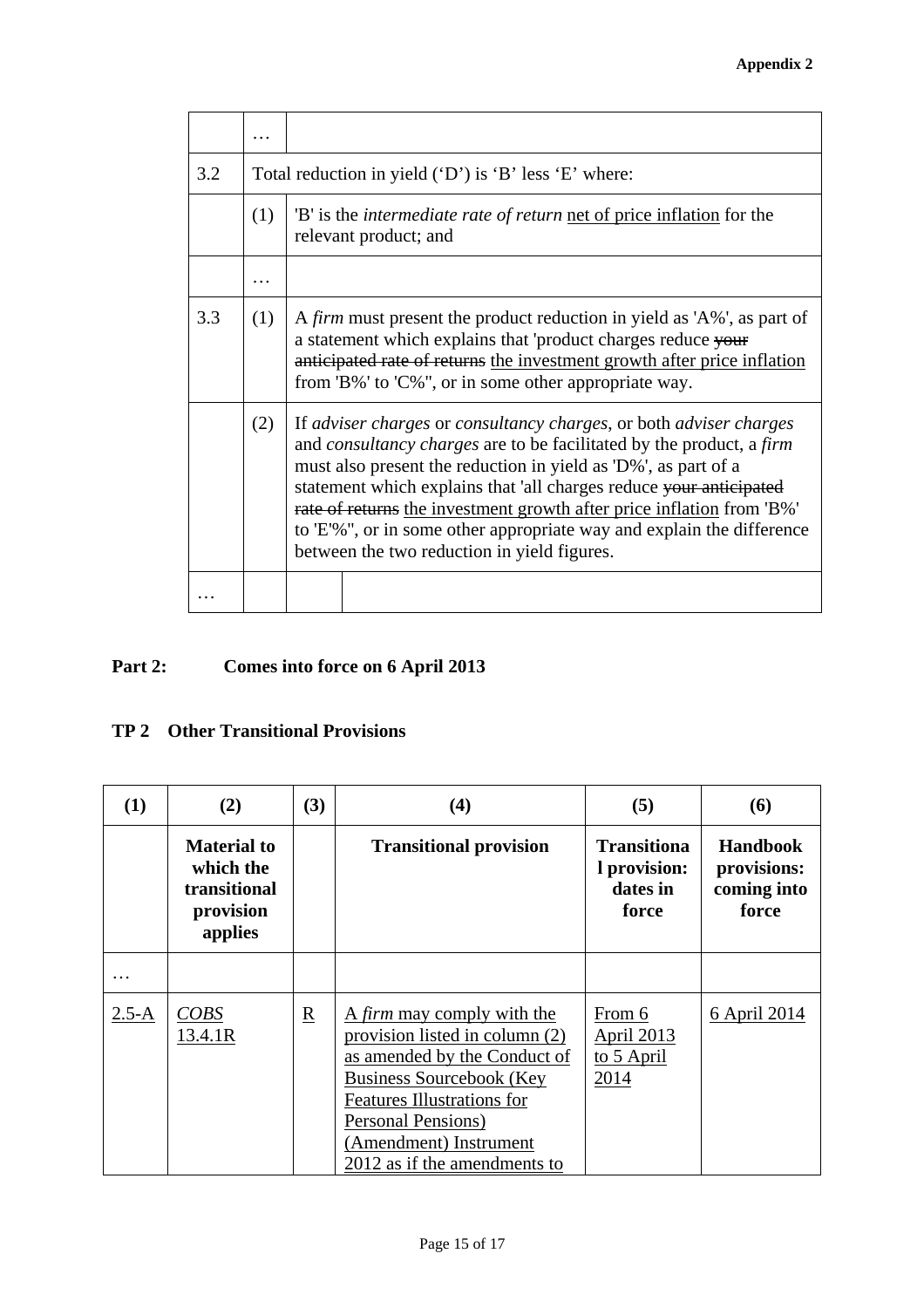|      |                              |                          | the Handbook set out in that<br>instrument were in force.                                                                                                                                                                                                                                                                |                                                   |                     |
|------|------------------------------|--------------------------|--------------------------------------------------------------------------------------------------------------------------------------------------------------------------------------------------------------------------------------------------------------------------------------------------------------------------|---------------------------------------------------|---------------------|
| 2.5D | $\overline{C}OBS$<br>13.5.1R | $\mathbf{R}$             | A <i>firm</i> may comply with the<br>provision listed in column (2)<br>as amended by the Conduct of<br><b>Business Sourcebook (Key</b><br><b>Features Illustrations for</b><br>Personal Pensions)<br>(Amendment) Instrument<br>2012 as if the amendments to<br>the Handbook set out in that<br>instrument were in force. | From 6<br><b>April 2013</b><br>to 5 April<br>2014 | <u>6 April 2014</u> |
| 2.5E | <b>COBS</b><br>13.5.2R       | $\overline{\mathbf{R}}$  | A firm may comply with the<br>provision listed in column (2)<br>as amended by the Conduct of<br>Business Sourcebook (Key<br><b>Features Illustrations for</b><br>Personal Pensions)<br>(Amendment) Instrument<br>2012 as if the amendments to<br>the Handbook set out in that<br>instrument were in force.               | From 6<br><b>April 2013</b><br>to 5 April<br>2014 | <u>6 April 2014</u> |
| 2.5F | $CORS$ 13<br>Annex 2         | $\underline{\mathbf{R}}$ | A firm may comply with the<br>provision listed in column (2)<br>as amended by the Conduct of<br><b>Business Sourcebook</b> (Key<br><b>Features Illustrations for</b><br>Personal Pensions)<br>(Amendment) Instrument<br>2012 as if the amendments to<br>the <i>Handbook</i> set out in that<br>instrument were in force. | From 6<br><b>April 2013</b><br>to 5 April<br>2014 | <u>6 April 2014</u> |
| 2.5G | $CORS$ 13<br>Annex 3         | $\underline{\mathbf{R}}$ | A firm may comply with the<br>provision listed in column (2)<br>as amended by the Conduct of<br>Business Sourcebook (Key<br><b>Features Illustrations for</b><br>Personal Pensions)<br>(Amendment) Instrument<br>2012 as if the amendments to<br>the <i>Handbook</i> set out in that<br>instrument were in force.        | From 6<br><b>April 2013</b><br>to 5 April<br>2014 |                     |
| 2.5H | $CORS$ 13<br>Annex 4         | $\underline{R}$          | A firm may comply with the<br>provision listed in column (2)<br>as amended by the Conduct of                                                                                                                                                                                                                             | From 6<br><b>April 2013</b><br>to 5 April         |                     |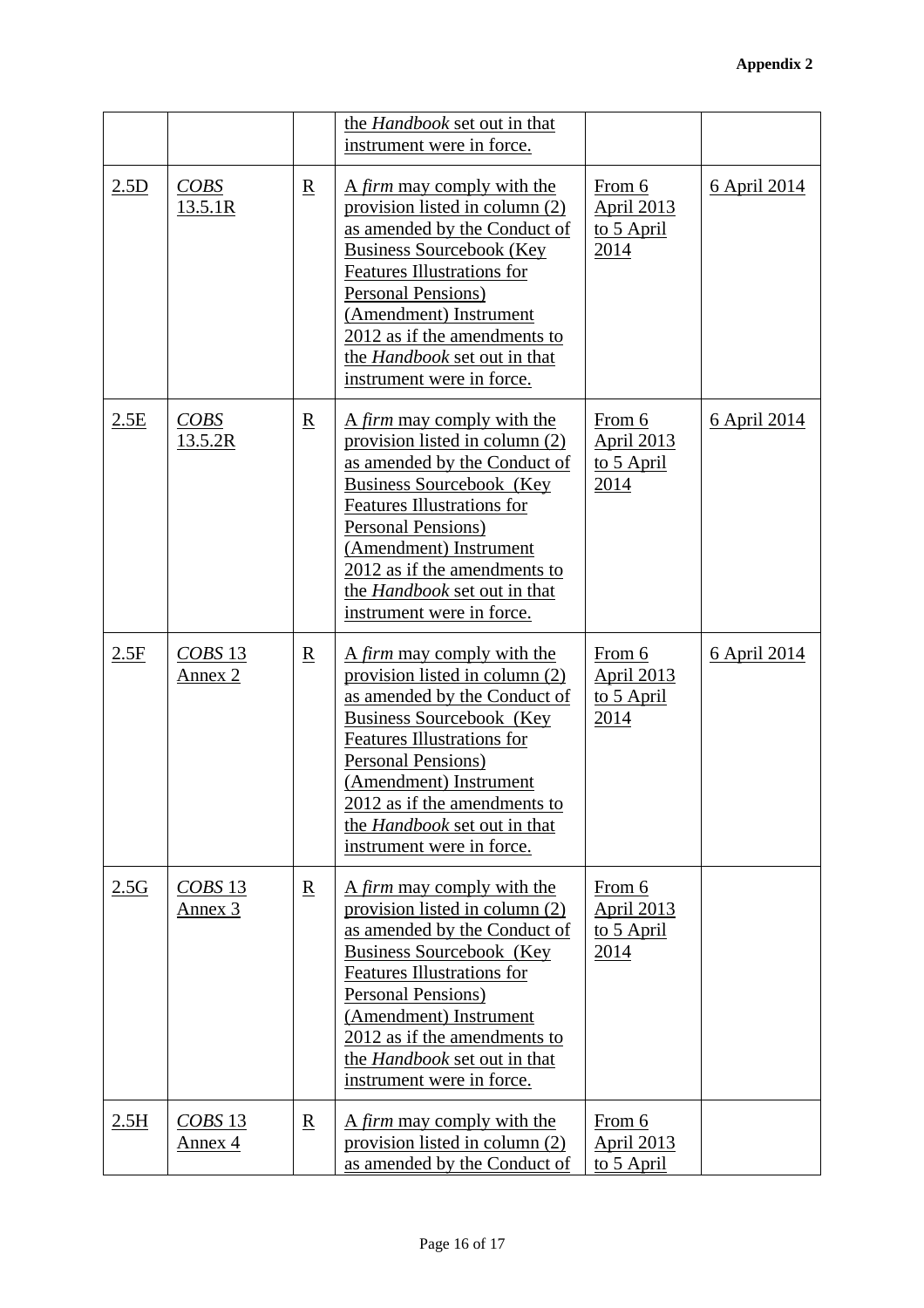| Business Sourcebook (Key            | 2014 |  |
|-------------------------------------|------|--|
| Features Illustrations for          |      |  |
| Personal Pensions)                  |      |  |
| (Amendment) Instrument              |      |  |
| 2012 as if the amendments to        |      |  |
| the <i>Handbook</i> set out in that |      |  |
| instrument were in force.           |      |  |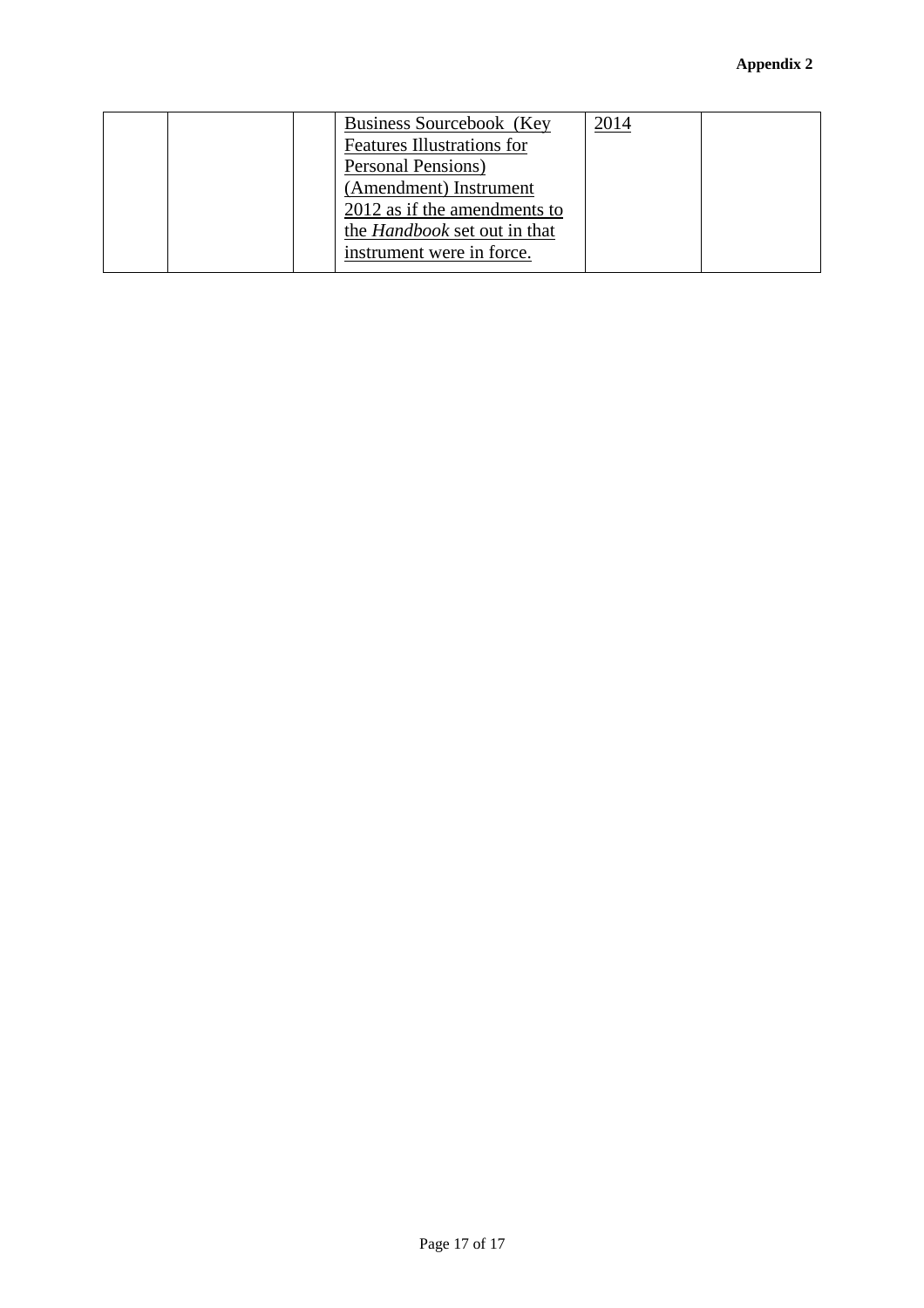## Appendix 2A Designation of Handbook Provisions

FSA Handbook provisions will be 'designated' to create a FCA Handbook and a PRA Handbook on the date that the regulators exercise their legal powers to do so. Please visit our website for further details about this process.

We plan to designate the Handbook Provisions which we are proposing to create and/or amend within this Consultation Paper as follows:

| <b>Handbook Provision</b>             | <b>Designation</b> |
|---------------------------------------|--------------------|
| COBS 13.2, 13.4, 13.5, 13.6           | <b>FCA</b>         |
| COBS 13 Annexes 2, 3, 4               | <b>FCA</b>         |
| TP 2.5A, 2.5D, 2.5E, 2.5F, 2.5G, 2.5H | <b>FCA</b>         |